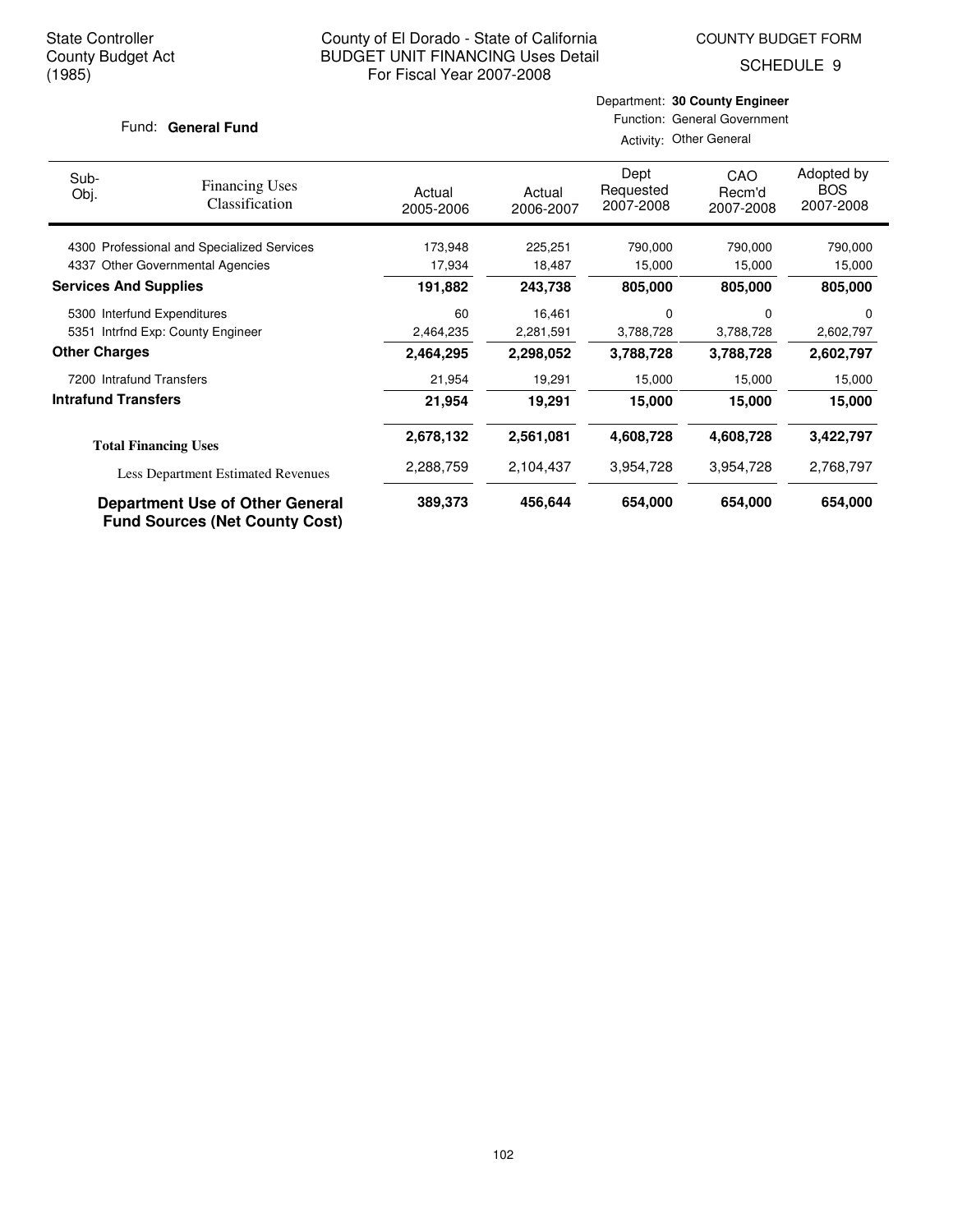COUNTY BUDGET FORM

SCHEDULE 9

### Department: **30 Department of Transportation**

#### Fund: **Road Fund**

Function: Public Ways and Facilities Activity: Public Ways

| Sub-<br>Obj.  | <b>Financing Uses</b><br>Classification         | Actual<br>2005-2006 | Actual<br>2006-2007 | Dept<br>Requested<br>2007-2008 | CAO<br>Recm'd<br>2007-2008 | Adopted by<br><b>BOS</b><br>2007-2008 |
|---------------|-------------------------------------------------|---------------------|---------------------|--------------------------------|----------------------------|---------------------------------------|
|               | 3000 Permanent Employees / Elected Officials    | 11,095,285          | 12,739,831          | 17,380,479                     | 17,380,479                 | 17,280,276                            |
|               | 3001 Temporary Employees                        | 585,371             | 439,329             | 655,240                        | 655,240                    | 655,240                               |
| 3002 Overtime |                                                 | 681,555             | 475,245             | 641,139                        | 641,139                    | 641,139                               |
|               | 3004 Other Compensation                         | 129,684             | 187,893             | 215,346                        | 215,346                    | 215,346                               |
|               | 3005 Tahoe Differential                         | 86,997              | 82,655              | 105,600                        | 105,600                    | 105,600                               |
|               | 3007 Hazard Pay                                 | 1,016               | 1,454               | 0                              | 0                          | 0                                     |
|               | 3020 Employer Share - Employee Retirement       | 2,205,803           | 2,404,385           | 3,082,536                      | 3,082,536                  | 3,082,536                             |
|               | 3022 Employer Share - Medi Care                 | 156,589             | 176,802             | 237,073                        | 237,073                    | 237,073                               |
|               | 3040 Employer Share - Health Insurance          | 2,236,304           | 2,373,836           | 3,349,235                      | 3,349,235                  | 3,349,235                             |
|               | 3041 Employer Share - Unemployment Insurance    | 45,094              | 47,493              | 130,525                        | 130,525                    | 130,525                               |
|               | 3042 Employer Share - Long Term Disab Insurance | 63,899              | 49,829              | 64,411                         | 64,411                     | 64,411                                |
|               | 3043 Employer Share - Deferred Compensation     | 28,617              | 35,080              | 53,057                         | 53,057                     | 53,057                                |
|               | 3046 Retiree Health: Defined Contributions      | 329,674             | 365,272             | 364,852                        | 510,644                    | 510,644                               |
|               | 3060 Employer Share - Workers' Compensation     | 603,726             | 494,452             | 398,150                        | 398,150                    | 398,150                               |
|               | 3080 Flexible Benefits                          | 31,090              | 35,669              | 52,774                         | 52,774                     | 52,774                                |
|               | <b>Salaries And Employee Benefits</b>           | 18,280,703          | 19,909,224          | 26,730,417                     | 26,876,209                 | 26,776,006                            |
|               | 4020 Clothing and Personal Supplies             | 17,317              | 15,975              | 34,930                         | 34,930                     | 34,930                                |
|               | 4040 Telephone Company Vendor Payments          | 21,490              | 23,025              | 30,250                         | 30,250                     | 30,250                                |
|               | 4041 Cnty Pass thru Telephone Chrges to Depts   | 4,927               | 3,773               | 12,000                         | 12,000                     | 12,000                                |
|               | 4060 Food and Food Products                     | $-1,609$            | 30                  | 0                              | 0                          | 0                                     |
|               | 4080 Household Expense                          | 5,300               | 4,306               | 5,100                          | 5,100                      | 5,100                                 |
|               | 4081 Household Expense - Paper Goods            | 0                   | 203                 | 0                              | $\Omega$                   | 0                                     |
|               | 4083 Household Expense - Laundry                | 9,294               | 9,232               | 10,000                         | 10,000                     | 10,000                                |
|               | 4085 Household Expense - Refuse Disposal        | 38,553              | 42,641              | 43,000                         | 43,000                     | 43,000                                |
|               | 4086 Household Expense - Janitorial/Custodial   | 28,094              | 46,273              | 64,743                         | 64,743                     | 64,743                                |
|               | 4100 Insurance - Premium                        | 234,536             | 189,861             | 507,763                        | 507,763                    | 507,763                               |
|               | 4140 Maintenance - Equipment                    | 6,158               | 3,614               | 18,200                         | 18,200                     | 18,200                                |
|               | 4141 Maintenance - Office Equipment             | 1,065               | 1,281               | 6,500                          | 6,500                      | 6,500                                 |
|               | 4160 Maintenance Vehicles - Service Contract    | 84,958              | 48,065              | 150,000                        | 150,000                    | 150,000                               |
|               | 4161 Maintenance Vehicles - Parts/Direct Chrg   | 15,700              | 21,396              | 16,000                         | 16,000                     | 16,000                                |
|               | 4162 Maintenance Vehicles - Supplies            | 75,597              | 71,913              | 86,000                         | 86,000                     | 89,757                                |
|               | 4163 Maintenance Vehicles - Inventory           | 276,133             | 294,280             | 277,000                        | 277,000                    | 277,000                               |
|               | 4164 Maintenance Vehicles - Tires and Tubes     | 81,423              | 75,337              | 83,000                         | 83,000                     | 83,000                                |
|               | 4180 Maintenance - Building and Improvements    | 13,460              | 12,683              | 35,800                         | 35,800                     | 43,300                                |
|               | 4191 Maintenance: Roads                         | 18,277              | 0                   | 0                              | 0                          | 0                                     |
|               | 4200 Medical, Dental and Laboratory Supplies    | 414                 | 6                   | 500                            | 500                        | 500                                   |
|               | 4220 Memberships                                | 26,458              | 8,832               | 23,356                         | 23,356                     | 23,356                                |
|               | 4221 Memberships - Legislative Advocacy         | 0                   | 21,908              | 22,500                         | 22,500                     | 22,500                                |
|               | 4240 Miscellaneous Expense                      | 10                  | -5                  | 0                              | 0                          | 0                                     |
|               | 4260 Office Expense                             | 64,837              | 92,181              | 70,000                         | 70,000                     | 70,000                                |
| 4261 Postage  |                                                 | 17,380              | 9,020               | 11,145                         | 11,145                     | 11,145                                |
| 4262 Software |                                                 | 11,692              | 28,648              | 251,400                        | 251,400                    | 251,400                               |
|               | 4263 Subscription / Newspaper / Journals        | 2,931               | 2,168               | 4,475                          | 4,475                      | 4,475                                 |
|               | 4264 Books / Manuals                            | 11,062              | 14,944              | 27,864                         | 27,864                     | 27,864                                |
|               | 4266 Printing / Duplicating                     | 15,950              | 32,241              | 70,200                         | 70,200                     | 70,200                                |
|               | 4300 Professional and Specialized Services      | 4,725,431           | 3,781,971           | 17,907,777                     | 17,907,777                 | 23,839,002                            |
|               | 4301 Engineer Design and Architectural Serv     | -435                | 9,286               | 0                              | 0                          | 0                                     |
|               | 4302 Construction and Engineering Contracts     | 9,014,625           | 15,200,855          | 46,084,224                     | 46,084,224                 | 57,131,211                            |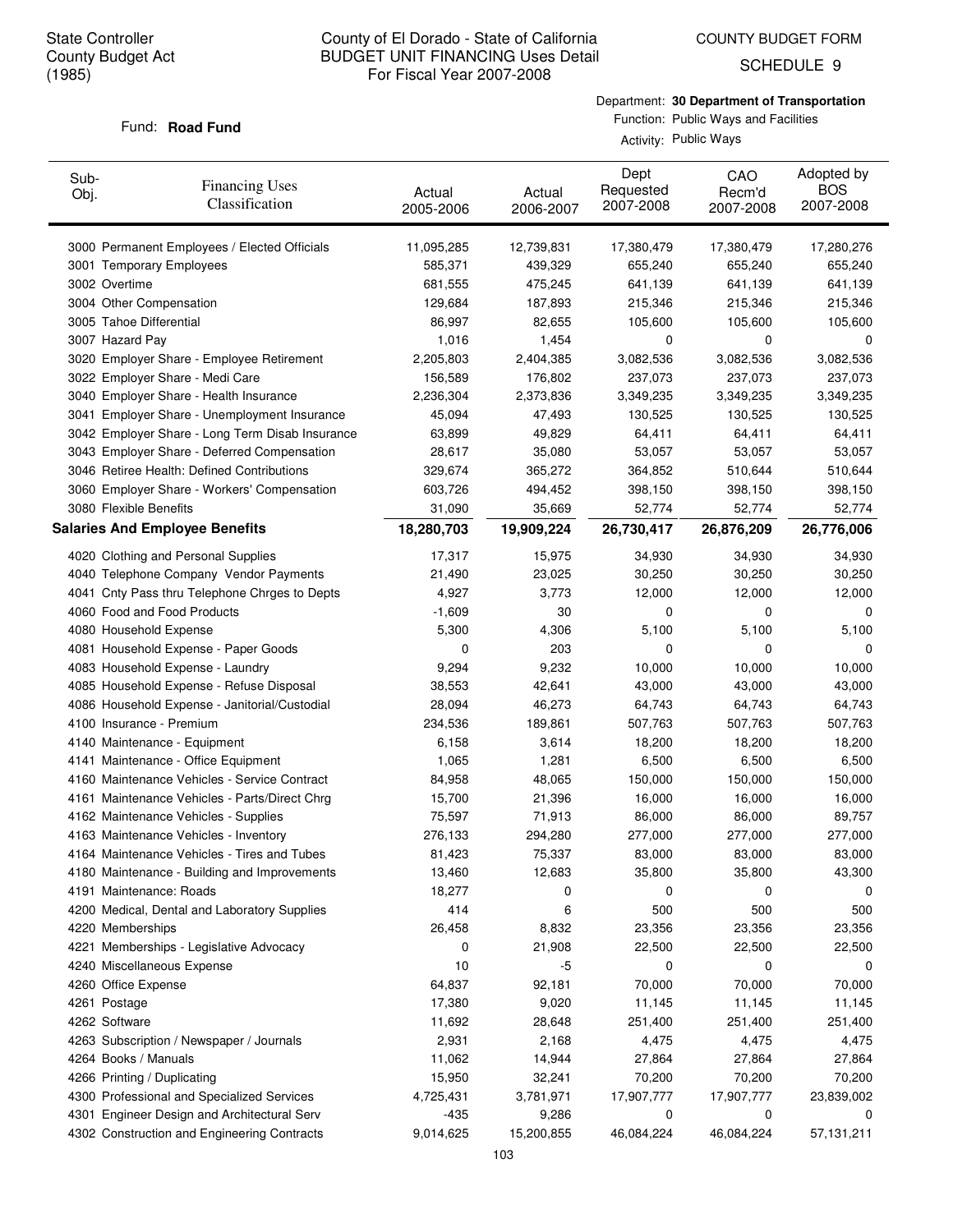COUNTY BUDGET FORM

SCHEDULE 9

Department: **30 Department of Transportation** Function: Public Ways and Facilities

#### Fund: **Road Fund**

Activity: Public Ways

| Sub-<br>Obj. | <b>Financing Uses</b><br>Classification      | Actual<br>2005-2006 | Actual<br>2006-2007 | Dept<br>Requested<br>2007-2008 | CAO<br>Recm'd<br>2007-2008 | Adopted by<br><b>BOS</b><br>2007-2008 |
|--------------|----------------------------------------------|---------------------|---------------------|--------------------------------|----------------------------|---------------------------------------|
|              | 4303 Road Maintenance and Construction       | 0                   | 8,422               | 0                              | 0                          | 0                                     |
|              | 4310 Contractual Services Program            | 0                   | 536                 | 0                              | 0                          | 0                                     |
|              | 4324 Medical, Dental and Lab Services        | 11,815              | 16,317              | 10,580                         | 10,580                     | 10,580                                |
|              | 4334 Fire Prevention and Inspection          | 4,537               | 3,136               | 3,600                          | 3,600                      | 3,600                                 |
|              | 4337 Other Governmental Agencies             | 63,753              | -42,418             | 75,500                         | 75,500                     | 393,300                               |
|              | 4341 Service Connect Expense                 | 1,632               | 6,352               | 25,000                         | 25,000                     | 25,000                                |
|              | 4400 Publication and Legal Notices           | 18,732              | 15,234              | 48,700                         | 48,700                     | 48,700                                |
|              | 4420 Rents and Leases - Equipment            | 196,883             | 223,030             | 170,427                        | 170,427                    | 170,427                               |
|              | 4440 Rents and Leases- Building/Improvements | 221,952             | 392,694             | 484,965                        | 484,965                    | 484,965                               |
|              | 4460 Small Tools and Instruments             | 19,508              | 15,750              | 29,175                         | 29,175                     | 29,175                                |
|              | 4461 Minor Equipment                         | 56,190              | 112,872             | 92,175                         | 92,175                     | 92,175                                |
|              | 4462 Minor Computer Equipment                | 82,160              | 64,189              | 49,700                         | 49,700                     | 49,700                                |
|              | 4463 Minor Telephone and Radio Equipment     | 8,632               | 12,035              | 11,405                         | 11,405                     | 11,405                                |
|              | 4465 Minor Vehicle Equipment                 | 1,383               | 0                   | 9,750                          | 9,750                      | 9,750                                 |
|              | 4500 Special Departmental Expense            | 138,329             | 159,439             | 151,100                        | 151,100                    | 572,589                               |
|              | 4501 Special Projects                        | 260                 | 924                 | 2,000                          | 2,000                      | 2,000                                 |
|              | 4502 Educational Materials                   | 370                 | 370                 | 0                              | 0                          | 0                                     |
|              | 4503 Staff Development                       | 37,616              | 39,278              | 166,775                        | 166,775                    | 166,775                               |
|              | 4506 Film Development/Photography Supplies   | 665                 | 149                 | 1,400                          | 1,400                      | 1,400                                 |
|              | 4507 Fire and Safety Supplies                | 3,815               | 8,029               | 12,700                         | 12,700                     | 12,700                                |
|              | 4508 Snow Removal                            | 115,305             | 96,890              | 106,000                        | 106,000                    | 106,000                               |
|              | 4529 Software License                        | 35,509              | 57,284              | 64,550                         | 64,550                     | 64,550                                |
|              | 4560 Bridge Material Inventory               | 17,858              | 27,854              | 31,000                         | 31,000                     | 31,000                                |
|              | 4561 Guardrail Inventory                     | 17,171              | 23,415              | 35,000                         | 35,000                     | 38,000                                |
|              | 4562 Marking Supplies                        | 15,575              | 1,755               | 20,000                         | 20,000                     | 20,000                                |
|              | 4563 Materials Testing                       | 0                   | 0                   | 5,000                          | 5,000                      | 5,000                                 |
|              | 4564 Herbicide                               | 30,889              | 25,334              | 60,000                         | 60,000                     | 60,000                                |
|              | 4565 Chips                                   | 276,339             | 7,580               | 6,750                          | 6,750                      | 533,850                               |
|              | 4566 Plant Mix                               | 939,399             | 1,594,317           | 715,000                        | 715,000                    | 775,000                               |
|              | 4567 Ab Rock                                 | 81,702              | 21,633              | 40,000                         | 40,000                     | 40,000                                |
|              | 4568 Crack Filler                            | 0                   | 39,474              | 40,000                         | 40,000                     | 40,000                                |
|              | 4569 Culverts                                | 21,097              | 15,902              | 18,000                         | 18,000                     | 18,000                                |
|              | 4570 Emulsion                                | 650,125             | 170,453             | 22,100                         | 22,100                     | 458,850                               |
|              | 4571 Signs                                   | 30,330              | 28,985              | 30,000                         | 30,000                     | 30,000                                |
|              | 4572 Beads                                   | 20,412              | 28,978              | 33,000                         | 33,000                     | 33,000                                |
|              | 4573 Paint                                   | 74,658              | 143,383             | 137,500                        | 137,500                    | 137,500                               |
|              | 4574 Salt and Sand - Snow Removal            | 37,248              | 26,073              | 50,000                         | 50,000                     | 50,000                                |
|              | 4575 Road: Signal Materials                  | 72,115              | 49,200              | 182,000                        | 182,000                    | 550,000                               |
|              | 4590 Hauling - Plant Mix                     | 93,634              | 164,700             | 190,000                        | 190,000                    | 190,000                               |
|              | 4600 Transportation and Travel               | 16,086              | 24,297              | 81,288                         | 81,288                     | 81,288                                |
|              | 4602 Employee - Private Auto Mileage         | 4,530               | 7,223               | 17,075                         | 17,075                     | 17,075                                |
|              | 4605 Vehicle - Rent Or Lease                 | 260,958             | 276,153             | 326,777                        | 326,777                    | 326,777                               |
|              | 4606 Fuel Purchases                          | 597,418             | 589,947             | 608,000                        | 608,000                    | 608,000                               |
|              | 4620 Utilities                               | 214,661             | 237,018             | 236,410                        | 236,410                    | 236,410                               |
|              | <b>Services And Supplies</b>                 | 19,312,273          | 24,760,126          | 70,254,129                     | 70,254,129                 | 89,377,737                            |
|              | 5060 Retirement of Other Long Term Debt      | 120,579             | 119,731             | 124,855                        | 124,855                    | 124,855                               |
|              | 5100 Interest On Other Long Term Debt        | 35,095              | 27,911              | 22,787                         | 22,787                     | 22,787                                |
|              | 5160 Rights of Way                           | 4,822,108           | 2,483,867           | 18,573,000                     | 18,573,000                 | 20,721,935                            |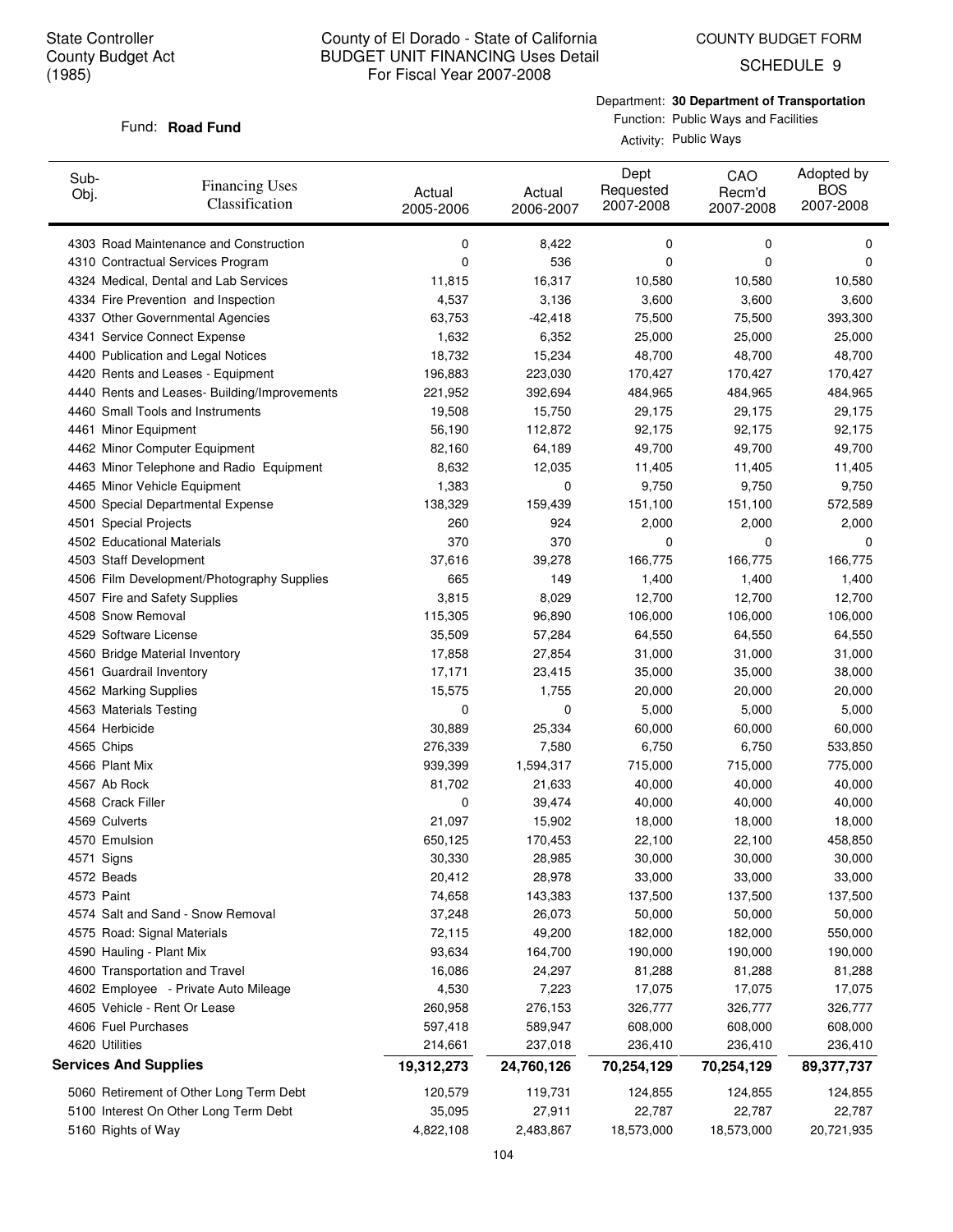COUNTY BUDGET FORM

SCHEDULE 9

Department: **30 Department of Transportation** Function: Public Ways and Facilities

#### Fund: **Road Fund**

Activity: Public Ways

| Sub-<br><b>Financing Uses</b><br>Obj.<br>Classification   | Actual<br>2005-2006 | Actual<br>2006-2007 | Dept<br>Requested<br>2007-2008 | CAO<br>Recm'd<br>2007-2008 | Adopted by<br><b>BOS</b><br>2007-2008 |
|-----------------------------------------------------------|---------------------|---------------------|--------------------------------|----------------------------|---------------------------------------|
| 5180 Taxes and Assessments                                | 452                 | 500                 | 500                            | 500                        | 500                                   |
| 5240 Contribution To Non-county Governmental              | 1,283,932           | 78,593              | 50,000                         | 50,000                     | 50,000                                |
| 5300 Interfund Expenditures                               | 946,397             | 846,249             | 1,290,203                      | 1,290,203                  | 1,290,203                             |
| 5301 Intrfnd Exp: Telephone Equip & Support               | 74,530              | 125,869             | 72,000                         | 72,000                     | 72,000                                |
| 5302 Intrfnd Exp: Radio Equipment and Support             | 15,813              | 17,601              | 17,400                         | 17,400                     | 17,400                                |
| 5304 Intrfnd Exp: Mail Service                            | 3,373               | 4,077               | 3,868                          | 3,868                      | 3,868                                 |
| 5305 Intrfnd Exp: Stores Support                          | 10,729              | 10,846              | 11,897                         | 11,897                     | 11,897                                |
| 5306 Intrfnd Exp: Central Duplicating                     | 13,596              | 14,979              | 12,550                         | 12,550                     | 12,550                                |
| 5307 Intrfnd Exp: Lease Administration Fee                | 3,329               | 3,804               | 7,386                          | 7,386                      | 7,386                                 |
| 5308 Intrfnd Exp: Internal Data Processing                | 80,779              | 97,117              | 88,767                         | 88,767                     | 88,767                                |
| 5310 Intrfnd Exp: County Counsel                          | 266,798             | 371,251             | 363,000                        | 363,000                    | 542,000                               |
| 5314 Intrfnd Exp: PC Support                              | 2,644               | 2,433               | 2,000                          | 2,000                      | 2,000                                 |
| 5315 Intrfnd Exp: IS Software                             | 0                   | 294                 | 0                              | 0                          | 0                                     |
| 5316 Intrfnd Exp: IS Software Training                    | 4,125               | 2,655               | 2,500                          | 2,500                      | 2,500                                 |
| 5318 Intrfnd Exp: Maint Buildg & Imprvmnts                | 88,650              | 96,681              | 105,412                        | 105,412                    | 105,412                               |
| 5320 Intrfnd Exp: Network Support                         | 94,058              | 115,389             | 157,151                        | 157,151                    | 157,151                               |
| 5321 Intrfnd Exp: Collections                             | 341                 | 238                 | 500                            | 500                        | 500                                   |
| <b>Other Charges</b>                                      | 7,867,327           | 4,420,085           | 20,905,776                     | 20,905,776                 | 23,233,711                            |
| 6020 Fixed Assets - Building and Improvement              | 9,347               | 0                   | 695,500                        | 695,500                    | 695,500                               |
| 6025 Fixed Assets - Leasehold Improvements                | 0                   | 0                   | 17,000                         | 17,000                     | 17,000                                |
| 6027 Fixed Assets - Infrastructure Acquisition            | 0                   | 2,635,279           | 923,000                        | 923,000                    | 1,940,104                             |
| 6040 Fixed Assets - Equipment                             | 154,659             | 629,052             | 412,900                        | 412,900                    | 1,093,088                             |
| 6042 Fixed Assets - Computer Sys Equipment                | 53,555              | 60,469              | 214,600                        | 214,600                    | 214,600                               |
| 6043 Fixed Assets - Equipment Capital Leased              | 0                   | 0                   | 0                              | 0                          | 500,000                               |
| 6045 Fixed Assets - Vehicles                              | 0                   | 0                   | 0                              | 0                          | 3,000                                 |
| <b>Fixed Assets</b>                                       | 217,562             | 3,324,800           | 2,263,000                      | 2,263,000                  | 4,463,292                             |
| 7000 Operating Transfers Out                              | 167                 | 0                   | 0                              | 0                          | 0                                     |
| 7001 Operating Transfers Out: Fleet                       | 0                   | 270,116             | 250,000                        | 250,000                    | 250,000                               |
| <b>Other Financing Uses</b>                               | 167                 | 270,116             | 250,000                        | 250,000                    | 250,000                               |
| 7235 Intrafnd: Privacy/Compliance Program                 | 0                   | 0                   | 16,187                         | 16,187                     | 16,187                                |
| 7250 Intrafnd: Non General Fund Types                     | 8,886               | 5,940               | 7,500                          | 7,500                      | 7,500                                 |
| 7252 Intrafnd: Capital Improvement                        | 0                   | 0                   | 9,635,502                      | 9,635,502                  | 10,298,563                            |
| 7253 Intrafnd: Erosion Control                            | $-1,911,945$        | $-1,690,074$        | 0                              | 0                          | 58,000                                |
| <b>Intrafund Transfers</b>                                | $-1,903,060$        | $-1,684,135$        | 9,659,189                      | 9,659,189                  | 10,380,250                            |
| 7382 Intrfnd Abatemnt: Capital Improvement                | 0                   | 0                   | $-9,635,502$                   | $-9,635,502$               | $-10,298,563$                         |
| 7383 Intrfnd Abatemnt: Erosion Control                    | 0                   | 0                   | $-2,911,185$                   | $-2,911,185$               | $-2,109,344$                          |
| <b>Intrafund Abatement</b>                                | 0                   | 0                   | $-12,546,687$                  | $-12,546,687$              | $-12,407,907$                         |
|                                                           | 43,774,973          | 51,000,217          | 117,515,824                    | 117,661,616                | 142,073,089                           |
| <b>Total Financing Uses</b>                               |                     |                     |                                |                            |                                       |
| <b>Less Department Estimated Revenues</b>                 | 44,253,161          | 52,431,498          | 113,627,349                    | 113,627,349                | 137,757,034                           |
| <b>Department Use of Road Fund Fund</b><br><b>Balance</b> | $-478,188$          | $-1,431,281$        | 3,888,475                      | 4,034,267                  | 4,316,055                             |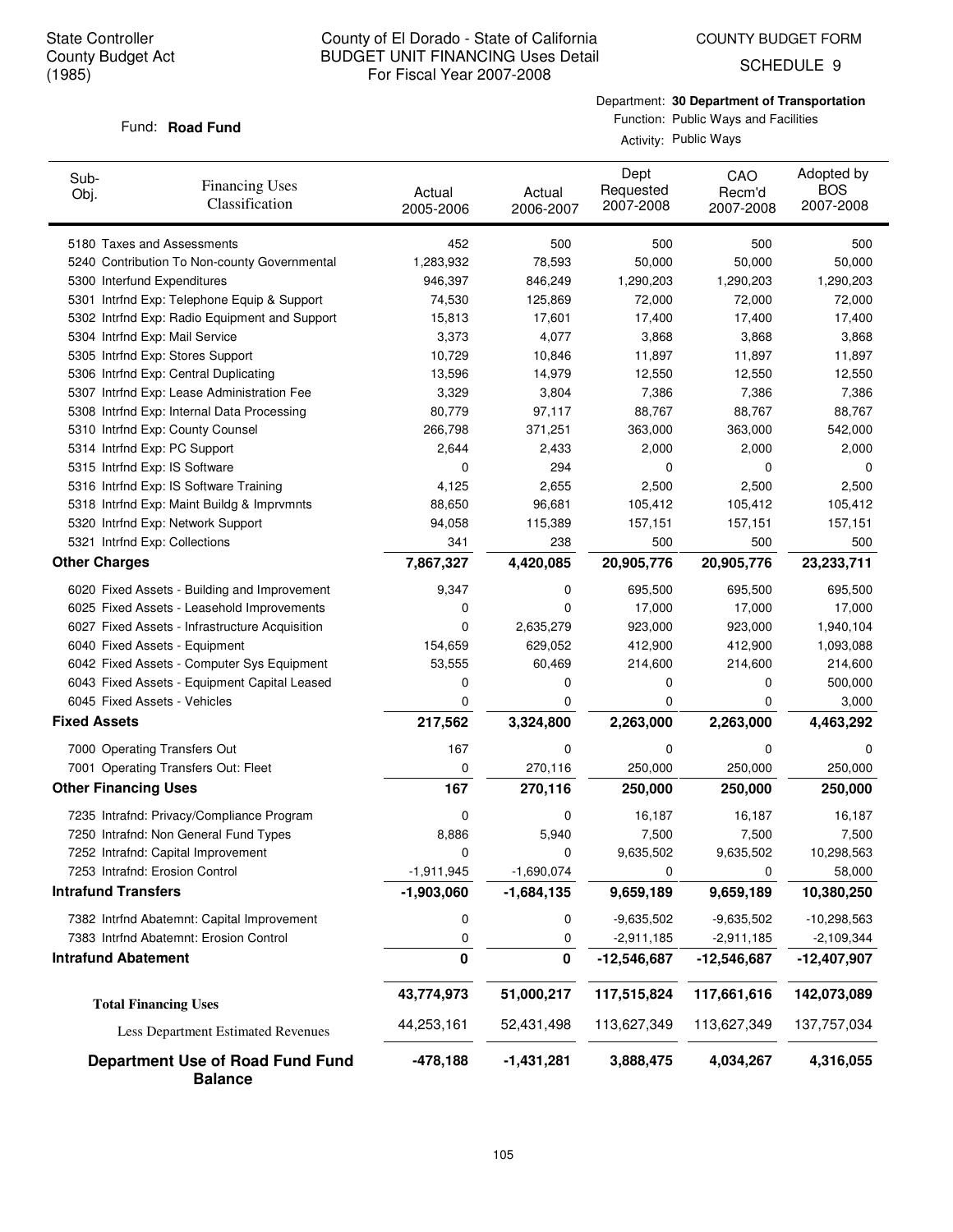## El Dorado County Department of Transportation **Work Program - Budgeted Costs** 2007-2008 Fiscal Year

state of the program and an

| <b>Project Number/Description</b>         | Labor       | Services<br>and<br><b>Supplies</b> | Other<br><b>Charges</b> | Fixed<br>Assets | Vehicle<br>Use | Indirect | Intra-Fund<br><b>Transfers</b> | <b>Operating</b><br><b>Transfers Out</b> | Total<br>Expense | Revenue<br>Source       | Revenue<br>Amount |
|-------------------------------------------|-------------|------------------------------------|-------------------------|-----------------|----------------|----------|--------------------------------|------------------------------------------|------------------|-------------------------|-------------------|
| <b>Vehicle &amp; Shop Operation Costs</b> |             |                                    |                         |                 |                |          |                                |                                          |                  |                         |                   |
| 12100                                     | 0           | 65,750                             | 0                       | 0               | 0              | 0        |                                | 0<br>0                                   |                  | 65,750 Discretionary    | 65,750            |
| Shop - Overhead/ DOT<br>Equipment Only    |             |                                    |                         |                 |                |          |                                |                                          |                  |                         |                   |
| 13000                                     | 840,615     | 1,458,377                          | 0                       | 0               | 14,700         | 868,594  |                                | 0<br>0                                   |                  | 3,182,286 Discretionary | 3,182,286         |
| Shop - Direct Vehicle<br>Repair           |             |                                    |                         |                 |                |          |                                |                                          |                  |                         |                   |
| 13723                                     | $\mathbf 0$ | 0                                  | 3,176                   | 0               | 0              | 0        |                                | 0<br>$\mathbf 0$                         |                  | 3,176 Discretionary     | 3,176             |
| Lease Payment-04/05<br>Capital Warrenties |             |                                    |                         |                 |                |          |                                |                                          |                  |                         |                   |
| Total Vehicle & Shop Operation            | 840,615     | 1,524,127                          | 3,176                   | 0               | 14,700         | 868,594  |                                | 0<br>0                                   | 3,251,212        |                         | 3,251,212         |
|                                           |             |                                    |                         |                 |                |          |                                |                                          |                  |                         |                   |
| Allocated to Projects<br>as Vehicle Usage | 840,615     | 1,524,127                          | 3,176                   | 0               | 14,700         | 868,594  |                                | 0                                        | 0<br>3,251,212   |                         |                   |
| Adj Category Total                        | 0           | 0                                  | 0                       | 0               | 0              | 0        |                                | $\mathbf 0$                              | 0<br>0           |                         |                   |
| <b>Overhead &amp; Indirect Costs</b>      |             |                                    |                         |                 |                |          |                                |                                          |                  |                         |                   |
| 20000                                     | 268,605     | 33,890                             | 0                       | 0               | 0              | 0        |                                | 0<br>0                                   |                  | 302,495 Discretionary   | 302,495           |
| Directors Office -<br>Administration      |             |                                    |                         |                 |                |          |                                |                                          |                  |                         |                   |
| 20100                                     | 585,291     | 7,750                              | 89,500                  | 0               | 0              | 0        |                                | 0<br>0                                   |                  | 682,541 Discretionary   | 682,541           |
| Office Engineer                           |             |                                    |                         |                 |                |          |                                |                                          |                  |                         |                   |
| 21000                                     | 1,264,344   | 16,000                             | $\mathbf 0$             | 0               | 0              | O        |                                | $\mathbf 0$<br>0                         |                  | 1,280,344 Discretionary | 1,278,344         |
| Administration                            |             |                                    |                         |                 |                |          |                                |                                          |                  |                         |                   |
|                                           |             |                                    |                         |                 |                |          |                                |                                          |                  | Operating Transfers In  | 2,000             |
| 21100                                     | 428,548     | 386,850                            | 2,000                   | 0               | 0              | 0        |                                | 0<br>0                                   |                  | 817,398 Discretionary   | 787,398           |
| Computer Services and<br>Support          |             |                                    |                         |                 |                |          |                                |                                          |                  | ST: Other               | 30,000            |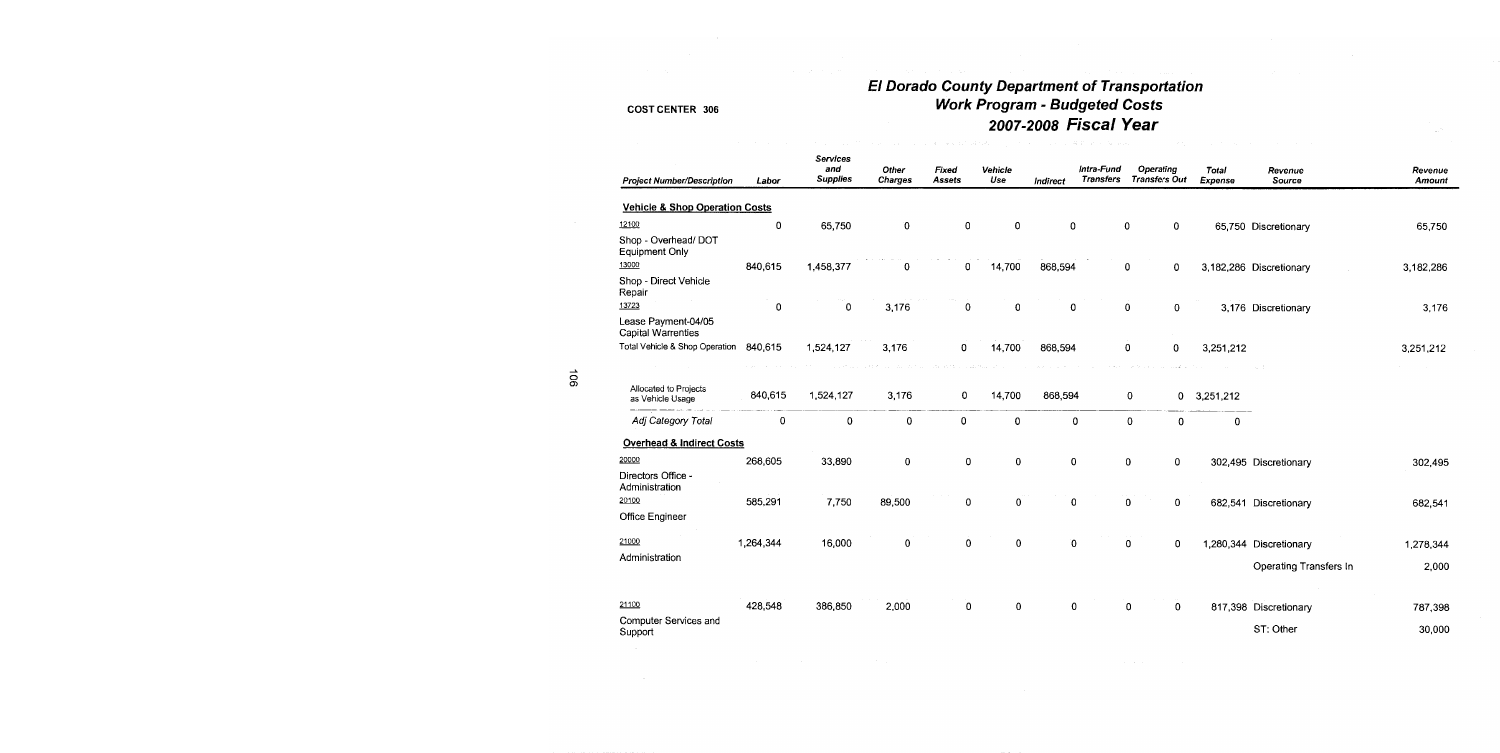## El Dorado County Department of Transportation<br>Work Program - Budgeted Costs 2007-2008 Fiscal Year

.<br>1982 - Louis Company, amerikanischer Konstantinopolis

 $\lambda$ 

 $\sim$ 

| <b>Project Number/Description</b>                  | Labor   | <b>Services</b><br>and<br><b>Supplies</b> | Other<br><b>Charges</b> | Fixed<br>Assets | Vehicle<br>Use | Indirect | Intra-Fund<br><b>Transfers</b> | <b>Operating</b><br><b>Transfers Out</b> | Total<br>Expense | Revenue<br>Source     | Revenue<br><b>Amount</b> |
|----------------------------------------------------|---------|-------------------------------------------|-------------------------|-----------------|----------------|----------|--------------------------------|------------------------------------------|------------------|-----------------------|--------------------------|
| <b>Overhead &amp; Indirect Costs</b>               |         |                                           |                         |                 |                |          |                                |                                          |                  |                       |                          |
| 22000                                              | 591,039 | 43,845                                    | 25,287                  | 0               | 7,000          | 0        |                                | 0<br>0                                   |                  | 667,171 Discretionary | 667,171                  |
| Maintenance - Indirect<br>Charges                  |         |                                           |                         |                 |                |          |                                |                                          |                  |                       |                          |
| 22001                                              | 46,673  | 2,000                                     | 0                       | 0               | 1,545          | 0        |                                | 0<br>0                                   |                  | 50,218 Discretionary  | 50,218                   |
| Maintenance/Shop Job<br>Training                   |         |                                           |                         |                 |                |          |                                |                                          |                  |                       |                          |
| 22220                                              | 252,084 | 82,980                                    | 0                       | 0               | 11,749         | 0        |                                | 0<br>0                                   |                  | 346,813 Discretionary | 346,813                  |
| Maintenance - West<br>Slope Road Maintenance       |         |                                           |                         |                 |                |          |                                |                                          |                  |                       |                          |
| 22320                                              | 198,848 | 28,575                                    | 0                       | 0               | 13,849         | 0        |                                | 0<br>0                                   |                  | 241,272 Discretionary | 241,272                  |
| Maintenance - Tahoe<br>Road Maintenance            |         |                                           |                         |                 |                |          |                                |                                          |                  |                       |                          |
| 22400                                              | 144,202 | 14,450                                    | 0                       | 0               | 7,060          | 0        |                                | 0<br>0                                   |                  | 165,712 Discretionary | 165,712                  |
| Maintenance - Traffic<br><b>Indirect Charges</b>   |         |                                           |                         |                 |                |          |                                |                                          |                  |                       |                          |
| 22500                                              | 136,752 | 6,575                                     | 0                       | 0               | 5,000          | 0        |                                | 0<br>0                                   |                  | 148,327 Discretionary | 148,327                  |
| Maintenance - Shop<br><b>Operations Support</b>    |         |                                           |                         |                 |                |          |                                |                                          |                  |                       |                          |
| 22510                                              | 280,704 | 57,930                                    | 0                       | 0               | 420            | 0        |                                | 0<br>0                                   |                  | 339,054 Discretionary | 339,054                  |
| Maintenance - Shop<br><b>Operations West Slope</b> |         |                                           |                         |                 |                |          |                                |                                          |                  |                       |                          |
| 22520                                              | 106,329 | 75,950                                    | 0                       | 0               | 1,400          | 0        |                                | 0<br>0                                   |                  | 183,679 Discretionary | 183,679                  |
| Maintenance - Shop<br>Operations Tahoe Basin       |         |                                           |                         |                 |                |          |                                |                                          |                  |                       |                          |
| 23000                                              | 390,970 | 11,750                                    | 1,200                   | 0               | 0              | 0        |                                | 0<br>0                                   |                  | 403,920 Discretionary | 403,920                  |
| Engineering - Indirect<br>Charges                  |         |                                           |                         |                 |                |          |                                |                                          |                  |                       |                          |
| 23500                                              | 154,413 | 6,600                                     | 0                       | 0               | 0              | 0        |                                | 0<br>0                                   |                  | 161,013 Discretionary | 161,013                  |
| Design/CADD/Survey<br>Administration - Indirect    |         |                                           |                         |                 |                |          |                                |                                          |                  |                       |                          |
| 23510                                              | 144,033 | 9,700                                     | 0                       | 0               | 0              | 0        |                                | 0<br>0                                   |                  | 153,733 Discretionary | 153,733                  |
| CADD - Indirect Charges                            |         |                                           |                         |                 |                |          |                                |                                          |                  |                       |                          |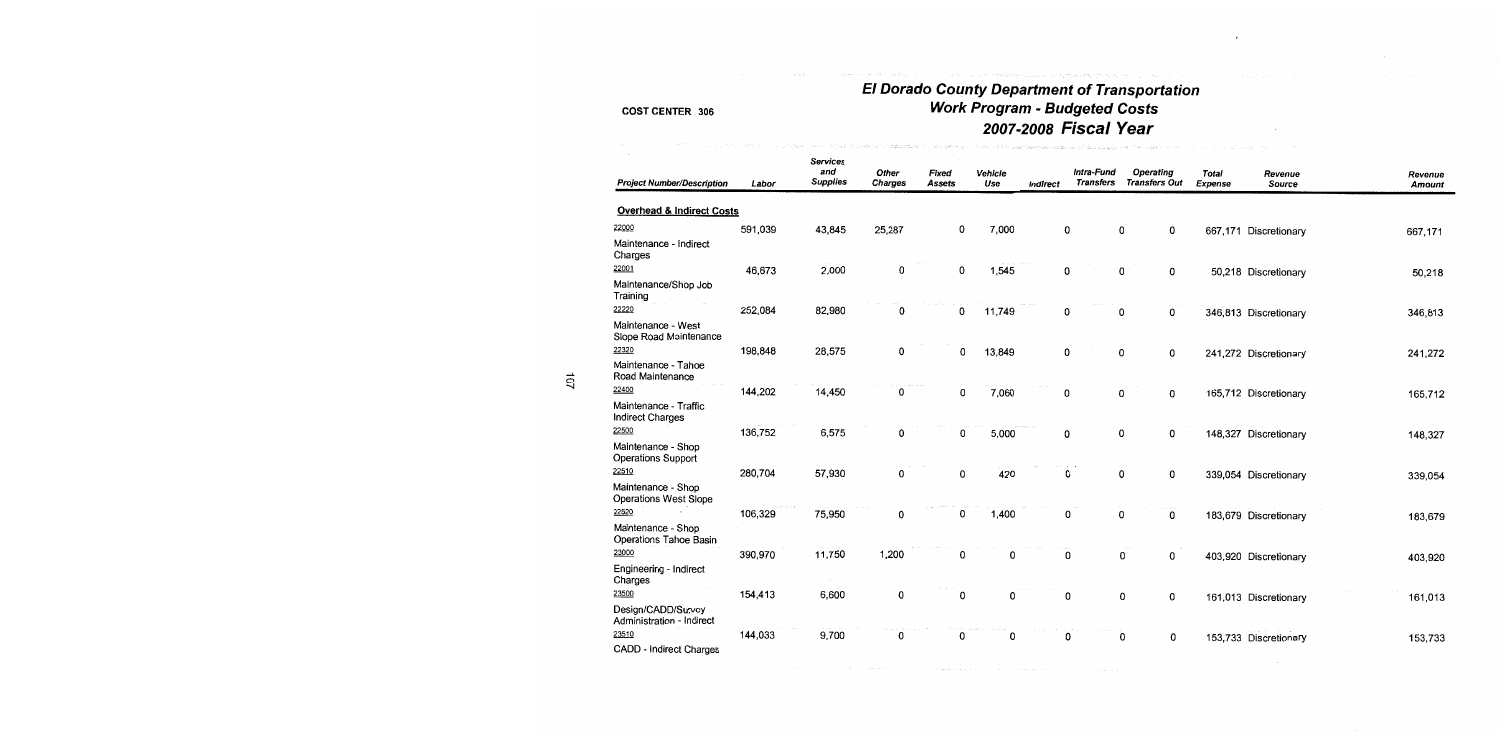## El Dorado County Department of Transportation **Work Program - Budgeted Costs** 2007-2008 Fiscal Year

| <b>Project Number/Description</b>                    | Labor   | <b>Services</b><br>and<br><b>Supplies</b> | Other<br><b>Charges</b> | Fixed<br>Assets | Vehicle<br>Use | Indirect | Intra-Fund<br><b>Transfers</b> | Operating<br><b>Transfers Out</b> | Total<br><b>Expense</b> | Revenue<br>Source     | Revenue<br><b>Amount</b> |
|------------------------------------------------------|---------|-------------------------------------------|-------------------------|-----------------|----------------|----------|--------------------------------|-----------------------------------|-------------------------|-----------------------|--------------------------|
| <b>Overhead &amp; Indirect Costs</b>                 |         |                                           |                         |                 |                |          |                                |                                   |                         |                       |                          |
| 23520                                                | 80,961  | 11,710                                    | 0                       | $\mathbf{0}$    | 0              | 0        |                                | 0<br>0                            | 92,671                  | Discretionary         | 92,671                   |
| Design - Indirect Charges                            |         |                                           |                         |                 |                |          |                                |                                   |                         |                       |                          |
| 23530                                                | 85,232  | 18,270                                    | 0                       | 0               | 0              | 0        |                                | 0<br>0                            |                         | 103,502 Discretionary | 103,502                  |
| Survey - Indirect Charges                            |         |                                           |                         |                 |                |          |                                |                                   |                         |                       |                          |
| 23600                                                | 310,146 | 30,870                                    | 0                       | 0               | 0              | 0        |                                | 0<br>0                            |                         | 341,016 Discretionary | 341,016                  |
| West Slope Unit 2                                    |         |                                           |                         |                 |                |          |                                |                                   |                         |                       |                          |
| 23700                                                | 148,772 | 19,500                                    | 0                       | 0               | 0              | 0        |                                | 0<br>0                            |                         | 168,272 Discretionary | 168,272                  |
| West Slope Right of Way<br>Ind                       |         |                                           |                         |                 |                |          |                                |                                   |                         |                       |                          |
| 24100                                                | 491,890 | 16,710                                    | 200                     | 0               | 0              | 0        |                                | 0<br>0                            |                         | 508,800 Discretionary | 508,800                  |
| Transportation Planning -<br>Administration/Indirect |         |                                           |                         |                 |                |          |                                |                                   |                         |                       |                          |
| 24200                                                | 84,139  | 8,380                                     | 250                     | 0               | 200            | 0        |                                | 0<br>0                            |                         | 92,969 Discretionary  | 92,969                   |
| TP & LD Planning -<br>Indirect Charges               |         |                                           |                         |                 |                |          |                                |                                   |                         |                       |                          |
| 24210                                                | 117,525 | 34,580                                    | 850                     | 0               | 0              | 0        |                                | 0<br>0                            |                         | 152,955 Discretionary | 152,955                  |
| TP & LD General Plan                                 |         |                                           |                         |                 |                |          |                                |                                   |                         |                       |                          |
| 24220                                                | 248,046 | 36,875                                    | 850                     | 0               | 200            |          | 0                              | 0<br>0                            |                         | 285,971 Discretionary | 285,971                  |
| TP & LD Discr Rev                                    |         |                                           |                         |                 |                |          |                                |                                   |                         |                       |                          |
| 24400                                                | 313,744 | 22,810                                    | 1,500                   | 0               | 200            |          | 0                              | 0<br>0                            |                         | 338,254 Discretionary | 338,254                  |
| Development Services -<br>Engineering Indirect       |         |                                           |                         |                 |                |          |                                |                                   |                         |                       |                          |
|                                                      |         |                                           |                         |                 |                |          |                                |                                   |                         |                       |                          |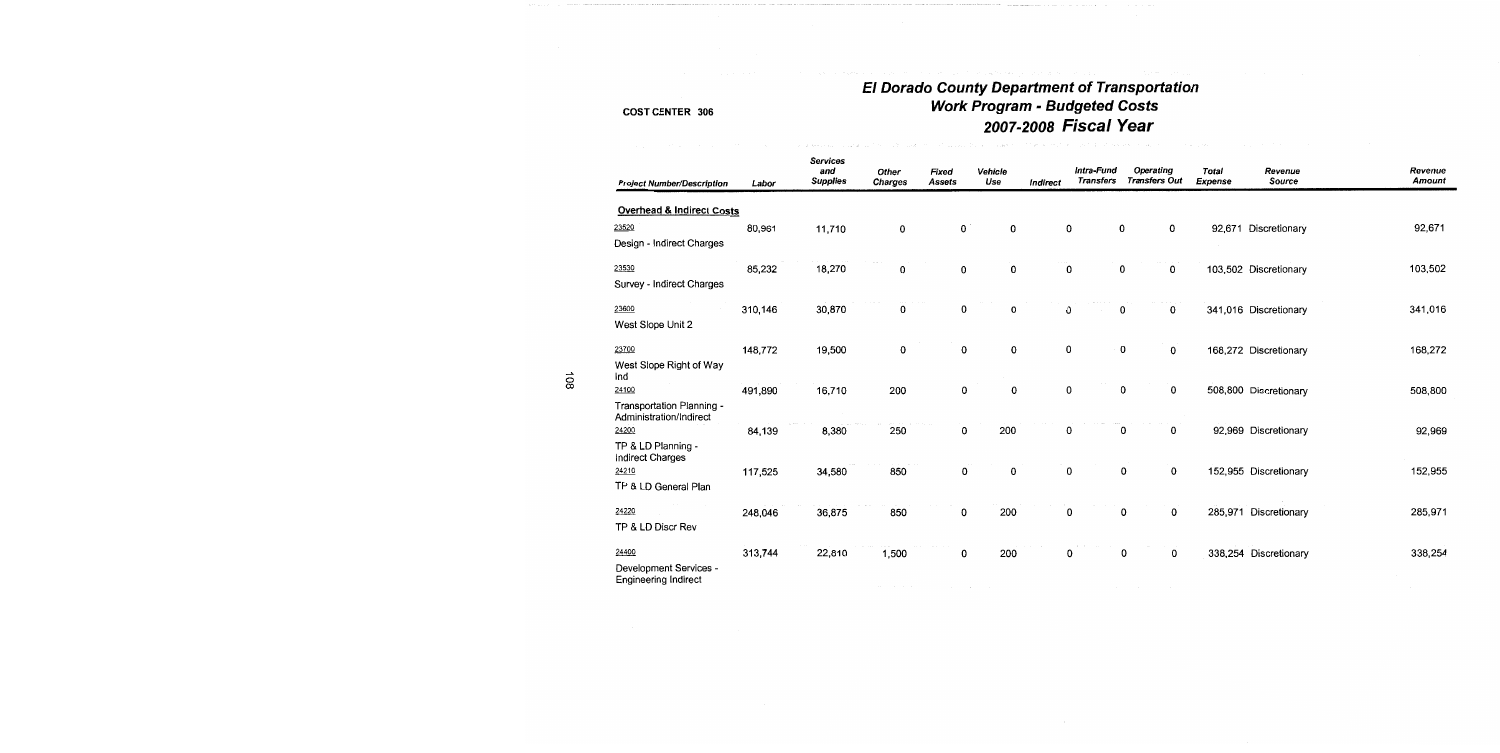# El Dorado County Department of Transportation<br>Work Program - Budgeted Costs 2007-2008 Fiscal Year

| <b>Project Number/Description</b>                         | Labor  | <b>Services</b><br>and<br><b>Supplies</b> | Other<br><b>Charges</b> | Fixed<br><b>Assets</b> | Vehicle<br>Use | Indirect | Intra-Fund<br><b>Transfers</b> | <b>Operating</b><br><b>Transfers Out</b> | Total<br>Expense | Revenue<br>Source                                       | Revenue<br><b>Amount</b> |
|-----------------------------------------------------------|--------|-------------------------------------------|-------------------------|------------------------|----------------|----------|--------------------------------|------------------------------------------|------------------|---------------------------------------------------------|--------------------------|
| <b>Overhead &amp; Indirect Costs</b>                      |        |                                           |                         |                        |                |          |                                |                                          |                  |                                                         |                          |
| 25000                                                     | 0      | 1,141,311                                 | 1,759,571               | 0                      | 0              |          | 16,187<br>0                    | 0                                        |                  | 2,917,069 Discretionary                                 | (15,072,427)             |
| <b>General Department</b>                                 |        |                                           |                         |                        |                |          |                                |                                          |                  | Fund Balance                                            | 3,305,878                |
|                                                           |        |                                           |                         |                        |                |          |                                |                                          |                  | Tax: Timber Yield                                       | 19,185                   |
|                                                           |        |                                           |                         |                        |                |          |                                |                                          |                  | Rev: Interest                                           | 100,000                  |
|                                                           |        |                                           |                         |                        |                |          |                                |                                          |                  | Rent: Land & Buildings                                  | 22,642                   |
|                                                           |        |                                           |                         |                        |                |          |                                |                                          |                  | ST: 2104A Adm / Eng<br>Hwy Tax                          | 20,004                   |
|                                                           |        |                                           |                         |                        |                |          |                                |                                          |                  | ST: 2104B Snow Removal<br>Hwy Tax                       | 928,000                  |
|                                                           |        |                                           |                         |                        |                |          |                                |                                          |                  | St: 2104d,e,f Unrestricted Hwy<br>Tax                   | 2,575,500                |
|                                                           |        |                                           |                         |                        |                |          |                                |                                          |                  | ST: 2105 Prop 111<br>Hwy<br>Tax                         | 1,937,300                |
|                                                           |        |                                           |                         |                        |                |          |                                |                                          |                  | ST: 2106 Unrestricted Hwy<br>Tax                        | 861,900                  |
|                                                           |        |                                           |                         |                        |                |          |                                |                                          |                  | FED: Forest Reserve Revenue                             | 1,775,000                |
|                                                           |        |                                           |                         |                        |                |          |                                |                                          |                  | Other Sales                                             | 6,000                    |
|                                                           |        |                                           |                         |                        |                |          |                                |                                          |                  | Sale Fixed Assets: Roads                                | 15,000                   |
|                                                           |        |                                           |                         |                        |                |          |                                |                                          |                  | Operating Transfer In - RDT                             | 5,870,671                |
|                                                           |        |                                           |                         |                        |                |          |                                |                                          |                  | Operating Transfer In: Utility<br><b>Franchise Fees</b> | 552,416                  |
| 25004                                                     | 17,985 | 0                                         | 0                       | 0                      | 0              |          | 0                              | 0<br>0                                   |                  | 17,985 Discretionary                                    | 17,985                   |
| Union Activities - Meet<br>and Confer/Grievances<br>25009 | 0      | 2,400                                     | 0                       | 0                      | 0              |          | 0                              | 0<br>0                                   |                  | 2,400 Discretionary                                     | 2,400                    |
| Drug and Alcohol<br>Testing/Maintenance                   |        |                                           |                         |                        |                |          |                                |                                          |                  |                                                         |                          |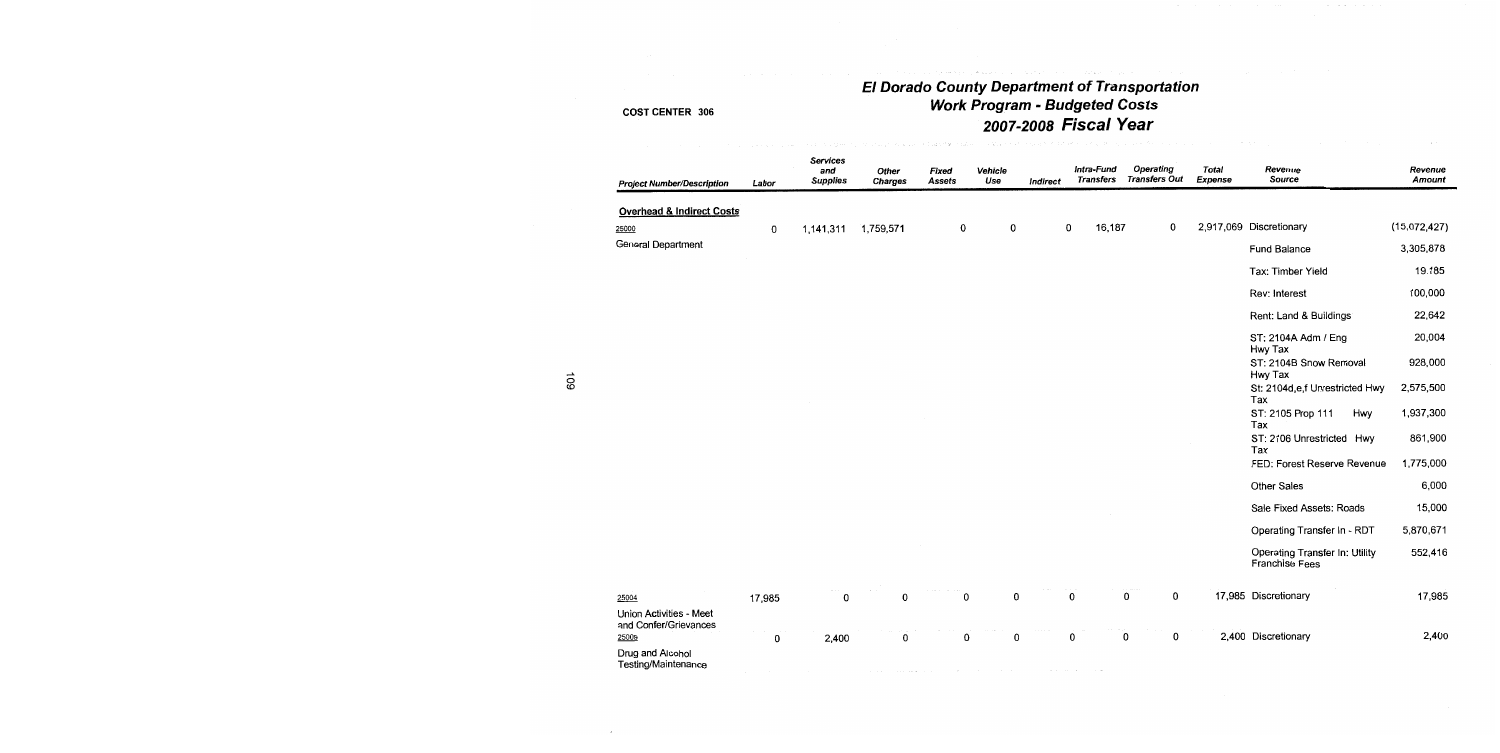## El Dorado County Department of Transportation **Work Program - Budgeted Costs** 2007-2008 Fiscal Year

| <b>Project Number/Description</b>                 | Labor     | <b>Services</b><br>and<br><b>Supplies</b> | Other<br><b>Charges</b> | Fixed<br><b>Assets</b> | Vehicle<br>Use | Indirect | Intra-Fund<br><b>Transfers</b> | Operating<br><b>Transfers Out</b> | Total<br><b>Expense</b> | Revenue<br><b>Source</b>   | Revenue<br><b>Amount</b> |
|---------------------------------------------------|-----------|-------------------------------------------|-------------------------|------------------------|----------------|----------|--------------------------------|-----------------------------------|-------------------------|----------------------------|--------------------------|
| Overhead & Indirect Costs                         |           |                                           |                         |                        |                |          |                                |                                   |                         |                            |                          |
| 25011                                             | 0         | 10,500                                    | 0                       | 0                      | 0              |          | 0<br>7,500                     | 0                                 |                         | 18,000 Discretionary       | 18,000                   |
| Administration - Human<br>Resources               |           |                                           |                         |                        |                |          |                                |                                   |                         |                            |                          |
| 25012                                             | 0         | 1,000                                     | 0                       | 0                      | 0              |          | 0                              | $\mathbf 0$<br>0                  |                         | 1,000 Discretionary        | 1,000                    |
| <b>Employee Recognition</b><br>Program            |           |                                           |                         |                        |                |          |                                |                                   |                         |                            |                          |
| 25013                                             | 0         | 1,000                                     | 0                       | 0                      | 0              |          | 0                              | 0<br>0                            |                         | 1,000 Discretionary        | 1,000                    |
| Public Outreach Program                           |           |                                           |                         |                        |                |          |                                |                                   |                         |                            |                          |
| 27000                                             | 766,759   | 405,838                                   | 3,149                   | 0                      | 0              |          | 0                              | 0<br>0                            |                         | 1,175,746 Discretionary    | 1,175,746                |
| Tahoe Engineering -<br>Indirect Charges           |           |                                           |                         |                        |                |          |                                |                                   |                         |                            |                          |
| 28000                                             | 417,774   | 47,922                                    | 500                     | 0                      | 450            |          | 0                              | 0<br>0                            |                         | 466,646 Discretionary      | 466,646                  |
| Construction CIP                                  |           |                                           |                         |                        |                |          |                                |                                   |                         |                            |                          |
| 28100                                             | 681,507   | 118,172                                   | 1,083                   | 0                      | 675            |          | 0                              | 0<br>0                            |                         | 801,437 Discretionary      | 801,437                  |
| <b>Construction Subdivision</b>                   |           |                                           |                         |                        |                |          |                                |                                   |                         |                            |                          |
| 29000                                             | 762,392   | 51,090                                    | 0                       | 0                      | 0              |          | 0                              | 0<br>0                            |                         | 813,482 Discretionary      | 813,482                  |
| El Dorado Hills Eng<br><b>Indirect Charges</b>    |           |                                           |                         |                        |                |          |                                |                                   |                         |                            |                          |
| Total Overhead & Indirect Costs9,519,707          |           | 2,763,783 1,885,940                       |                         | 0                      | 49,748         |          | 0<br>23,687                    | 0                                 | 14,242,865              |                            | 14,242,865               |
|                                                   |           |                                           |                         |                        |                |          |                                |                                   |                         |                            |                          |
| Allocated to Projects<br>as Overhead Chgs         | 7,719,884 | 2,241,254                                 | 1,529,379               | 0                      | 40,343         |          | 0<br>19,209                    |                                   | 0 1,550,069             |                            |                          |
| Adj Category Total                                | 1,799,823 | 522,529                                   | 356,561                 | 0                      | 9,405          |          | 0<br>4,478                     | 0                                 | 2,692,796               |                            |                          |
| <b>Undistributed Engineering</b>                  |           |                                           |                         |                        |                |          |                                |                                   |                         |                            |                          |
| 31107                                             | 7,500     | 0                                         | 0                       | 0                      | 0              |          | 0                              | 0<br>0                            |                         | 7,500 Charges For Services | 7,500                    |
| Mello Roos - Serrano<br><b>Acquistion Reports</b> |           |                                           |                         |                        |                |          |                                |                                   |                         |                            |                          |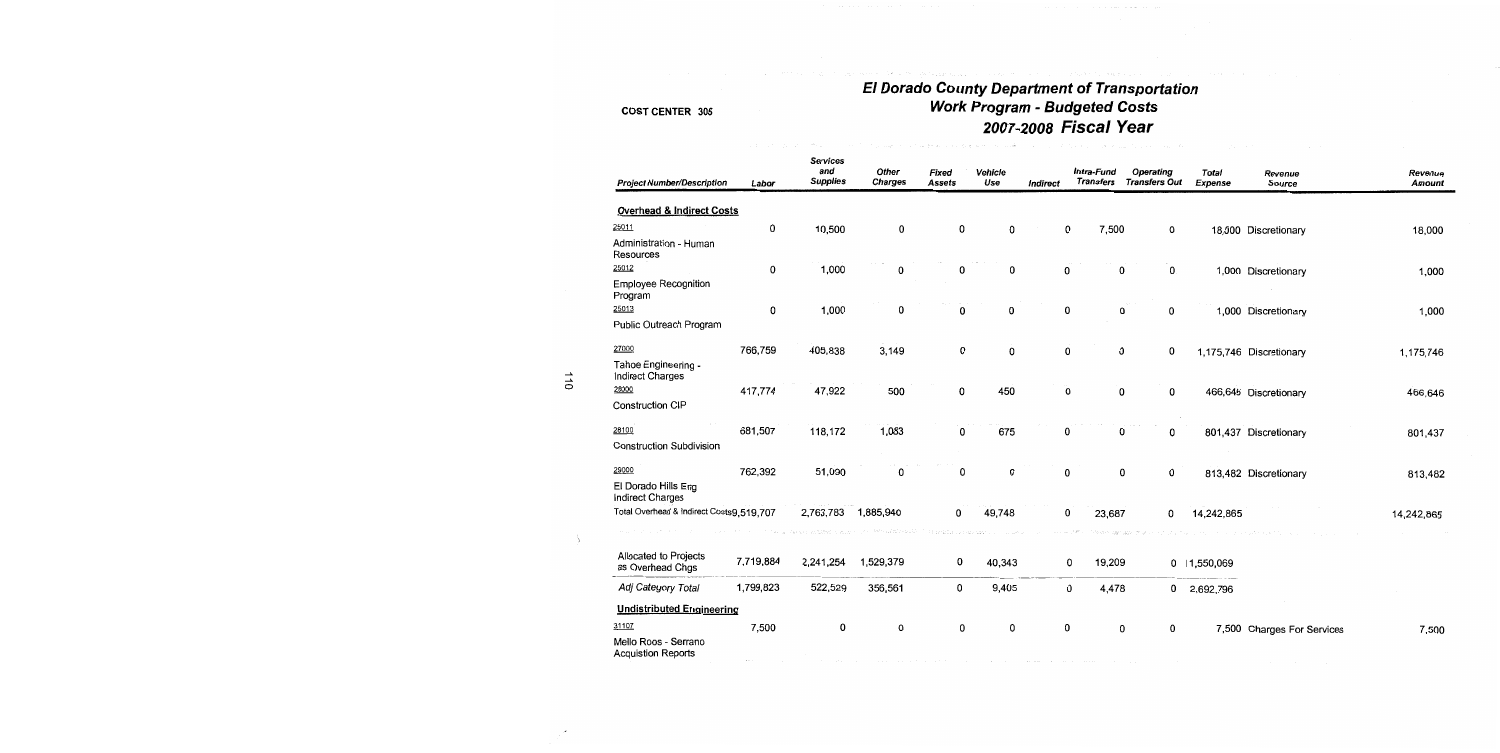# El Dorado County Department of Transportation<br>Work Program - Budgeted Costs 2007-2008 Fiscal Year

| <b>Project Number/Description</b>                     | Labor   | <b>Services</b><br>and<br><b>Supplies</b> | Other<br><b>Charges</b> | Fixed<br><b>Assets</b> | Vehicle<br>Use | Indirect | Intra-Fund<br>Transfers | <b>Operating</b><br><b>Transfers Out</b> | <b>Total</b><br><b>Expense</b> | Revenue<br>Source             | Revenue<br><b>Amount</b> |
|-------------------------------------------------------|---------|-------------------------------------------|-------------------------|------------------------|----------------|----------|-------------------------|------------------------------------------|--------------------------------|-------------------------------|--------------------------|
| <b>Undistributed Engineering</b>                      |         |                                           |                         |                        |                |          |                         |                                          |                                |                               |                          |
| 31108                                                 | 7,500   | 15,000                                    | 0                       | 0                      | 0              | 0        |                         | 0<br>0                                   |                                | 22,500 Charges For Services   | 22,500                   |
| Mello Roos - Promontory<br><b>Formation Costs</b>     |         |                                           |                         |                        |                |          |                         |                                          |                                |                               |                          |
| 31109                                                 | 5,525   | 0                                         | 0                       | 0                      | 0              | 4,276    |                         | 0<br>0                                   |                                | 9,801 Discretionary           | (816)                    |
| MC and FP (Master<br>Circulation & Funding            |         |                                           |                         |                        |                |          |                         |                                          |                                | <b>Charges For Services</b>   | 10,617                   |
| 31111                                                 | 30,000  | 0                                         | 0                       | 0                      | 0              | 0        |                         | $\mathbf 0$<br>0                         |                                | 30,000 Operating Transfers In | 30,000                   |
| Bass Lake Hills Specific<br>Plan Administration       |         |                                           |                         |                        |                |          |                         |                                          |                                |                               |                          |
| 31202                                                 | 0       | 34,703                                    | 0                       | 0                      | 0              | 0        |                         | 0<br>0                                   |                                | 34,703 Local Transportation   | 34,703                   |
| Intelligent Transportation<br>System(ITS) Master Plan |         |                                           |                         |                        |                |          |                         |                                          |                                | Commission                    |                          |
| 33000                                                 | 107,570 | 0                                         | 0                       | 0                      | 0              | 99,039   |                         | 0<br>0                                   |                                | 206,609 Discretionary         | 206,609                  |
| Undistributed<br>Engineering                          |         |                                           |                         |                        |                |          |                         |                                          |                                |                               |                          |
| 33002                                                 | 32,647  | 0                                         | 0                       | 0                      | $\mathbf 0$    | 28,257   |                         | 0<br>0                                   |                                | 60,904 Discretionary          | 60,904                   |
| Utility Undergrounding<br>Program                     |         |                                           |                         |                        |                |          |                         |                                          |                                |                               |                          |
| 33003                                                 | 10,000  | 0                                         | 0                       | $\mathbf{0}$           | 0              | 9,217    |                         | 0<br>0                                   |                                | 19,217 Discretionary          | 19,217                   |
| Utility Coordination                                  |         |                                           |                         |                        |                |          |                         |                                          |                                |                               |                          |
| 33004                                                 | 12,654  | 0                                         | 0                       | 0                      | 0              | 11,938   |                         | 0<br>0                                   |                                | 24,592 Discretionary          | 24,592                   |
| Project Construction Bid<br>Specifications            |         |                                           |                         |                        |                |          |                         |                                          |                                |                               |                          |
| 33005                                                 | 10,000  | 0                                         | 0                       | 0                      | 0              | 9,217    |                         | 0<br>0                                   |                                | 19,217 Discretionary          | 19,217                   |
| <b>HBRR Program Review</b>                            |         |                                           |                         |                        |                |          |                         |                                          |                                |                               |                          |
| 33101                                                 | 7,417   | 0                                         | 0                       | 0                      | 400            | 8,033    |                         | 0<br>0                                   |                                | 15,850 Discretionary          | 15,850                   |
| Complaints                                            |         |                                           |                         |                        |                |          |                         |                                          |                                |                               |                          |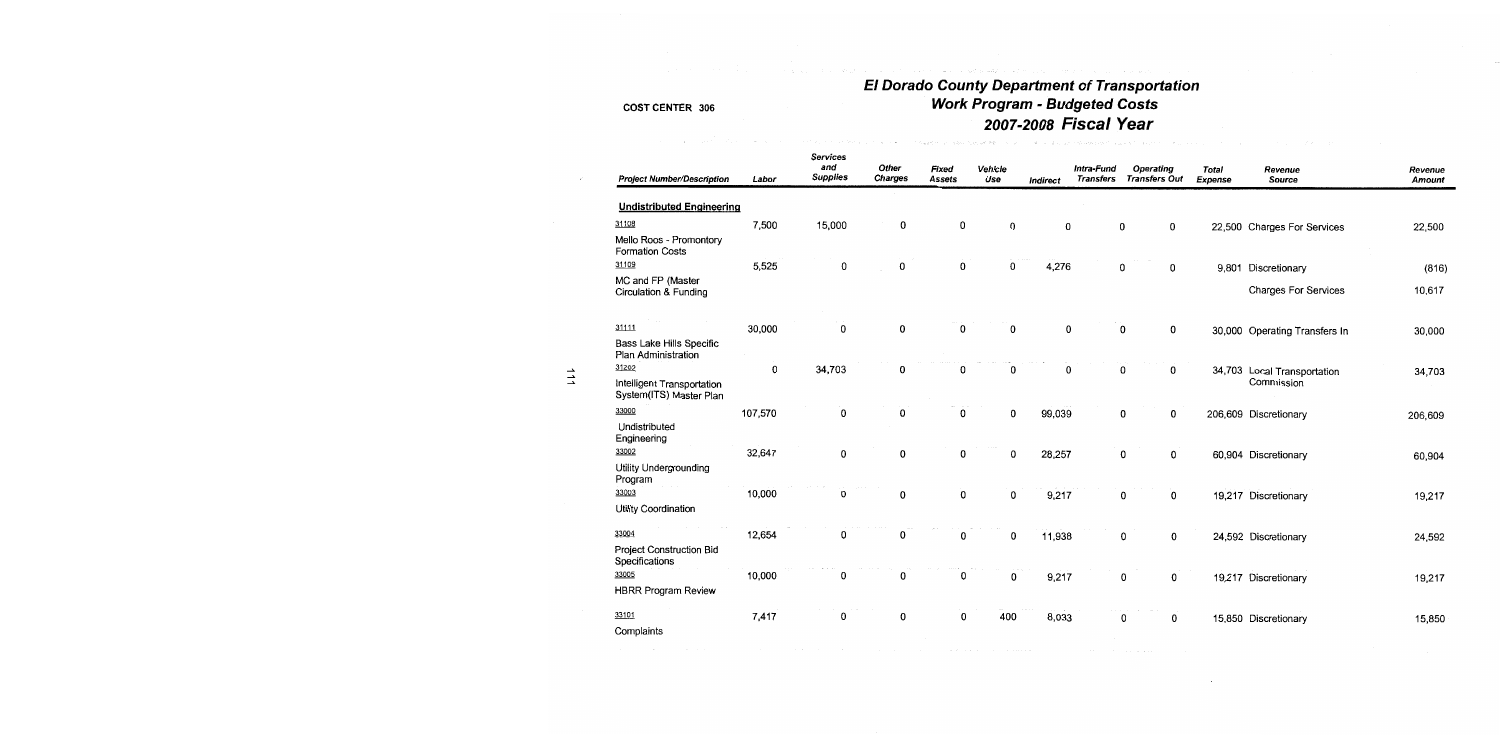# El Dorado County Department of Transportation<br>Work Program - Budgeted Costs<br>2007-2008 Fiscal Year

|     | <b>Project Number/Description</b>                 | Labor   | <b>Services</b><br>and<br><b>Supplies</b> | Other<br>Charges | Fixed<br>Assets | Vehicle<br>Use | <b>Indirect</b> | Intra-Fund<br><b>Transfers</b> | <b>Operating</b><br><b>Transfers Out</b> | Total<br>Expense | Revenue<br>Source                           | Revenue<br>Amount |
|-----|---------------------------------------------------|---------|-------------------------------------------|------------------|-----------------|----------------|-----------------|--------------------------------|------------------------------------------|------------------|---------------------------------------------|-------------------|
|     | <b>Undistributed Engineering</b>                  |         |                                           |                  |                 |                |                 |                                |                                          |                  |                                             |                   |
|     | 33225                                             | 21,475  | 0                                         | 0                | 0               | 2,148          | 18,925          |                                | 0<br>0                                   |                  | 42,548 Discretionary                        | 37,405            |
|     | Abandonment Of<br>Easement - General              |         |                                           |                  |                 |                |                 |                                |                                          |                  | Abandonment Of Easement                     | 5,143             |
|     | 33235                                             | 23,731  | $\mathbf 0$                               | 0                | 0               | 2,372          | 21,319          |                                | $\mathbf 0$<br>0                         |                  | 47,422 Discretionary                        | 42,279            |
|     | IOD (Irrevocable Offer of<br>Dedication)          |         |                                           |                  |                 |                |                 |                                |                                          |                  | Abandonment Of Easement                     | 5,143             |
|     | 33510                                             | 24,757  | 0                                         | 0                | 0               | $\mathsf 0$    | 30,319          |                                | 0<br>0                                   |                  | 55,076 Discretionary                        | 55,076            |
| 112 | Undistributed<br>Engineering - CADD Unit          |         |                                           |                  |                 |                |                 |                                |                                          |                  |                                             |                   |
|     | 33530<br>Undistributed                            | 2,351   | 0                                         | 0                | 0               | 0              | 2,010           |                                | 0<br>0                                   |                  | 4,361 Discretionary                         | 4,361             |
|     | Engineering - Survey<br>34000                     | 173,899 | 0                                         | 0                | 0               | 100            | 128,814         |                                | 0<br>0                                   |                  | 302,813 Discretionary                       | 302,813           |
|     | Tran Planning & Land<br><b>DVLP Undistributed</b> |         |                                           |                  |                 |                |                 |                                |                                          |                  |                                             |                   |
|     | 34002                                             | 15,528  | 0                                         | 0                | 0               | 0              | 11,275          |                                | 0<br>0                                   |                  | 26,803 Discretionary                        | 26,803            |
|     | Undistributed<br>Engineering - CIP                |         |                                           |                  |                 |                |                 |                                |                                          |                  |                                             |                   |
|     | 34003                                             | 100,000 | 75,000                                    | 0                | $\mathbf 0$     | $\mathbf 0$    | 82,085          |                                | 0<br>0                                   |                  | 257,085 Discretionary                       | 257,085           |
|     | Undistributed<br>Engineering - General            |         |                                           |                  |                 |                |                 |                                |                                          |                  |                                             |                   |
|     | 34007                                             | 42,488  | 25,000                                    | 0                | 0               | 0              | 34,745          |                                | 0<br>0                                   |                  | 102,233 Discretionary                       | (547,065)         |
|     | General Plan<br>Transportation Impact             |         |                                           |                  |                 |                |                 |                                |                                          |                  | Operating Transfer In: County<br><b>TIM</b> | 649,298           |
|     | 34008                                             | 71,612  | 50,000                                    | 0                | 0               | 310            | 58,367          |                                | 0<br>0                                   |                  | 180,289 Discretionary                       | 180,289           |
|     | General Plan<br>Implementation                    |         |                                           |                  |                 |                |                 |                                |                                          |                  |                                             |                   |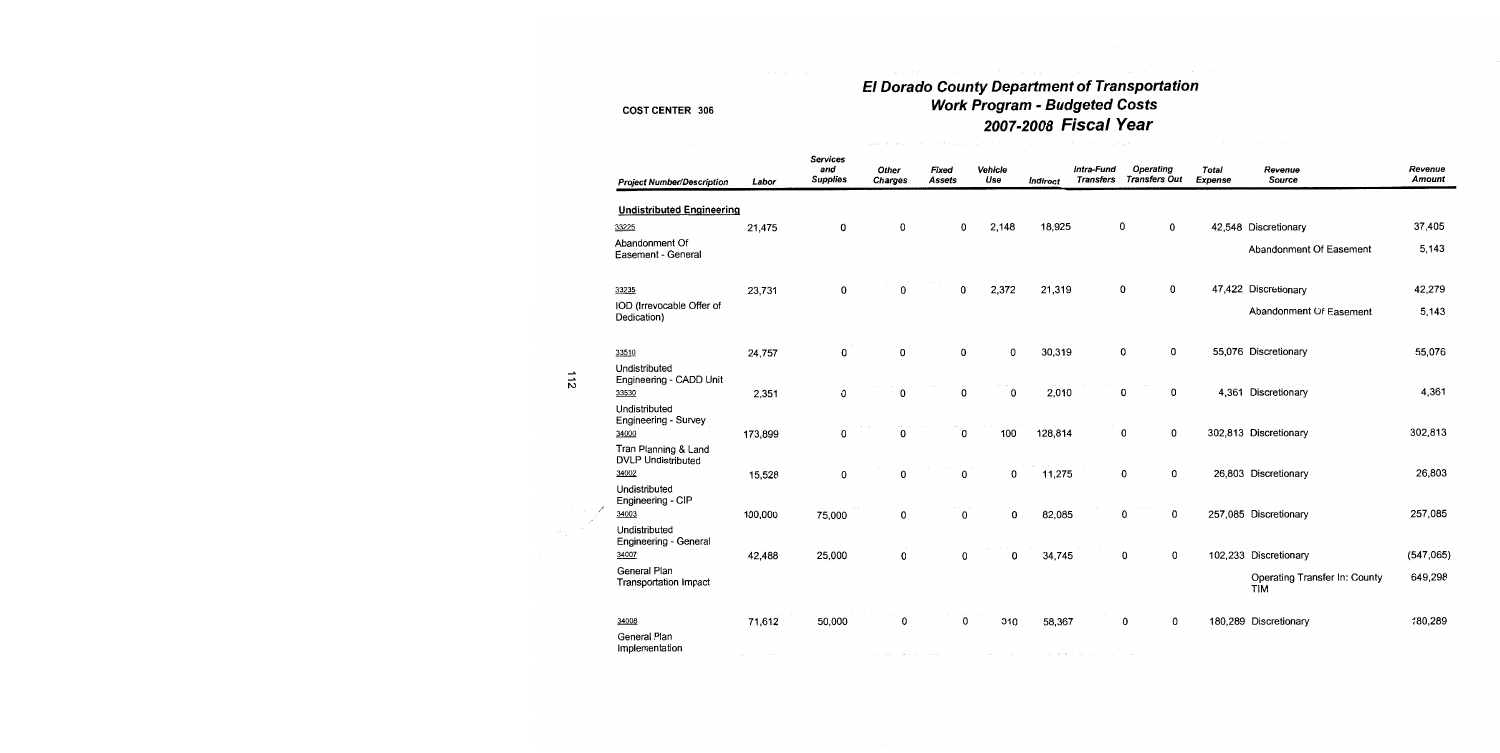## El Dorado County Department of Transportation<br>Work Program - Budgeted Costs 2007-2008 Fiscal Year

| <b>Project Number/Description</b>                  | Labor  | <b>Services</b><br>and<br><b>Supplies</b> | Other<br><b>Charges</b> | Fixed<br>Assets | Vehicle<br>Use | Indirect | Intra-Fund<br>Transfers | <b>Operating</b><br><b>Transfers Out</b> | Total<br>Expense | Revenue<br>Source              | Revenue<br><b>Amount</b> |
|----------------------------------------------------|--------|-------------------------------------------|-------------------------|-----------------|----------------|----------|-------------------------|------------------------------------------|------------------|--------------------------------|--------------------------|
| <b>Undistributed Engineering</b>                   |        |                                           |                         |                 |                |          |                         |                                          |                  |                                |                          |
| 34009                                              | 85,247 | 50,000                                    | 0                       | 0               | 0              | 70,913   |                         | 0<br>0                                   |                  | 206,160 Discretionary          | (11, 676)                |
| General Plan<br>Implementation (General            |        |                                           |                         |                 |                |          |                         |                                          |                  | Operating Transfers In         | 217,836                  |
| 34011                                              | 9,692  | 50,000                                    | 0                       | 0               | 0              | 7,037    |                         | 0<br>0                                   |                  | 66,729 Discretionary           | 66,729                   |
| <b>Environmental Advisory</b>                      |        |                                           |                         |                 |                |          |                         |                                          |                  |                                |                          |
| 34115                                              | 54,787 | 1,500                                     | 0                       | 0               | 3,675          | 39,574   |                         | 0<br>0                                   |                  | 99,536 Discretionary           | 99,536                   |
| Traffic Engineering -<br>Average Annual Daily      |        |                                           | 0                       | 0               |                | 5,791    |                         | 0<br>0                                   |                  | 13,274 Discretionary           | 13,274                   |
| 34119<br>Missouri Flat Circulation                 | 7,483  | 0                                         |                         |                 | 0              |          |                         |                                          |                  |                                |                          |
| Study                                              |        |                                           |                         |                 |                |          |                         |                                          |                  |                                |                          |
| 34400                                              | 17,744 | 0                                         | 0                       | 0               | 2,200          | 19,218   |                         | 0<br>0                                   |                  | 39.162 Discretionary           | 39,162                   |
| Undistributed<br>Engineering -                     |        |                                           |                         |                 |                |          |                         |                                          |                  |                                |                          |
| 34401                                              | 4,810  | 0                                         | 0                       | 0               | 200            | 5,210    |                         | 0<br>0                                   |                  | 10,220 Discretionary           | 10,220                   |
| Development Services -<br>Policy/Procedures Manual |        |                                           |                         |                 |                |          |                         |                                          |                  |                                |                          |
| 36000                                              | 70,469 | 0                                         | 0                       | 0               | 6,000          | 76,323   |                         | 0<br>0                                   |                  | 152,792 Discretionary          | 112,792                  |
| Encroachments -<br>Operating                       |        |                                           |                         |                 |                |          |                         |                                          |                  | Permit: Road Privileges        | 40,000                   |
| 36001                                              | 16,417 | 0                                         | 0                       | 0               | 3,870          | 16,026   |                         | 0<br>0                                   |                  | 36,313 Discretionary           | 36,313                   |
| Encroachments - Tahoe                              |        |                                           |                         |                 |                |          |                         |                                          |                  |                                |                          |
| 36003                                              | 4,610  | 0                                         | 0                       | 0               | 0              | 4,993    |                         | 0<br>0                                   |                  | 9,603 Discretionary            | 9,603                    |
| Encroachments - Road                               |        |                                           |                         |                 |                |          |                         |                                          |                  |                                |                          |
| <b>Closures/Parade Permits</b><br>36190            | 16,867 | 0                                         | 0                       | 0               | 0              | 18,268   |                         | 0<br>0                                   |                  | 35,135 Permit: Road Privileges | 35,135                   |
| Oversize Load<br>Permits/CAL PERMITS               |        |                                           |                         |                 |                |          |                         |                                          |                  |                                |                          |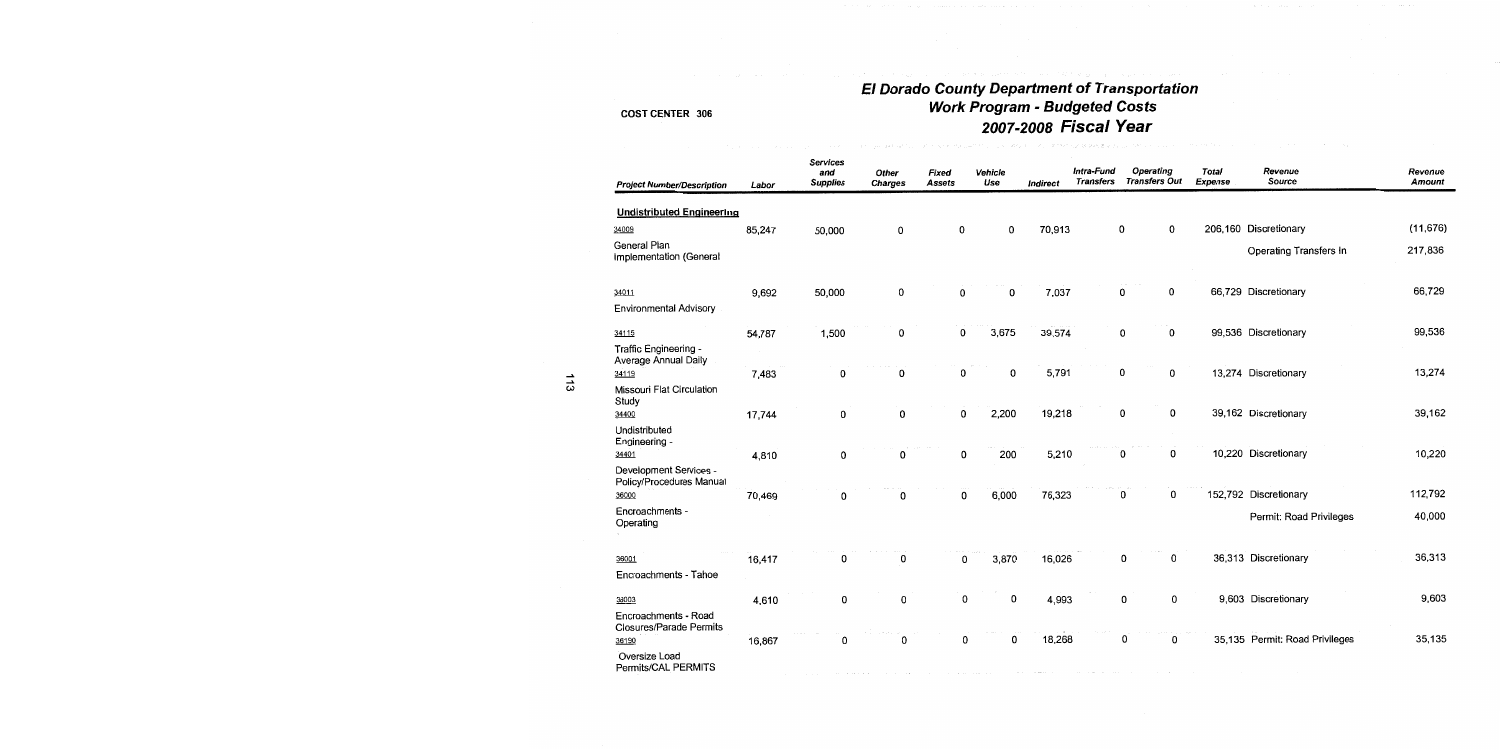### **El Dorado County Department of Transportation** Work Program - Budgeted Costs 2007-2008 Fiscal Year

 $\label{eq:2.1} \frac{1}{2\sqrt{2}}\int_{\mathbb{R}^{2}}\frac{1}{\sqrt{2}}\int_{\mathbb{R}^{2}}\frac{1}{\sqrt{2}}\int_{\mathbb{R}^{2}}\frac{1}{\sqrt{2}}\int_{\mathbb{R}^{2}}\frac{1}{\sqrt{2}}\int_{\mathbb{R}^{2}}\frac{1}{\sqrt{2}}\int_{\mathbb{R}^{2}}\frac{1}{\sqrt{2}}\int_{\mathbb{R}^{2}}\frac{1}{\sqrt{2}}\int_{\mathbb{R}^{2}}\frac{1}{\sqrt{2}}\int_{\mathbb{R}^{2}}\frac{1}{\sqrt{2}}\int$ 

| <b>Project Number/Description</b>                     | Labor   | <b>Services</b><br>and<br><b>Supplies</b> | Other<br>Charges | Fixed<br>Assets | Vehicle<br>Use | Indirect  | Intra-Fund<br><b>Transfers</b> | <b>Operating</b><br><b>Transfers Out</b> | <b>Total</b><br>Expense | Revenue<br>Source       | Revenue<br><b>Amount</b> |
|-------------------------------------------------------|---------|-------------------------------------------|------------------|-----------------|----------------|-----------|--------------------------------|------------------------------------------|-------------------------|-------------------------|--------------------------|
| <b>Undistributed Engineering</b>                      |         |                                           |                  |                 |                |           |                                |                                          |                         |                         |                          |
|                                                       |         |                                           |                  |                 |                |           |                                |                                          |                         |                         |                          |
| 36200                                                 | 17,632  | 0                                         | 0                | 0               | 0              | 19,097    |                                | $\mathbf 0$<br>0                         |                         | 36,729 Discretionary    | 12,729                   |
| Fax Oversize Load<br>Permits                          |         |                                           |                  |                 |                |           |                                |                                          |                         | Permit: Road Privileges | 24,000                   |
| 37000                                                 | 50,852  | 0                                         | $\Omega$         | 0               | 1,440          | 49,639    |                                | 0<br>0                                   |                         | 101,931 Discretionary   | 101,931                  |
| Undistributed<br>Engineering - South Lake             |         |                                           |                  |                 |                |           |                                |                                          |                         |                         |                          |
| 38000                                                 | 232,568 | 0                                         | 0                | 0               | 6,977          | 91,819    |                                | 0<br>0                                   |                         | 331,364 Discretionary   | 331,364                  |
| Traffic Engineering -<br>Operating                    |         |                                           |                  |                 |                |           |                                |                                          |                         |                         |                          |
| 39102<br>CQIP: Update Standard<br>Plans/Design Manual | 71,380  | 50,000                                    | 0                | 0               | 0              | 58,592    |                                | 0<br>0                                   |                         | 179,972 Discretionary   | 179,972                  |
| Total Undistributed Engineering 1,367,212             |         | 351,203                                   | 0                | 0               | 29,692         | 1,040,336 |                                | 0<br>0                                   | 2,788,443               |                         | 2,788,443                |
|                                                       |         |                                           | - as             |                 |                |           |                                |                                          |                         |                         |                          |
| <b>Road Maintenance Projects</b>                      |         |                                           |                  |                 |                |           |                                |                                          |                         |                         |                          |
| 41100                                                 | 43,762  | 174,000                                   | 0                | 0               | 16,612         | 17,277    |                                | $\mathbf 0$<br>0                         |                         | 251,651 Discretionary   | 251,651                  |
| Traffic Signal and<br>Lighting Maintenance -          |         |                                           |                  |                 |                |           |                                |                                          |                         |                         |                          |
| 41101                                                 | 0       | 7,500                                     | 0                | 0               | 0              | 0         |                                | 0<br>0                                   |                         | 7,500 Discretionary     | 7,500                    |
| <b>Traffic Signal</b><br>Maintenance - Tahoe          |         |                                           |                  |                 |                |           |                                |                                          |                         |                         |                          |
| 42297                                                 | 0       | $\mathbf 0$                               | 100,000          | $\mathbf 0$     | 0              | 0         |                                | 0<br>0                                   |                         | 100,000 Discretionary   | 100,000                  |
| Force Account/Roadside<br>Litter Pickup               |         |                                           |                  |                 |                |           |                                |                                          |                         |                         |                          |
| 43100                                                 | 90,597  | 14,000                                    | 0                | 0               | 17,719         | 35,768    |                                | 0<br>0                                   |                         | 158,084 Discretionary   | 158,084                  |
| Install New Sign, Strip<br>and Safety                 |         |                                           |                  |                 |                |           |                                |                                          |                         |                         |                          |
| 43101                                                 | 4,430   | 3,000                                     | 0                | 0               | 886            | 1,749     |                                | 0<br>0                                   |                         | 10,065 Discretionary    | 10,065                   |
| Install New Sign, Strip<br>and Safety                 |         |                                           |                  |                 |                |           |                                |                                          |                         |                         |                          |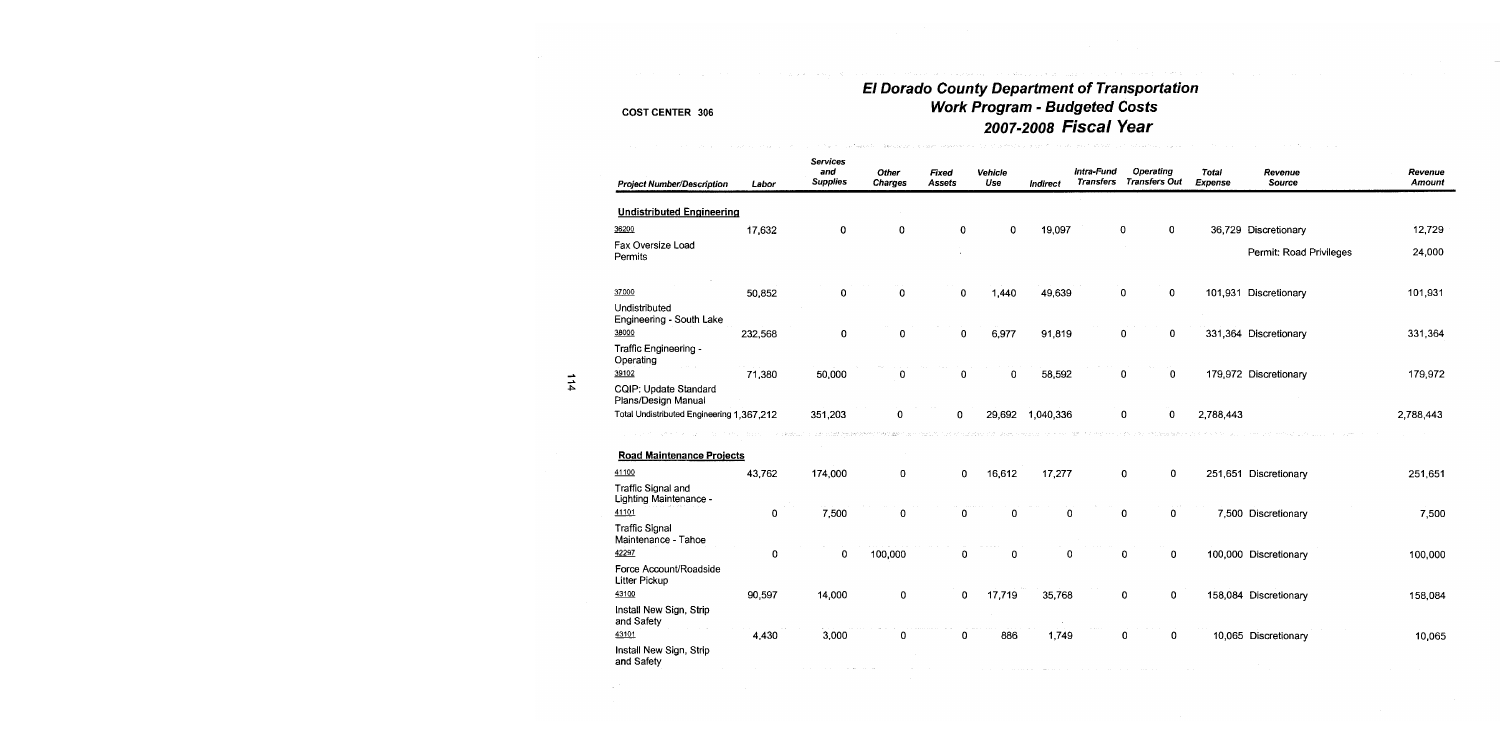# El Dorado County Department of Transportation<br>Work Program - Budgeted Costs 2007-2008 Fiscal Year

| <b>Project Number/Description</b>             | Labor   | Services<br>and<br><b>Supplies</b> | Other<br>Charges | Fixed<br>Assets | <b>Vehicle</b><br>Use | Indirect | Intra-Fund<br><b>Transfers</b> | Operating<br><b>Transfers Out</b> | Total<br>Expense | Revenue<br>Source                         | Revenue<br>Amount |
|-----------------------------------------------|---------|------------------------------------|------------------|-----------------|-----------------------|----------|--------------------------------|-----------------------------------|------------------|-------------------------------------------|-------------------|
| <b>Road Maintenance Projects</b>              |         |                                    |                  |                 |                       |          |                                |                                   |                  |                                           |                   |
| 44100                                         | 122,905 | 124,350                            | 0                | 0               | 58,994                | 37,338   |                                | 0<br>0                            |                  | 343,587 Discretionary                     | 343,587           |
| Force Account/Overlay -<br>West Slope         |         |                                    |                  |                 |                       |          |                                |                                   |                  |                                           |                   |
| 44101                                         | 48,256  | 0                                  | 0                | 0               | 8,204                 | 12,941   |                                | 0<br>0                            |                  | 69,401 Discretionary                      | 69,401            |
| Force Account/Overlay -<br>Tahoe Basin        |         |                                    |                  |                 |                       |          |                                |                                   |                  |                                           |                   |
| 48100                                         | 157,177 | 1,800                              | 0                | 0               | 5,000                 | 0        |                                | 0<br>0                            |                  | 163,977 Discretionary                     | 163,977           |
| Pavement Management<br>System                 |         |                                    |                  |                 |                       |          |                                |                                   |                  |                                           |                   |
| 48101                                         | 19,574  | 1,300                              | 0                | 0               | 1,000                 | 0        |                                | 0<br>0                            |                  | 21,874 Discretionary                      | 21,874            |
| Maintained Mileage                            |         |                                    |                  |                 |                       |          |                                |                                   |                  |                                           |                   |
| 48102                                         | 544,618 | 894,250                            | 0                | 0               | 558,751               | 161,169  |                                | 0<br>0                            |                  | 2,158,788 Discretionary                   | 1,066,533         |
| Routine Maintenance -<br>Asphalt Patching     |         |                                    |                  |                 |                       |          |                                |                                   |                  | ST: Rstp 182.6h Rgnl<br>Surface Tran Plan | 137,255           |
|                                               |         |                                    |                  |                 |                       |          |                                |                                   |                  | Operating Transfers In                    | 955,000           |
| 48104                                         | 192,603 | 40,000                             | 0                | 0               | 54,921                | 56,793   |                                | 0<br>0                            |                  | 344,317 Discretionary                     | 344,317           |
| Routine Maintenance -<br><b>Crack Seals</b>   |         |                                    |                  |                 |                       |          |                                |                                   |                  |                                           |                   |
| 48105                                         | 136,299 | 8,000                              | 0                | 0               | 92,684                | 41,408   |                                | 0<br>0                            |                  | 278,391 Discretionary                     | 278,391           |
| Routine Maintenance -<br>Road Surface Grading |         |                                    |                  |                 |                       |          |                                |                                   |                  |                                           |                   |
| 48107                                         | 672,514 | 8,000                              | 0                | 0               | 250,278               | 205,215  |                                | 0<br>0                            |                  | 1,136,007 Discretionary                   | 836,007           |
| Routine Maintenance -<br>Brush and Weed       |         |                                    |                  |                 |                       |          |                                |                                   |                  | Operating Transfers In                    | 300,000           |
| 48108                                         | 328,834 | 33,500                             | 0                | 0               | 162,817               | 98,468   |                                | 0<br>0                            |                  | 623,619 Discretionary                     | 623,619           |
| Routine Maintenance -<br>Road Side Ditching   |         |                                    |                  |                 |                       |          |                                |                                   |                  |                                           |                   |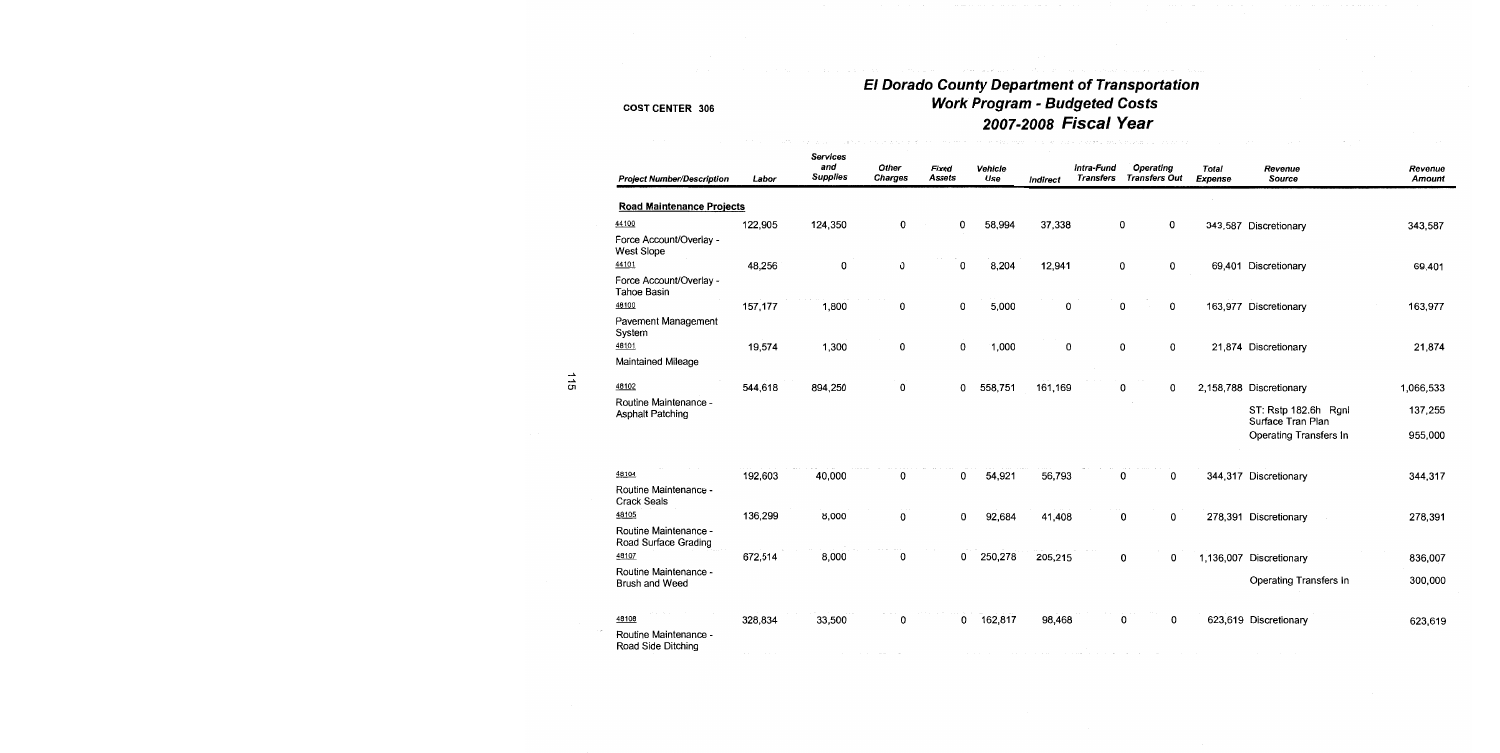## El Dorado County Department of Transportation **Work Program - Budgeted Costs** 2007-2008 Fiscal Year

lingua.<br>Tanàna ao amin'ny faritr'i Nord-Aquitaine, ao amin'ny faritr'i Nord-Aquitaine, ao Frantsa.

| <b>Project Number/Description</b>                  | Labor     | Services<br>and<br><b>Supplies</b> | Other<br><b>Charges</b> | Fixed<br>Assets | Vehicle<br>Use | Indirect | Intra-Fund<br><b>Transfers</b> | <b>Operating</b><br><b>Transfers Out</b> | <b>Total</b><br><b>Expense</b> | Revenue<br>Source      | Revenue<br>Amount |
|----------------------------------------------------|-----------|------------------------------------|-------------------------|-----------------|----------------|----------|--------------------------------|------------------------------------------|--------------------------------|------------------------|-------------------|
| <b>Road Maintenance Projects</b>                   |           |                                    |                         |                 |                |          |                                |                                          |                                |                        |                   |
| 48110                                              | 167,272   | 7,600                              | 0                       | 0               | 140,549        | 48,096   |                                | 0<br>0                                   |                                | 363,517 Discretionary  | 363,517           |
| Routine Maintenance -<br>Sweeping                  |           |                                    |                         |                 |                |          |                                |                                          |                                |                        |                   |
| 48111                                              | 513,629   | 43,000                             | $\mathbf 0$             | 0               | 212,988        | 153,903  |                                | 0<br>$\mathbf 0$                         |                                | 923,520 Discretionary  | 623,520           |
| Routine Maintenance -<br>Clean and Repair Culvert  |           |                                    |                         |                 |                |          |                                |                                          |                                | Operating Transfers In | 300,000           |
| 48113                                              | 54,520    | 34,000                             | 0                       | 0               | 24,175         | 16,563   |                                | 0<br>0                                   |                                | 129,258 Discretionary  | 129,258           |
| Routine Maintenance -<br>Fence, Guardrail, Barrier |           |                                    |                         |                 |                |          |                                |                                          |                                |                        |                   |
| 48114                                              | 233,105   | 28,000                             | 0                       | 0               | 23,110         | 92,031   |                                | 0<br>$\mathbf 0$                         |                                | 376,246 Discretionary  | 356,246           |
| Routine Maintenance -<br>Sign Maintenance - West   |           |                                    |                         |                 |                |          |                                |                                          |                                | Misc: Reimbursement    | 20,000            |
| 48115                                              | 275,078   | 159,900                            | 0                       | 0               | 104,655        | 108,602  |                                | 0<br>0                                   |                                | 648,235 Discretionary  | 648,235           |
| Routine Maintenance -<br>Centerline and Marker     |           |                                    |                         |                 |                |          |                                |                                          |                                |                        |                   |
| 48116                                              | $\pmb{0}$ | 14,300                             | 65,000                  | $\mathbf 0$     | $\mathbf 0$    | 0        |                                | $\mathbf 0$<br>$\mathbf 0$               |                                | 79,300 Discretionary   | 79,300            |
| Routine Maintenance -<br>Dead Animal Removal       |           |                                    |                         |                 |                |          |                                |                                          |                                | ٠.,                    |                   |
| 48118                                              | 112,674   | 29,571                             | 0                       | $\bf{0}$        | 23,662         | 34,230   |                                | $\mathbf 0$<br>$\mathbf 0$               |                                | 200,137 Discretionary  | 200,137           |
| Routine Maintenance -<br>Bridge Maintenance -      |           |                                    |                         |                 |                |          |                                |                                          |                                |                        |                   |
| 48119                                              | 80,736    | 40,250                             | 0                       | 0               | 12,593         | 24,241   |                                | 0<br>0                                   |                                | 157,820 Discretionary  | 157,820           |
| <b>Building and Yard</b><br>Maintenance            |           |                                    |                         |                 |                |          |                                |                                          |                                |                        |                   |
| 48120                                              | 0         | 6,300                              | 0                       | 0               | $\mathbf 0$    | 0        |                                | $\mathbf 0$<br>0                         |                                | 6,300 Discretionary    | 6,300             |
| Somerset Mine<br>Maintenance                       |           |                                    |                         |                 |                |          |                                |                                          |                                |                        |                   |
| 48122                                              | 15,764    | 0                                  | 0                       | 0               | 8,985          | 4,228    |                                | 0<br>0                                   |                                | 28,977 Discretionary   | 28,977            |
| Routine Maintenance -<br><b>Erosion Control</b>    |           |                                    |                         |                 |                |          |                                |                                          |                                |                        |                   |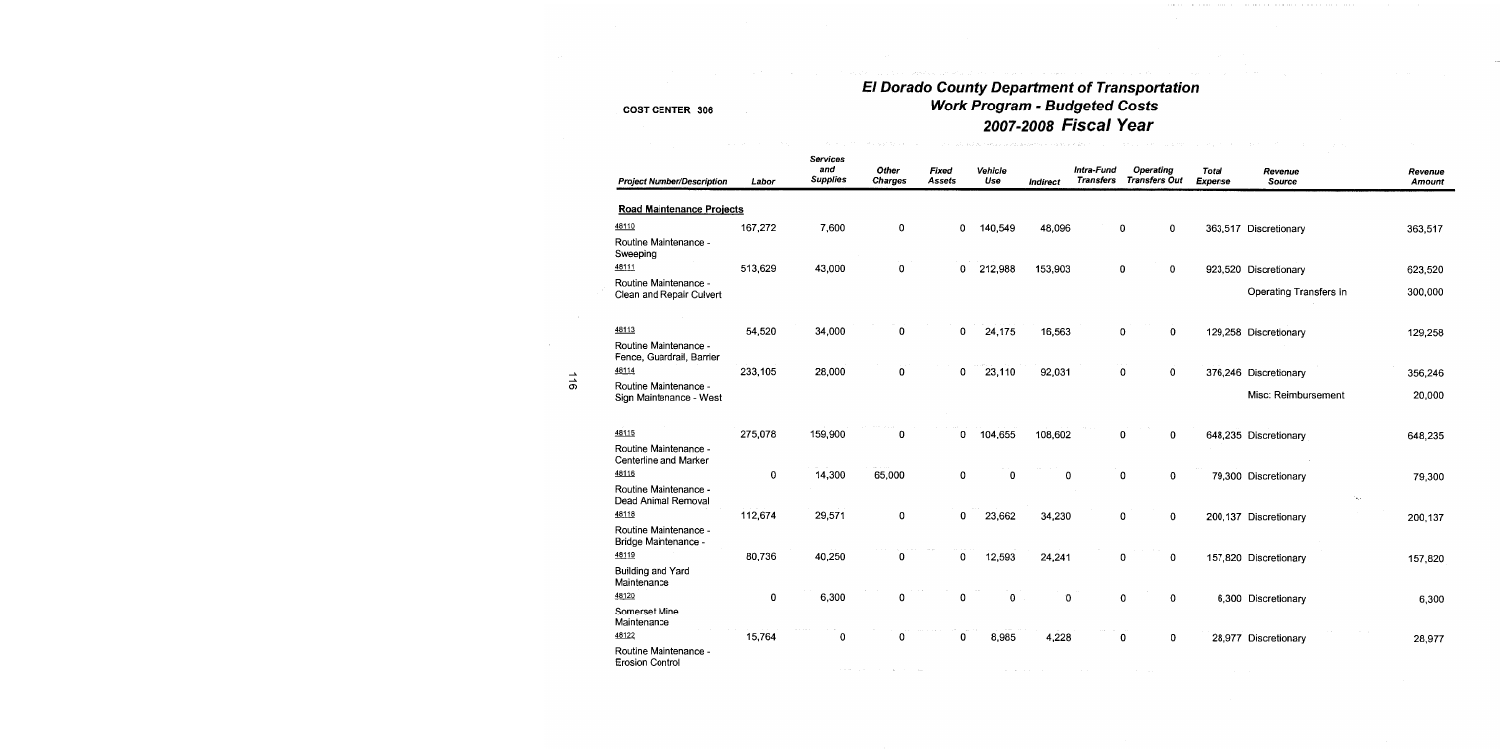### **El Dorado County Department of Transportation Work Program - Budgeted Costs** 2007-2008 Fiscal Year

| <b>Project Number/Description</b>                  | Labor   | Services<br>and<br><b>Supplies</b> | Other<br><b>Charges</b> | Fixed<br>Assets | Vehicle<br>Use | Indirect | Intra-Fund<br><b>Transfers</b> | <b>Operating</b><br><b>Transfers Out</b> | Total<br><b>Expense</b> | Revenue<br>Source      | Revenue<br>Amount |
|----------------------------------------------------|---------|------------------------------------|-------------------------|-----------------|----------------|----------|--------------------------------|------------------------------------------|-------------------------|------------------------|-------------------|
| <b>Road Maintenance Projects</b>                   |         |                                    |                         |                 |                |          |                                |                                          |                         |                        |                   |
| 48123                                              | 17,490  | 0                                  | 0                       | 0               | 4,005          | 5,748    |                                | 0<br>0                                   |                         | 27,243 Discretionary   | 27,243            |
| <b>Emergency Response</b>                          |         |                                    |                         |                 |                |          |                                |                                          |                         |                        |                   |
| 48124                                              | 72,693  | 64,000                             | 0                       | 0               | 33,085         | 22,084   |                                | 0<br>0                                   |                         | 191,862 Discretionary  | 191,862           |
| Routine Maintenance -<br>Spraying                  |         |                                    |                         |                 |                |          |                                |                                          |                         |                        |                   |
| 48126                                              | 3,635   | 0                                  | 0                       | 0               | 727            | 1,104    |                                | 0<br>0                                   |                         | 5,466 Discretionary    | 5,466             |
| Routine Maintenance -<br>Landscape Maintenance     |         |                                    |                         |                 |                |          |                                |                                          |                         |                        |                   |
| 48127                                              | 258,992 | 24,750                             | 0                       | 0               | 106,187        | 78,682   |                                | $\mathbf 0$<br>$\mathbf 0$               | 468,611                 | Discretionary          | 268,611           |
| Routine Maintenance -<br>Durapatching              |         |                                    |                         |                 |                |          |                                |                                          |                         | Operating Transfers In | 200,000           |
| 48128                                              | 3,635   | 13,000                             | 0                       | 0               | 727            | 1,104    |                                | $\mathbf 0$<br>0                         |                         | 18,466 Discretionary   | 18,466            |
| Hazard - Tree Removal                              |         |                                    |                         |                 |                |          |                                |                                          |                         |                        |                   |
| 48129                                              | 1,043   | 0                                  | 0                       | 0               | 50             | 1,130    |                                | $\pmb{0}$<br>0                           |                         | 2,223 Discretionary    | 2,223             |
| Sign Removal In Right Of<br>Way                    |         |                                    |                         |                 |                |          |                                |                                          |                         |                        |                   |
| 48131                                              | 11,075  | 3,500                              | 0                       | 0               | 1,467          | 4,372    |                                | 0<br>0                                   |                         | 20,414 Discretionary   | 20,414            |
| Routine Maintenance -<br>Sign Maintenance -        |         |                                    |                         |                 |                |          |                                |                                          |                         |                        |                   |
| 48132                                              | 45,747  | 35,100                             | 0                       | 0               | 20,702         | 17,877   |                                | 0<br>0                                   |                         | 119,426 Discretionary  | 119,426           |
| Routine Maintenance -<br>Centerline Maintenance -  |         |                                    |                         |                 |                |          |                                |                                          |                         |                        |                   |
| 48134                                              | 33,586  | Ω                                  | 0                       | 0               | 11,865         | 9,745    |                                | 0<br>0                                   |                         | 55,196 Discretionary   | 55,196            |
| Routine Maintenance -<br>Fence, Guardrail, Barrier |         |                                    |                         |                 |                |          |                                |                                          |                         |                        |                   |
| 48135                                              | 4,483   | 0                                  | 0                       | 0               | 1.224          | 1,310    |                                | 0<br>0                                   |                         | 7,017 Discretionary    | 7,017             |
| Routine Maintenance -<br>Bridge Maintenance -      |         |                                    |                         |                 |                |          |                                |                                          |                         |                        |                   |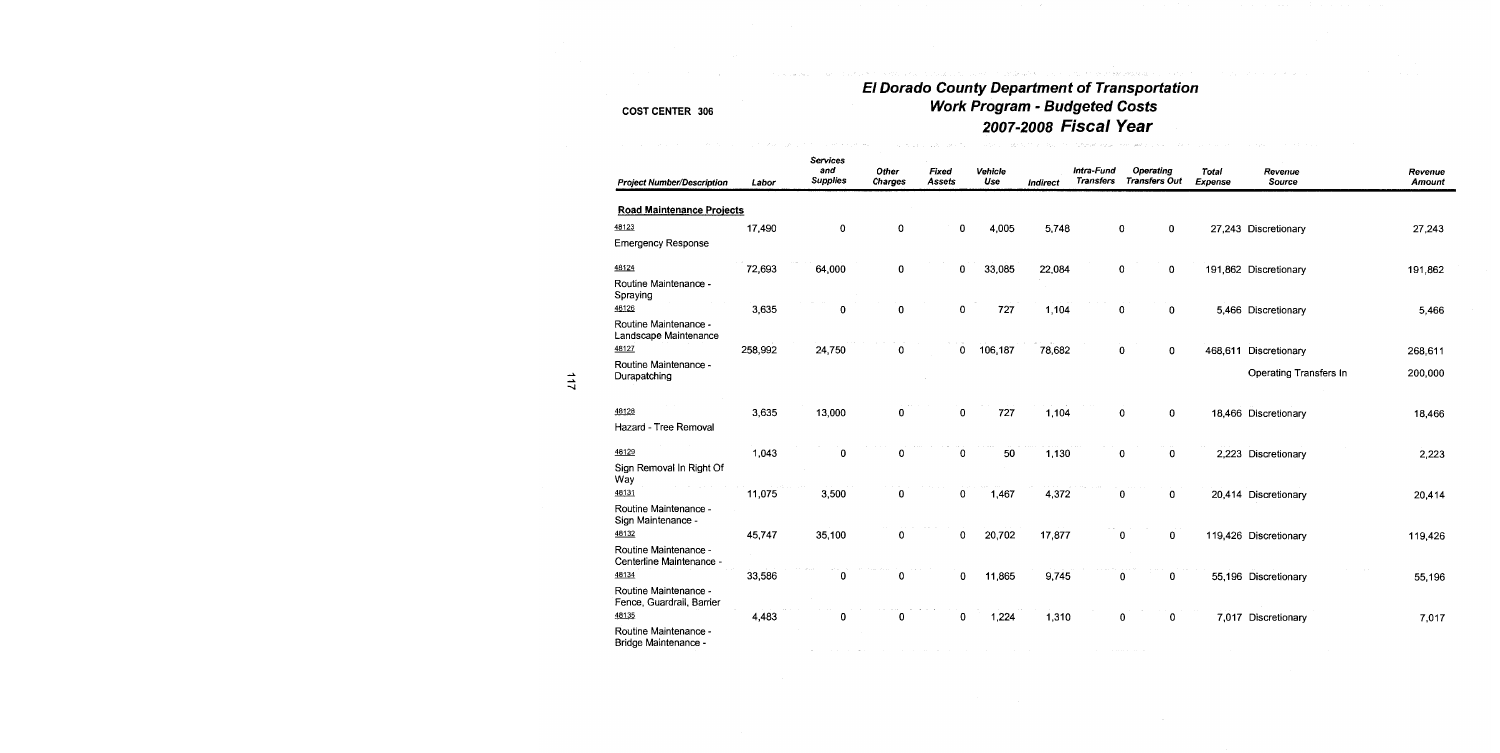## El Dorado County Department of Transportation **Work Program - Budgeted Costs** 2007-2008 Fiscal Year

| <b>Project Number/Description</b>               | Labor   | <b>Services</b><br>and<br><b>Supplies</b> | Other<br><b>Charges</b> | <b>Fixed</b><br>Assets | <b>Vehicle</b><br>Use | Indirect | intra-Fund<br><b>Transfers</b> | <b>Operating</b><br><b>Transfers Out</b> | <b>Total</b><br>Expense | Revenue<br>Source                        | Revenue<br>Amount |
|-------------------------------------------------|---------|-------------------------------------------|-------------------------|------------------------|-----------------------|----------|--------------------------------|------------------------------------------|-------------------------|------------------------------------------|-------------------|
| <b>Road Maintenance Projects</b>                |         |                                           |                         |                        |                       |          |                                |                                          |                         |                                          |                   |
| 48137                                           | 32,712  | 7,500                                     | 0                       | 0                      | 7,851                 | 9,938    |                                | 0<br>0                                   |                         | 58,001 Discretionary                     | 58,001            |
| Routine Maintenance -<br>Mosquito Bridge only   |         |                                           |                         |                        |                       |          |                                |                                          |                         |                                          |                   |
| 48140                                           | 5,452   | 3,500                                     | 0                       | 0                      | 872                   | 1,656    |                                | 0<br>0                                   |                         | 11,480 Discretionary                     | 11,480            |
| Routine Maintenance -<br>Remove Graffiti from   |         |                                           |                         |                        |                       |          |                                |                                          |                         |                                          |                   |
| 48141                                           | 3,635   | 3,000                                     | 0                       | 0                      | 582                   | 1,104    |                                | 0<br>0                                   | 8,321                   | Discretionary                            | 8,321             |
| Greenwood Maintenance<br>Yard Recovery          |         |                                           |                         |                        |                       |          |                                |                                          |                         |                                          |                   |
| 48675                                           | 78,200  | 90,000                                    | 0                       | 0                      | 0                     | 25,045   |                                | 0<br>$\overline{0}$                      |                         | 193,245 Discretionary                    | 49.470            |
| 2007 Angora Emergency<br>response Road Related  |         |                                           |                         |                        |                       |          |                                |                                          |                         | Operating Transfers In                   | 17,625            |
|                                                 |         |                                           |                         |                        |                       |          |                                |                                          |                         | Operating Transfer in: OES               | 126,150           |
|                                                 |         |                                           |                         |                        |                       |          |                                |                                          |                         |                                          |                   |
| 49100                                           | 364,138 | 35,000                                    | O                       | 0                      | 289,082               | 120,576  |                                | 0<br>0                                   |                         | 808,796 Discretionary                    | 808,796           |
| Snow Removal/West<br>Slope                      |         |                                           |                         |                        |                       |          |                                |                                          |                         |                                          |                   |
| 49101                                           | 923,969 | 136,575                                   | 481                     | 0                      | 664,166               | 282,138  |                                | 0<br>0                                   |                         | 2,007,329 Discretionary                  | 2,007,329         |
| Snow Removal/Tahoe<br>Basin                     |         |                                           |                         |                        |                       |          |                                |                                          |                         |                                          |                   |
| 49269                                           | 4,552   | $\mathbf 0$                               | 0                       | 0                      | 1,193                 | 1,221    |                                | 0<br>0                                   |                         | 6,966 Discretionary                      | (534)             |
| Maintenance Erosion<br>Control - Air Projects   |         |                                           |                         |                        |                       |          |                                |                                          |                         | TRPA - Tahoe Regional<br>Planning Agency | 7,500             |
| 49271                                           | 4,624   | $\mathbf 0$                               | 0                       | 0                      | 1,213                 | 1,240    |                                | $\mathbf 0$<br>0                         | 7,077                   | Discretionary                            | (423)             |
| Maintenance Erosion<br>Control - Water Projects |         |                                           |                         |                        |                       |          |                                |                                          |                         | TRPA - Tahoe Regional<br>Planning Agency | 7,500             |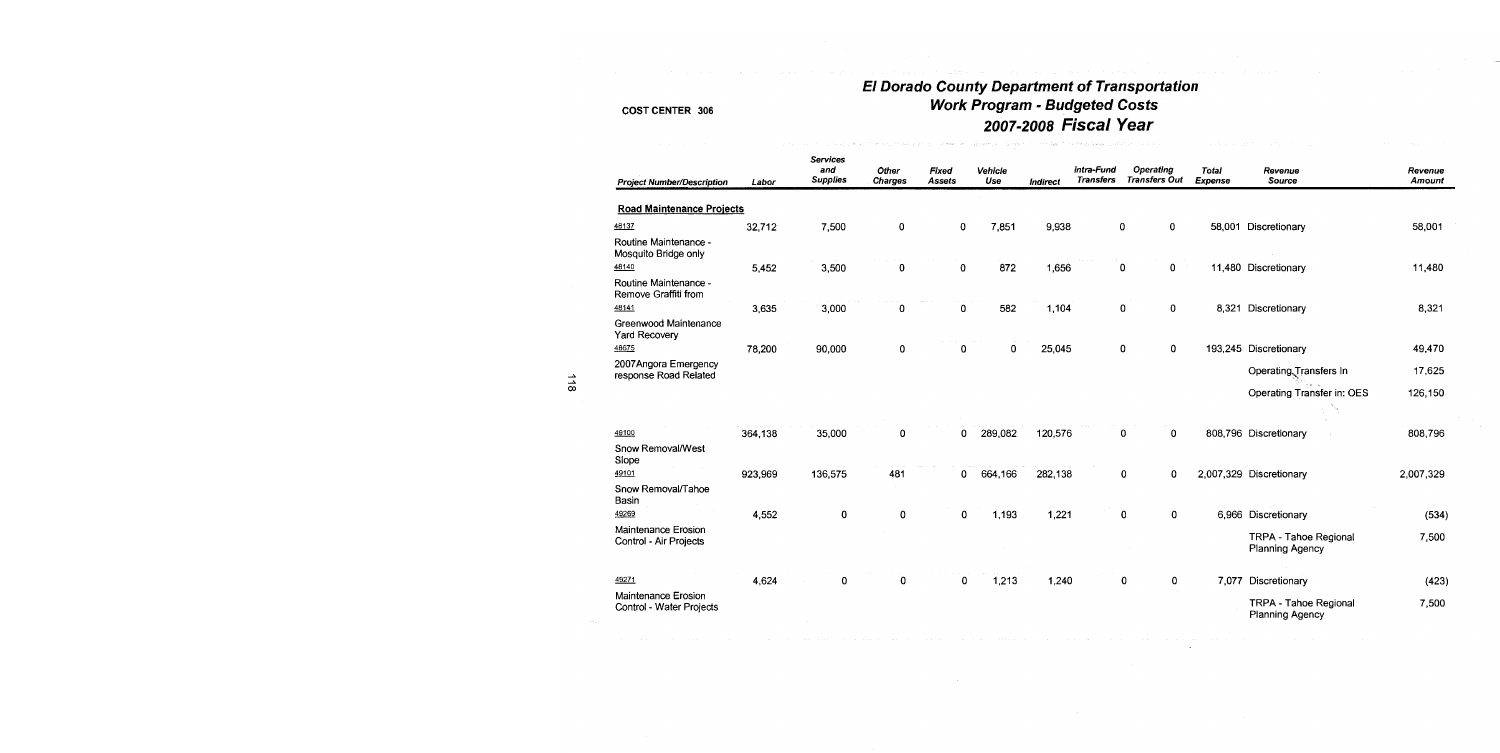# El Dorado County Department of Transportation<br>Work Program - Budgeted Costs<br>2007-2008 Fiscal Year

| <b>Project Number/Description</b>                          | Labor     | <b>Services</b><br>and<br><b>Supplies</b> | Other<br><b>Charges</b> | Fixed<br>Assets | Vehicle<br>Use | Indirect  | Intra-Fund<br><b>Transfers</b> | Operating<br><b>Transfers Out</b> | <b>Total</b><br>Expense | Revenue<br>Source                            | Revenue<br>Amount |
|------------------------------------------------------------|-----------|-------------------------------------------|-------------------------|-----------------|----------------|-----------|--------------------------------|-----------------------------------|-------------------------|----------------------------------------------|-------------------|
| <b>Road Maintenance Projects</b>                           |           |                                           |                         |                 |                |           |                                |                                   |                         |                                              |                   |
| 49294                                                      | 16,400    | 0                                         | 0                       | 0               | 2,705          | 4,398     |                                | 0<br>0                            |                         | 23,503 Discretionary                         | (1, 497)          |
| Maint. - Pioneer Trail<br><b>Bike Path(SLT City limits</b> |           |                                           |                         |                 |                |           |                                |                                   |                         | Misc: Revenue                                | 25,000            |
| 49296                                                      | 0         | 30,000                                    | 0                       | 0               | 0              | 0         |                                | $\bf{0}$<br>0                     |                         | 30,000 Other Sales                           | 30,000            |
| City of Pville Asphalt<br>Emulsions                        |           |                                           |                         |                 |                |           |                                |                                   |                         |                                              |                   |
| 49300                                                      | 7,510     | 5,429                                     | 0                       | $\Omega$        | 0              | 2,282     |                                | 0<br>0                            | 15,221                  | Discretionary                                | 4,221             |
| <b>Traffic Accident</b><br>Repair/Sign, Bridge,            |           |                                           |                         |                 |                |           |                                |                                   |                         | Misc: Reimbursement                          | 11,000            |
| <b>Total Road Maintenance</b>                              | 5,707,918 | 2,123,975                                 | 165,481                 |                 | 0 2,926,286    | 1,742,774 |                                | 0<br>o                            | 12,666,434              |                                              | 12,666,434        |
| Reimbursables                                              |           |                                           |                         |                 |                |           |                                |                                   |                         |                                              |                   |
| 60000                                                      | 108,371   | 0                                         | $\mathbf{0}$            | 0               | 17,020         | 81,267    |                                | 0<br>0                            |                         | 206,658 Discretionary                        | (16, 299)         |
| Permits                                                    |           |                                           |                         |                 |                |           |                                |                                   |                         | Permit: Road Privileges                      | 4,441             |
|                                                            |           |                                           |                         |                 |                |           |                                |                                   |                         | <b>Public Utility Inspections</b>            | 196,067           |
|                                                            |           |                                           |                         |                 |                |           |                                |                                   |                         | Operating Transfer In: Utility<br>Inspection | 22,449            |
| <b>Total Reimbursables</b>                                 | 108,371   | 0                                         | 0                       | 0               | 17,020         | 81,267    |                                | 0<br>0                            | 206,658                 |                                              | 206,658           |
| <b>Capital Improvement Projects</b>                        |           |                                           |                         |                 |                |           |                                |                                   |                         |                                              |                   |
| 70000<br>CIP Roll Up                                       | 6,208,294 | 0                                         | 0                       | 0               | 83.935         | 5.065.782 | (10, 298, 56)                  | 0<br>2)                           |                         | 1,059,449 Discretionary                      | 1,059,449         |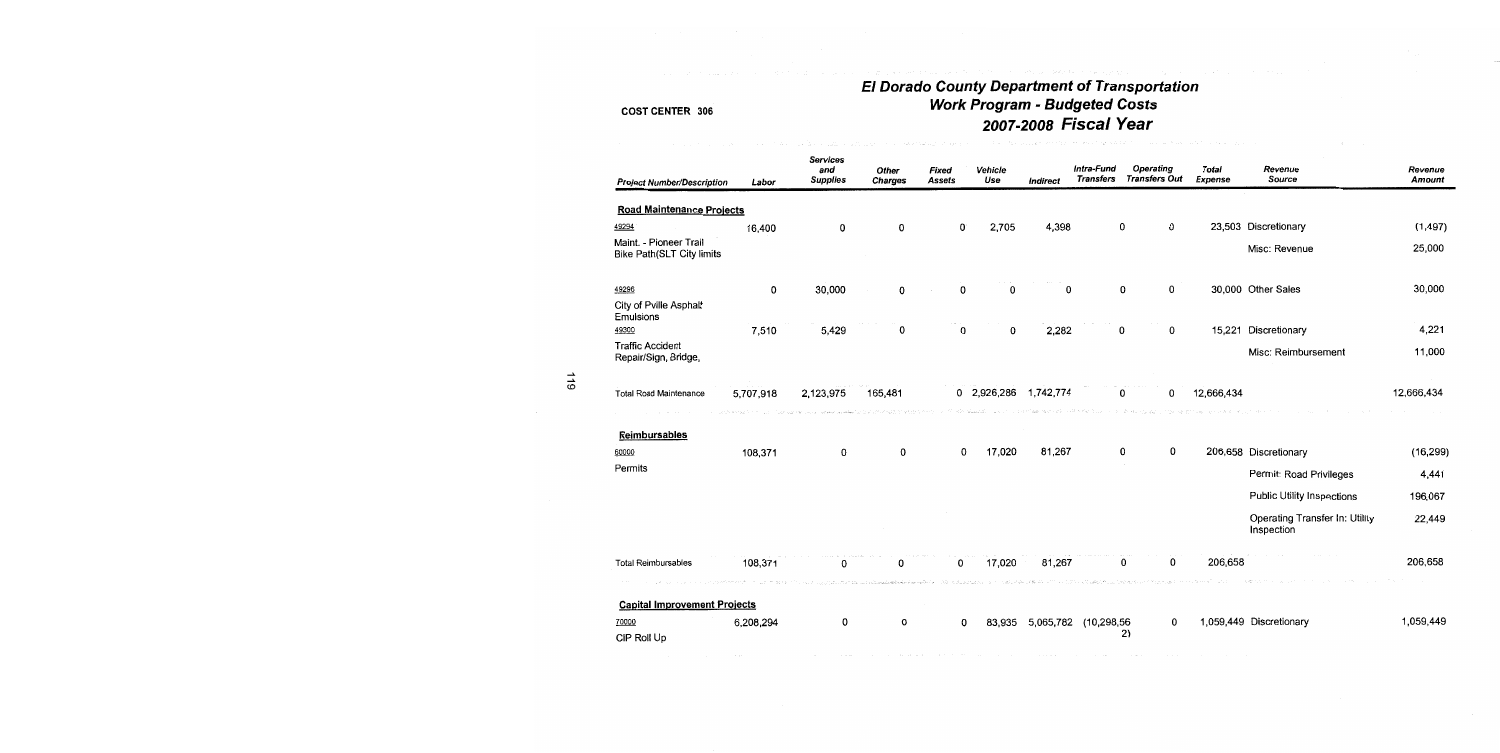# El Dorado County Department of Transportation<br>Work Program - Budgeted Costs 2007-2008 Fiscal Year

| <b>Project Number/Description</b>                 | Labor     | <b>Services</b><br>and<br><b>Supplies</b> | Other<br><b>Charges</b> | Fixed<br><b>Assets</b> | Vehicle<br>Use | Indirect | Intra-Fund<br><b>Transfers</b> | <b>Operating</b><br><b>Transfers Out</b> | <b>Total</b><br><b>Expense</b> | Revenue<br><b>Source</b> | Revenue<br><b>Amount</b> |
|---------------------------------------------------|-----------|-------------------------------------------|-------------------------|------------------------|----------------|----------|--------------------------------|------------------------------------------|--------------------------------|--------------------------|--------------------------|
| <b>Capital Improvement Projects</b>               |           |                                           |                         |                        |                |          |                                |                                          |                                |                          |                          |
| Total Capital Improvement                         | 6,208,294 | 0                                         | 0                       | 0                      | 83,935         |          | 5,065,782 (10,298,56<br>2)     | 0                                        | 1,059,449                      |                          | 1,059,449                |
| <b>Fixed Assets</b>                               |           |                                           |                         |                        |                |          |                                |                                          |                                |                          |                          |
| 81122                                             | 2,000     | 0                                         | 0                       | 0                      | 0              | 536      | 0                              | 0                                        |                                | 2,536 Discretionary      | 2,536                    |
| Fixed Asset - Shed Roof<br>Over Propane/Tahoe     |           |                                           |                         |                        |                |          |                                |                                          |                                |                          |                          |
| 81123                                             | 3,000     | 0                                         | 0                       | 0                      | 0              | 805      | 0                              | 0                                        |                                | 3,805 Discretionary      | 3,805                    |
| Fixed Asset - Steel<br>Storage Shed Roof          |           |                                           |                         |                        |                |          |                                |                                          |                                |                          |                          |
| 81134                                             | 0         | 0                                         | 0                       | 403,000                | 0              | 0        | 0                              | 0                                        |                                | 403,000 Discretionary    | 403,000                  |
| Wash Rack & Sewer<br>Connection                   |           |                                           |                         |                        |                |          |                                |                                          |                                |                          |                          |
| 81137                                             | 0         | 0                                         | 0                       | 40,000                 | 0              | 0        | 0                              | 0                                        |                                | 40,000 Discretionary     | 40,000                   |
| Fixed Asset - Replace<br>Waste Oil Tank in        |           |                                           |                         |                        |                |          |                                |                                          |                                |                          |                          |
| 81143                                             | 7,269     | 0                                         | 0                       | 15,000                 | 1,163          | 2,208    | 0                              | 0                                        |                                | 25,640 Discretionary     | 25,640                   |
| FA: GREENWOOD<br>YARD IMPROVEMENTS                |           |                                           |                         |                        |                |          |                                |                                          |                                |                          |                          |
| 81146                                             | 0         | 0                                         | 0                       | 25,000                 | 0              | 0        |                                | 0<br>0                                   |                                | 25,000 Discretionary     | 25,000                   |
| <b>FA: STORAGE SHED</b><br>FOR SALT BRINE         |           |                                           |                         |                        |                |          |                                |                                          |                                |                          |                          |
| 81152                                             | 0         | 0                                         | 0                       | 34,500                 | 0              | 0        |                                | 0<br>0                                   |                                | 34,500 Discretionary     | 34,500                   |
| FA: Security Fence for<br><b>EDH</b>              |           |                                           |                         |                        |                |          |                                |                                          |                                |                          |                          |
| 81923                                             | 0         | 0                                         | 0                       | 40,000                 | 0              | 0        |                                | 0<br>0                                   |                                | 40,000 Discretionary     | 40,000                   |
| <b>Fixed Asset - Roof</b><br>Replacement Somerset |           |                                           |                         |                        |                |          |                                |                                          |                                |                          |                          |
| 81997                                             | 0         | 0                                         | 0                       | 125,000                | 0              | 0        |                                | 0<br>0                                   |                                | 125,000 Discretionary    | 125,000                  |
| Fixed Asset - Property<br>Acquistion - South Lake |           |                                           |                         |                        |                |          |                                |                                          |                                |                          |                          |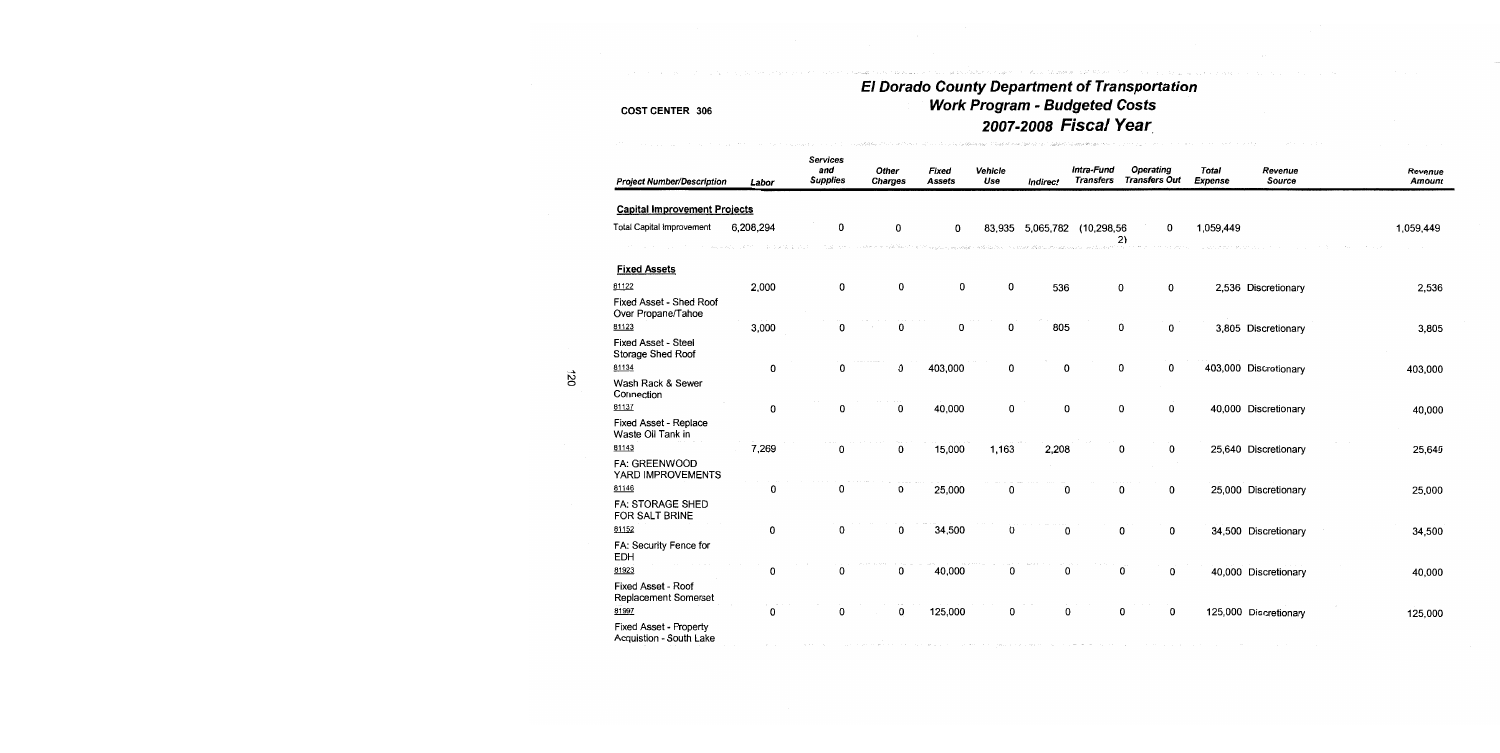## El Dorado County Department of Transportation Work Program - Budgeted Costs 2007-2008 Fiscal Year

| <b>Project Number/Description</b>                 | Labor     | <b>Services</b><br>and<br><b>Supplies</b> | Other<br><b>Charges</b> | Fixed<br><b>Assets</b> | Vehicle<br>Use | Indirect | Intra-Fund<br><b>Transfers</b> | <b>Operating</b><br><b>Transfers Out</b> | <b>Total</b><br><b>Expense</b> | Revenue<br>Source    | Revenue<br><b>Amount</b> |
|---------------------------------------------------|-----------|-------------------------------------------|-------------------------|------------------------|----------------|----------|--------------------------------|------------------------------------------|--------------------------------|----------------------|--------------------------|
| <b>Fixed Assets</b>                               |           |                                           |                         |                        |                |          |                                |                                          |                                |                      |                          |
| 82043                                             | $\pmb{0}$ | 0                                         | 0                       | 0                      | 0              | 0        |                                | 0<br>558                                 |                                | 558 Discretionary    | 558                      |
| Fixed Asset - Fleet<br>Vehicles Upgrades          |           |                                           |                         |                        |                |          |                                |                                          |                                |                      |                          |
| 82125                                             | 0         | 0                                         | 15,609                  | 0                      | 0              | 0        |                                | 0<br>0                                   |                                | 15,609 Discretionary | 15,609                   |
| Fixed Asset - Vactor<br><b>Culvert Cleaner</b>    |           |                                           |                         |                        |                |          |                                |                                          |                                |                      |                          |
| 82126                                             | 0         | 0                                         | 34,205                  | 0                      | 0              | 0        |                                | 0<br>0                                   |                                | 34,205 Discretionary | 34,205                   |
| Fixed Asset - (2) 10-<br><b>Wheel Dump Trucks</b> |           |                                           |                         |                        |                |          |                                |                                          |                                |                      |                          |
| 82127                                             | 0         | 0                                         | 9,885                   | 0                      | 0              | 0        |                                | 0<br>0                                   |                                | 9,885 Discretionary  | 9,885                    |
| Fixed Asset - Backhoe                             |           |                                           |                         |                        |                |          |                                |                                          |                                |                      |                          |
| 82128                                             | 0         | 0                                         | 16,857                  | 0                      | 0              | 0        |                                | 0<br>0                                   |                                | 16,857 Discretionary | 16,857                   |
| Fixed Asset - PB Patcher                          |           |                                           |                         |                        |                |          |                                |                                          |                                |                      |                          |
| 82129                                             | 0         | 0                                         | 4,393                   | 0                      | 0              | 0        |                                | 0<br>0                                   |                                | 4,393 Discretionary  | 4,393                    |
| Fixed Asset - Cab &<br>Chassis - Bridge Truck     |           |                                           |                         |                        |                |          |                                |                                          |                                |                      |                          |
| 82130                                             | 0         | 0                                         | 4,393                   | 0                      | 0              | 0        |                                | 0<br>0                                   |                                | 4,393 Discretionary  | 4,393                    |
| Fixed Asset - Cab &<br>Chassis - Stencil Truck    |           |                                           |                         |                        |                |          |                                |                                          |                                |                      |                          |
| 82131                                             | 0         | 0                                         | 4,875                   | 0                      | 0              | 0        |                                | 0<br>0                                   |                                | 4,875 Discretionary  | 4,875                    |
| Fixed Asset - Cab &<br>Chassis - Service Truck    |           |                                           |                         |                        |                |          |                                |                                          |                                |                      |                          |
| 82132                                             | 0         | 0                                         | 4,438                   | 0                      | 0              | 0        |                                | 0<br>0                                   |                                | 4,438 Discretionary  | 4,438                    |
| Fixed Asset - Crack Filler<br>Machine             |           |                                           |                         |                        |                |          |                                |                                          |                                |                      |                          |
| 82133                                             | 0         | 0                                         | 2,824                   | 0                      | 0              | 0        |                                | 0<br>0                                   |                                | 2,824 Discretionary  | 2,824                    |
| Fixed Asset - Boot Pot,<br>500 gal                |           |                                           |                         |                        |                |          |                                |                                          |                                |                      |                          |
| 82134                                             | 0         | 0                                         | 24,200                  | 0                      | 0              | 0        |                                | 0<br>0                                   |                                | 24,200 Discretionary | 24,200                   |
| Fixed Asset - Chip<br>Spreader                    |           |                                           |                         |                        |                |          |                                |                                          |                                |                      |                          |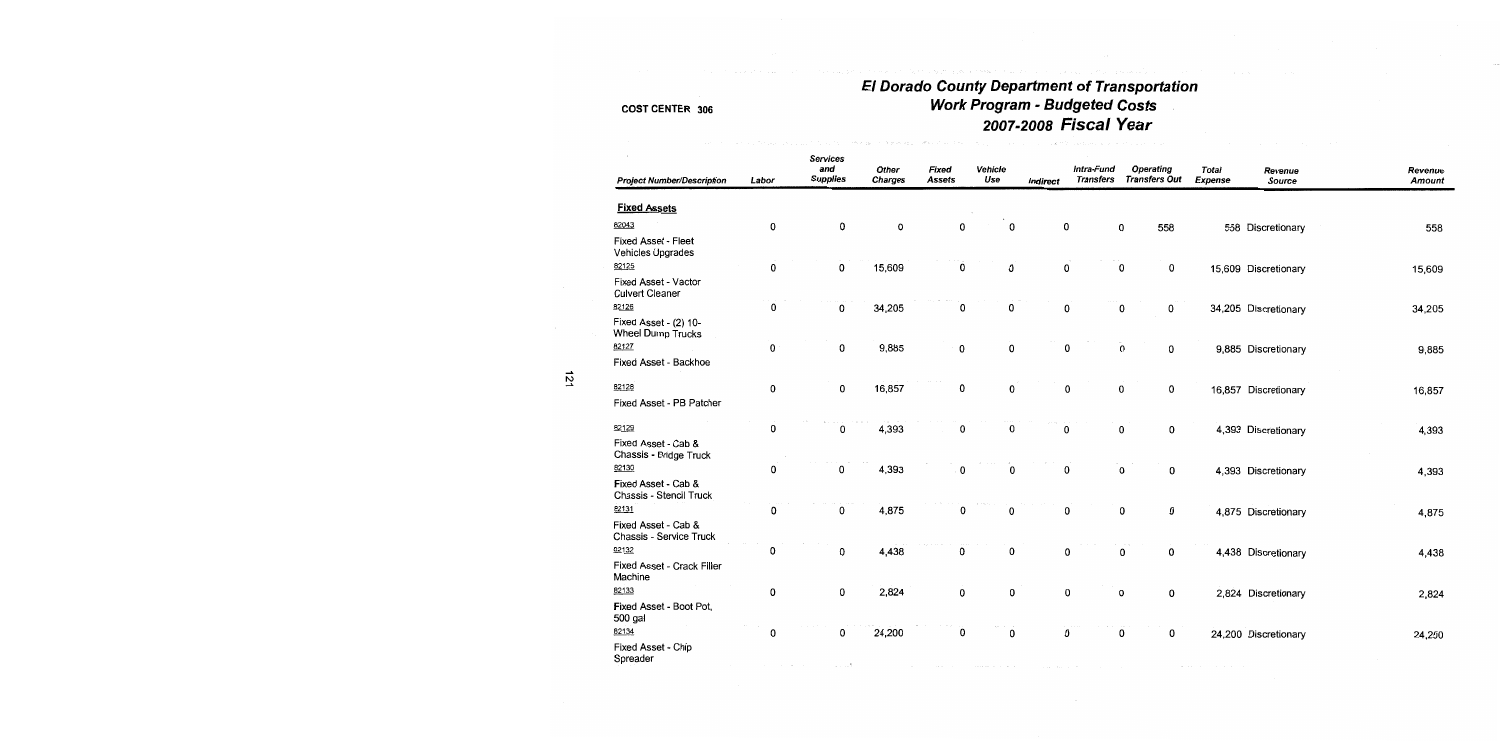## El Dorado County Department of Transportation **Work Program - Budgeted Costs** 2007-2008 Fiscal Year

.<br>Prima in Circulas de Ma

| <b>Project Number/Description</b>        | Labor | <b>Services</b><br>and<br><b>Supplies</b> | Other<br><b>Charges</b> | Fixed<br><b>Assets</b> | Vehicle<br>Use | <b>Indirect</b> | Intra-Fund<br><b>Transfers</b> | Operating<br><b>Transfers Out</b> | <b>Total</b><br>Expense | Revenue<br>Source                           | Revenue<br>Amount |
|------------------------------------------|-------|-------------------------------------------|-------------------------|------------------------|----------------|-----------------|--------------------------------|-----------------------------------|-------------------------|---------------------------------------------|-------------------|
| <b>Fixed Assets</b>                      |       |                                           |                         |                        |                |                 |                                |                                   |                         |                                             |                   |
| 82161                                    | 0     | 661,080                                   | 0                       | 952,788                | 0              |                 | 0                              | 0<br>0                            |                         | 1,613,868 Discretionary                     | 545,977           |
| FA: DIESEL RETROFIT                      |       |                                           |                         |                        |                |                 |                                |                                   |                         | Interfnd Rev: Service Between<br>Fund Types | 244,125           |
|                                          |       |                                           |                         |                        |                |                 |                                |                                   |                         | Misc: Revenue                               | 823,766           |
| 82162                                    | 0     | $\mathbf 0$                               | $\mathbf 0$             | 0                      | 0              |                 | 0                              | 0<br>115,000                      |                         | 115,000 Discretionary                       | 115,000           |
| FA: 2WD mid size 4 door<br>SUVs          |       |                                           |                         |                        |                |                 |                                |                                   |                         |                                             |                   |
| 82163                                    | 0     | 0                                         | 0                       | 0                      | 0              |                 | 0                              | 0<br>90,000                       |                         | 90,000 Discretionary                        | 90,000            |
| FA: 2wd 1/2 ton extended<br>cab          |       |                                           |                         |                        |                |                 |                                |                                   |                         |                                             |                   |
| 82164                                    | 0     | 0                                         | 0                       | 0                      | 0              |                 | 0                              | 0<br>45,000                       |                         | 45,000 Discretionary                        | 45,000            |
| FA: 2WD 1/2 ton<br>extended cab          |       |                                           |                         |                        |                |                 |                                |                                   |                         |                                             |                   |
| 83049                                    | 0     | 0                                         | 0                       | 17,200                 | 0              |                 | 0                              | 0<br>0                            |                         | 17,200 Discretionary                        | 17,200            |
| Fixed Asset - Video<br>Equipment Traffic |       |                                           |                         |                        |                |                 |                                |                                   |                         |                                             |                   |
| 83070                                    | 0     | 0                                         | 0                       | 244,600                | 0              |                 | 0                              | 0<br>0                            |                         | 244,600 Discretionary                       | 244,600           |
| Fixed Asset - Computers<br>and Printers  |       |                                           |                         |                        |                |                 |                                |                                   |                         |                                             |                   |
| 83083                                    | 0     | 0                                         | 0                       | 3,000                  | 0              |                 | 0                              | 0<br>0                            |                         | 3,000 Discretionary                         | 3,000             |
| Fixed Asset - Sand<br>Equivalent Shaker  |       |                                           |                         |                        |                |                 |                                |                                   |                         |                                             |                   |
| 83089                                    | 0     | 0                                         | 0                       | 110,000                | 0              |                 | 0                              | 0<br>0                            |                         | 110,000 Discretionary                       | 110,000           |
| Fixed Asset -<br>Workstations            |       |                                           |                         |                        |                |                 |                                |                                   |                         |                                             |                   |
| 83097                                    | 0     | 0                                         | 0                       | 0                      | 0              |                 | 0                              | 0<br>24,664                       |                         | 24,664 Discretionary                        | 24,664            |
| Fixed Asset - Vehicle -<br>Utility       |       |                                           |                         |                        |                |                 |                                |                                   |                         |                                             |                   |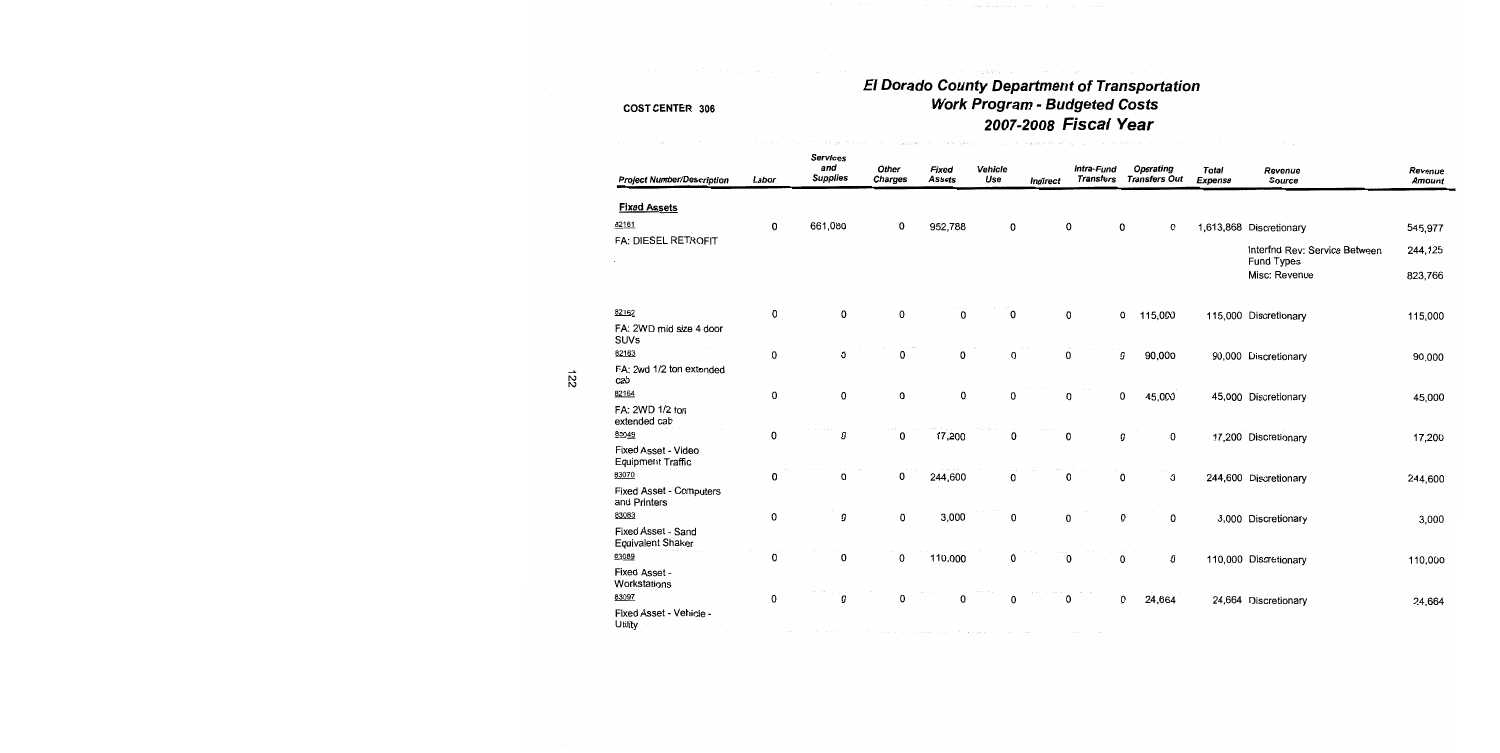# El Dorado County Department of Transportation<br>Work Program - Budgeted Costs<br>2007-2008 Fiscal Year

| <b>Project Number/Description</b>              | Labor  | <b>Services</b><br>and<br><b>Supplies</b> | Other<br><b>Charges</b> | Fixed<br>Assets | Vehicle<br>Use | Indirect | Intra-Fund<br><b>Transfers</b> | Operating<br><b>Transfers Out</b> | Total<br>Expense | Revenue<br>Source                                       | Revenue<br>Amount |
|------------------------------------------------|--------|-------------------------------------------|-------------------------|-----------------|----------------|----------|--------------------------------|-----------------------------------|------------------|---------------------------------------------------------|-------------------|
| <b>Fixed Assets</b>                            |        |                                           |                         |                 |                |          |                                |                                   |                  |                                                         |                   |
| 83104                                          | 0      | 0                                         | 0                       | 3,000           | 0              | 0        |                                | 0<br>0                            |                  | 3,000 Discretionary                                     | 3,000             |
| <b>FA: EXTENDED</b><br><b>MILEAGE VEHICLES</b> |        |                                           |                         |                 |                |          |                                |                                   |                  |                                                         |                   |
| 83108                                          | 0      | 0                                         | 0                       | 2,800           | 0              | 0        |                                | 0<br>0                            |                  | 2,800 Discretionary                                     | 2,800             |
| FA: Digital laser level<br>with legs and rods  |        |                                           |                         |                 |                |          |                                |                                   |                  |                                                         |                   |
| 83109                                          | 0      | 0                                         | 0                       | 4,800           | 0              | 0        |                                | 0<br>0                            |                  | 4,800 Discretionary                                     | 4,800             |
| AQUACALC PRO<br><b>STREAM GAUGING</b>          |        |                                           |                         |                 |                |          |                                |                                   |                  |                                                         |                   |
| 88104                                          | 0      | 0                                         | 0                       | 500,000         | $\mathbf 0$    | 0        |                                | 0<br>0                            |                  | 500,000 Capital Lease Proceeds                          | 500,000           |
| Capital Leases 04-05                           |        |                                           |                         |                 |                |          |                                |                                   |                  |                                                         |                   |
| <b>Total Fixed Assets</b>                      | 12,269 | 661,080                                   | 121,679                 | 2,520,688       | 1,163          | 3,549    |                                | 0<br>275,222                      | 3,595,650        |                                                         | 3,595,650         |
| <b>Support to Other County Departments</b>     |        |                                           |                         |                 |                |          |                                |                                   |                  |                                                         |                   |
| 91100                                          | 4,500  | 0                                         | 0                       | 0               | 100            | 4,393    |                                | 0<br>0                            |                  | 8,993 Discretionary                                     | (699)             |
| South Lake Tahoe Transit                       |        |                                           |                         |                 |                |          |                                |                                   |                  | Interfnd Rev: Service Between<br>Fund Types             | 9,692             |
| 91200                                          | 11,226 | 0                                         | n                       | 0               | 75             | 10,958   |                                | 0<br>0                            |                  | 22,259 Discretionary                                    | (1,769)           |
| South Lake Tahoe<br>Planning to Include        |        |                                           |                         |                 |                |          |                                |                                   |                  | Operating Transfer In: Utility<br><b>Franchise Fees</b> | 24,028            |
| 92000                                          | 11,066 | 0                                         | 0                       | 0               | 0              | 11,309   |                                | 0<br>0                            |                  | 22,375 Discretionary                                    | (1, 723)          |
| Fleet Management -<br>Vehicle Maintenance      |        |                                           |                         |                 |                |          |                                |                                   |                  | Interfnd Rev: Service Between<br>Fund Types             | 24,098            |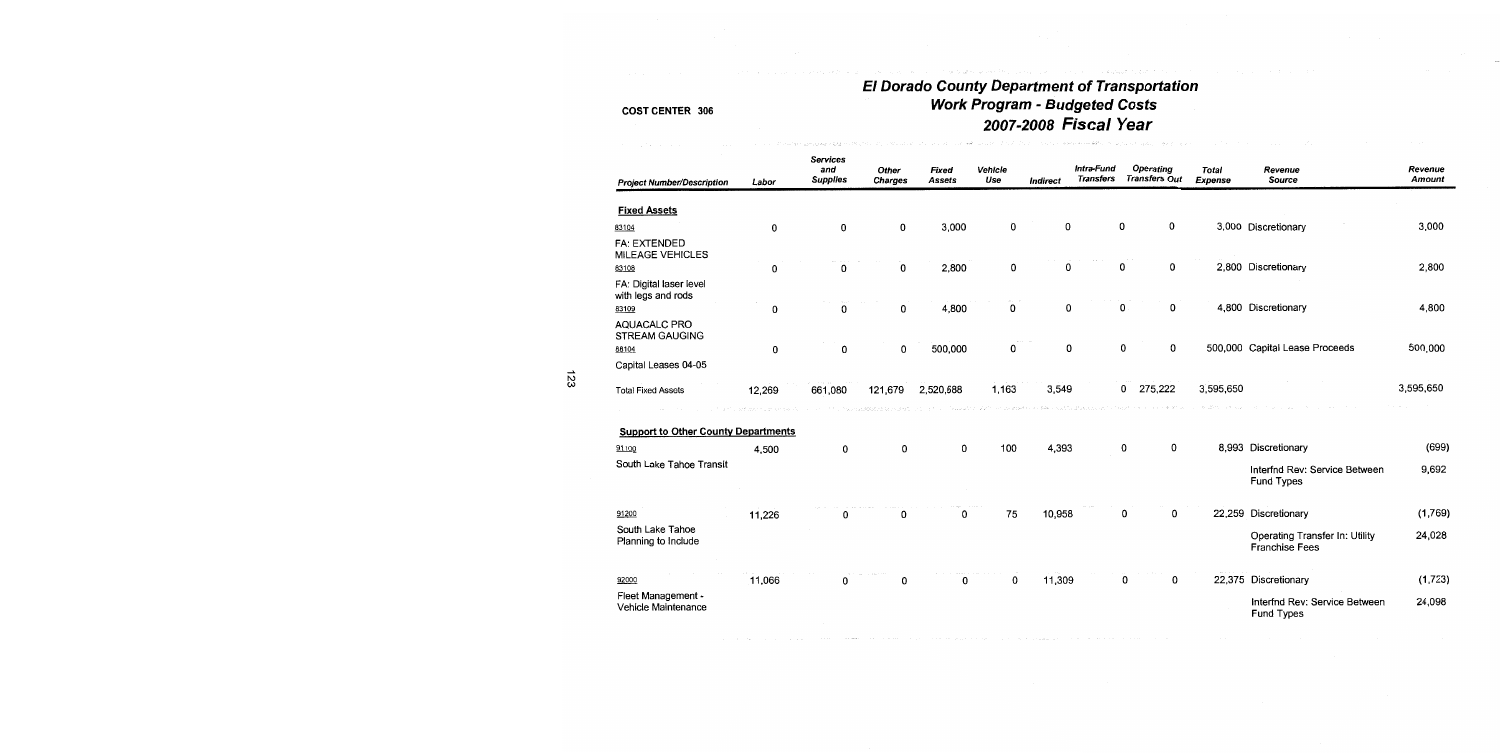# El Dorado County Department of Transportation<br>Work Program - Budgeted Costs 2007-2008 Fiscal Year

.<br>Hartonosska – Warker S.M. E. M. L. Brech Juli XI, menindik med Gruddillah VI, vitus amerikan melikuk ke ke ke m

| <b>Project Number/Description</b>          | Labor     | <b>Services</b><br>and<br><b>Supplies</b> | Other<br>Charges | Fixed<br><b>Assets</b> | Vehicle<br>Use | <b>Indirect</b> | Intra-Fund<br><b>Transfers</b> | Operating<br><b>Transfers Out</b> | <b>Total</b><br>Expense | Revenue<br>Source                           | Revenue<br>Amount |
|--------------------------------------------|-----------|-------------------------------------------|------------------|------------------------|----------------|-----------------|--------------------------------|-----------------------------------|-------------------------|---------------------------------------------|-------------------|
| <b>Support to Other County Departments</b> |           |                                           |                  |                        |                |                 |                                |                                   |                         |                                             |                   |
| 95000<br>Erosion Control Roll Up           | 1,076,166 | 0                                         | 0                | 0                      | 15.435         |                 | 1,048,178 (2,051,344)          | 0                                 |                         | 88,435 Discretionary                        | 88,435            |
| 96000                                      | 1,072,048 | 0                                         | 0                | 0                      | 93,320         | 993,584         |                                | 0<br>0                            |                         | 2,158,952 Discretionary                     | 31,704            |
| County Engineer - Misc                     |           |                                           |                  |                        |                |                 |                                |                                   |                         | Interfnd Rev: County Engineer               | 2,127,248         |
| 97501                                      | 8,974     | 0                                         | 0                | 0                      | 0              | 7,672           |                                | 0<br>0                            |                         | 16,646 Discretionary                        | (1, 341)          |
| Survey - Rubicon Trail                     |           |                                           |                  |                        |                |                 |                                |                                   |                         | Interfnd Rev: Service Between<br>Fund Types | 17,987            |
| 97676                                      | 67,482    | 202,518                                   | 0                | 0                      | $\mathbf 0$    | 65,873          |                                | 0<br>0                            |                         | 335,873 Discretionary                       | (10, 635)         |
| 2007 ANGORA FIRE<br>ZONE A                 |           |                                           |                  |                        |                |                 |                                |                                   |                         | ST: Ca Tahoe Conservancy                    | 144,008           |
|                                            |           |                                           |                  |                        |                |                 |                                |                                   |                         | Operating Transfer in: OES                  | 202,500           |
| 97677                                      | 68,192    | 203,808                                   | 0                | 0                      | 0              | 66,566          |                                | 0<br>0                            |                         | 338,566 Discretionary                       | (10, 747)         |
| 2007 ANGORA FIRE<br>ZONE B                 |           |                                           |                  |                        |                |                 |                                |                                   |                         | ST: Ca Tahoe Conservancy                    | 145,313           |
|                                            |           |                                           |                  |                        |                |                 |                                |                                   |                         | Operating Transfer in: OES                  | 204,000           |
| 97678                                      | 177,232   | 530,768                                   | 0                | 0                      | 0              | 173,006         |                                | 0<br>0                            |                         | 881,006 Discretionary                       | (27, 931)         |
| 2007 ANGORA FIRE<br>ZONE C                 |           |                                           |                  |                        |                |                 |                                |                                   |                         | ST: Ca Tahoe Conservancy                    | 377,937           |
|                                            |           |                                           |                  |                        |                |                 |                                |                                   |                         | Operating Transfer in: OES                  | 531,000           |
|                                            |           |                                           |                  |                        |                |                 |                                |                                   |                         |                                             |                   |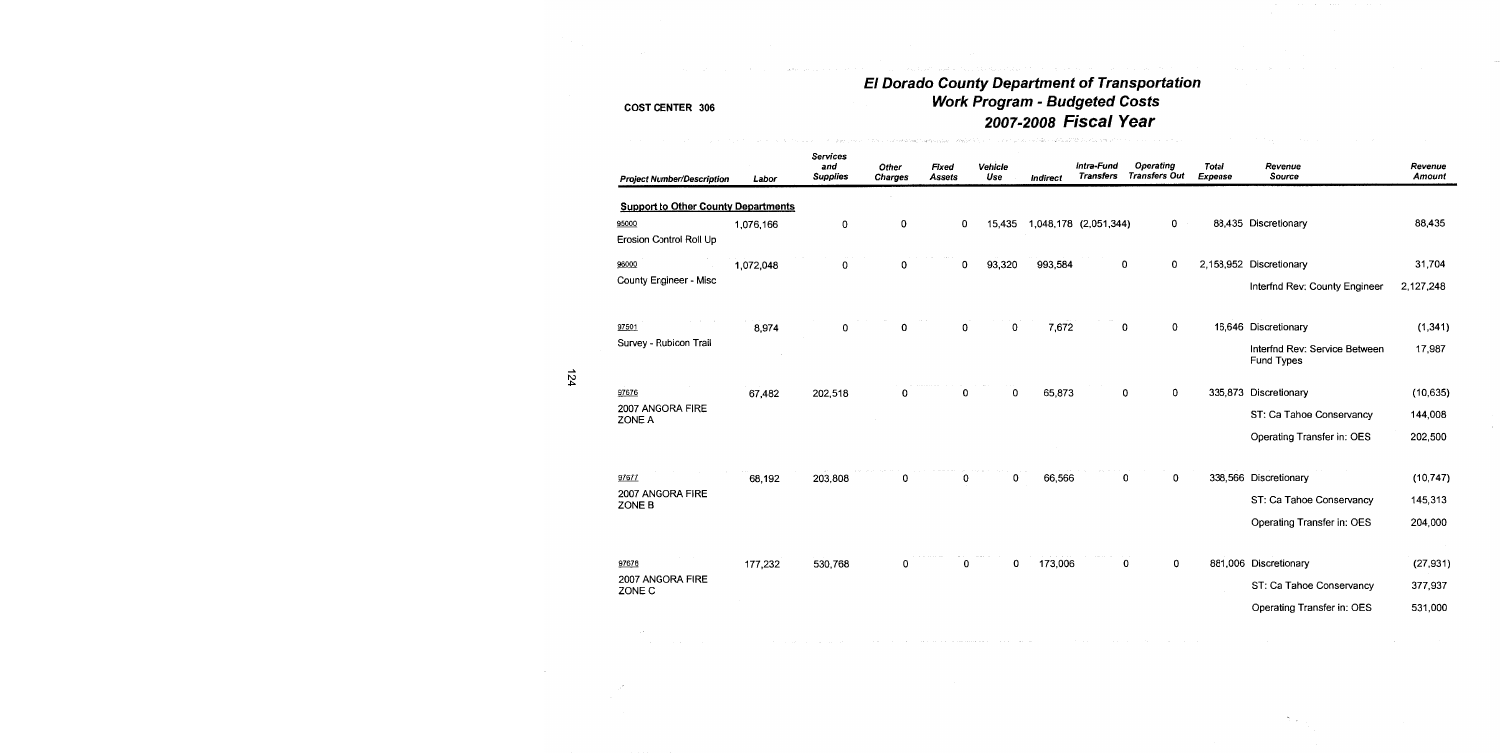# El Dorado County Department of Transportation<br>Work Program - Budgeted Costs<br>2007-2008 Fiscal Year

.<br>พ.ศ. 2014 - มีนาคม พบสัมภายาย (1980) - 1980 มีเคราะ มีนาค

#### COST CENTER 306

| <b>Project Number/Description</b>           | Labor   | Services<br>and<br><b>Supplies</b> | Other<br>Charges | Fixed<br><b>Assets</b> | Vehicle<br>Use | Indirect | Intra-Fund<br><b>Transfers</b> | Operating<br><b>Transfers Out</b> | <b>Total</b><br>Expense | Revenue<br>Source                                       | Revenue<br>Amount |
|---------------------------------------------|---------|------------------------------------|------------------|------------------------|----------------|----------|--------------------------------|-----------------------------------|-------------------------|---------------------------------------------------------|-------------------|
| <b>Support to Other County Departments</b>  |         |                                    |                  |                        |                |          |                                |                                   |                         |                                                         |                   |
| 97679                                       | 68,144  | 203,856                            | 0                | 0                      | 0              | 66,519   |                                | 0<br>0                            |                         | 338,519 Discretionary                                   | (10, 739)         |
| 2007 ANGORA FIRE<br>ZONE D                  |         |                                    |                  | ٠.                     |                |          |                                |                                   |                         | ST: Ca Tahoe Conservancy                                | 145,258           |
|                                             |         |                                    |                  |                        |                |          |                                |                                   |                         | Operating Transfer in: OES                              | 204,000           |
| 98000                                       | 237,871 | 0                                  | 0                | 0                      | 18,538         | 85,379   |                                | 0<br>0                            |                         | 341,788 Interfnd Rev: Special Districts                 | 341,788           |
| Special Districts -<br>Drainage Zones       |         |                                    |                  |                        |                |          |                                |                                   |                         |                                                         |                   |
| 99230                                       | 79,313  | 283,255                            | 11,000           | 0                      | 1,200          | 77,421   |                                | 0<br>0                            |                         | 452,189 Discretionary                                   | (12, 499)         |
| NPDES- SLT (National<br>Pollutant Discharge |         |                                    |                  |                        |                |          |                                |                                   |                         | Interfnd Rev: County Engineer                           | 231,665           |
|                                             |         |                                    |                  |                        |                |          |                                |                                   |                         | Operating Transfer In: Utility<br><b>Franchise Fees</b> | 233,023           |
| 99240                                       | 114,547 | 225,000                            | 10,000           | 0                      | 0              | 121,711  |                                | 0<br>0                            |                         | 471,258 Discretionary                                   | (18,052)          |
| NPDES-WS                                    |         |                                    |                  |                        |                |          |                                |                                   |                         | Interfnd Rev: County Engineer                           | 243,884           |
|                                             |         |                                    |                  |                        |                |          |                                |                                   |                         | Operating Transfer In: Utility<br><b>Franchise Fees</b> | 245,426           |
| 99550                                       | 669     | 400                                | 0                | 0                      | 0              | 666      |                                | 0<br>0                            |                         | 1,735 Discretionary                                     | (106)             |
| Environmental<br>Management - Billings      |         |                                    |                  |                        |                |          |                                |                                   |                         | Interfnd Rev: Service Between<br>Fund Types             | 1,841             |
| 99558                                       | 0       | 6,395                              | 0                | 0                      | 0              | 0        |                                | 0<br>$\mathbf 0$                  |                         | 6,395 Interfnd Rev: Service Between<br>Fund Types       | 6,395             |
| General Svcs - ROW<br>Acquisition Rass Lake |         |                                    |                  |                        |                |          |                                |                                   |                         |                                                         |                   |

 $\sim$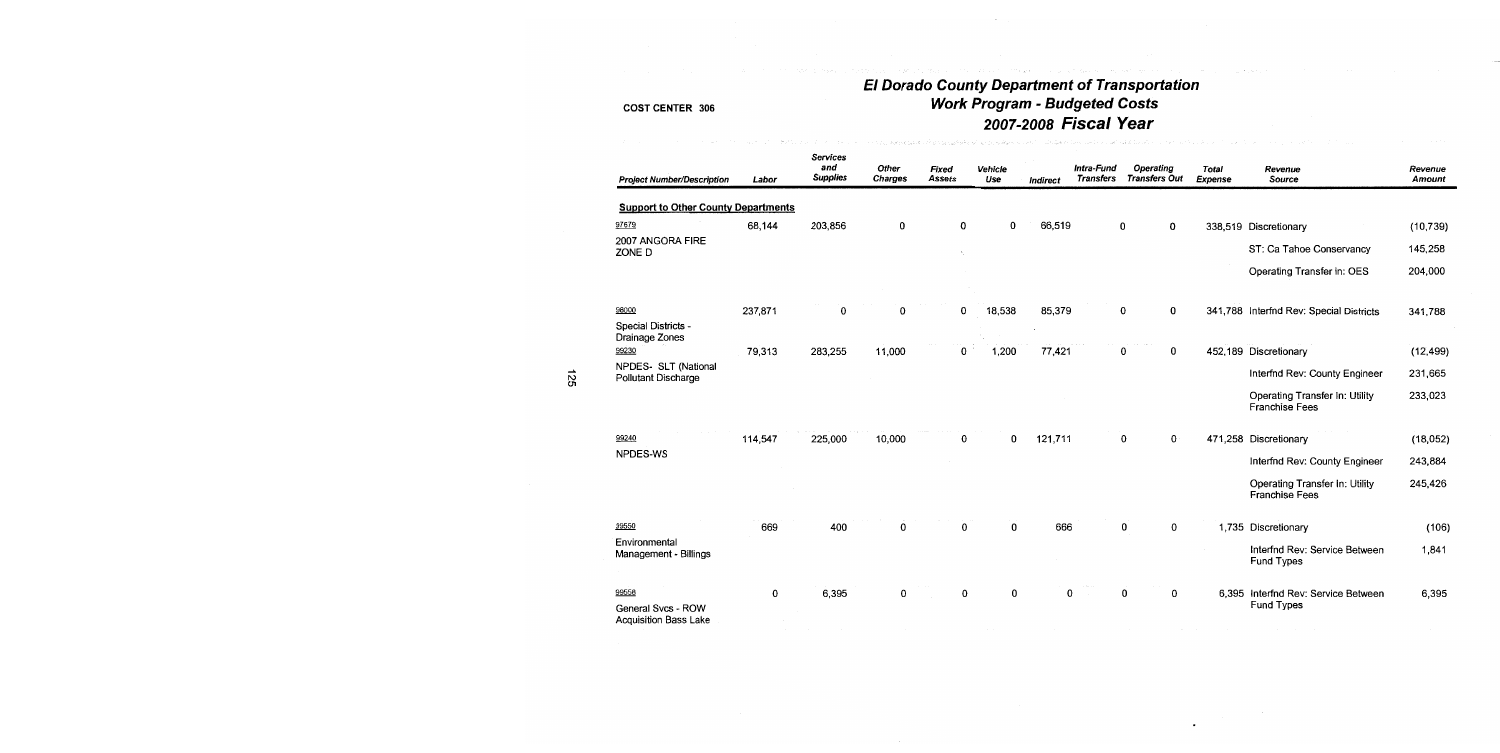# El Dorado County Department of Transportation<br>Work Program - Budgeted Costs<br>2007-2008 Fiscal Year

#### **COST CENTER 306**

| <b>Project Number/Description</b>                | Labor       | <b>Services</b><br>and<br><b>Supplies</b> | <b>Other</b><br><b>Charges</b>     | <b>Fixed</b><br><b>Assets</b> | Vehicle<br>Use | Indirect  | Intra-Fund<br><b>Transfers</b> | Operating<br><b>Transfers Out</b> | <b>Total</b><br><b>Expense</b> | Revenue<br><b>Source</b>                           | Revenue<br><b>Amount</b> |
|--------------------------------------------------|-------------|-------------------------------------------|------------------------------------|-------------------------------|----------------|-----------|--------------------------------|-----------------------------------|--------------------------------|----------------------------------------------------|--------------------------|
| <b>Support to Other County Departments</b>       |             |                                           |                                    |                               |                |           |                                |                                   |                                |                                                    |                          |
| 99562                                            | 14,173      | 0                                         | $\mathbf{0}$                       | 0                             | 0              | 14,532    | 0                              | $\Omega$                          |                                | 28,705 Discretionary                               | (2,091)                  |
| Gen Serv El Dorado Hills<br><b>Senior Center</b> |             |                                           |                                    |                               |                |           |                                |                                   |                                | Interfnd Rev: Service Between<br><b>Fund Types</b> | 30,796                   |
| Total Support to Other County 3,011,603          |             | 1.656.000                                 | 21,000                             | $\mathbf{0}$                  | 128,668        |           | 2,747,767 (2,051,344)          | $\mathbf{0}$                      | 5,513,694                      |                                                    | 5,513,694                |
| Subtotai                                         | 26,775,989  | 9,080,168                                 | 2,197,276                          | 2,520,688                     | 3,251,212      |           | 11,550,069 (12,326,219)        | 275,222                           | 43,324,405                     |                                                    | 43,324,405               |
| <b>Total Allocated Costs</b>                     | (8,560.499) | (3,765,381)                               | (1,532,555)                        | 0                             | (55,043)       | (868,594) | (19, 209)                      | 0                                 | (14,801,281)                   |                                                    | (14, 801, 281)           |
| Total                                            | 18,215,490  | 5,314,787                                 | 664,721                            | 2,520,688                     | 3,196,169      |           | 10,681,475 (12,345,428)        | 275,222                           | 28,523,124                     |                                                    | 28,523,124               |
|                                                  |             |                                           | Intrafnd: Erosion Control          |                               |                |           |                                | 58,000                            |                                |                                                    | 58,000                   |
|                                                  |             |                                           | Intrind Abatement: CIP             |                               |                |           |                                | 10,298,562                        |                                |                                                    | 10,298,562               |
|                                                  |             |                                           | Intrind Abatement: Erosion Control |                               |                |           |                                | 2,109,344                         |                                |                                                    | 2,109,344                |
|                                                  |             |                                           | <b>Adjusted Total</b>              |                               |                |           |                                | 40,873,030                        |                                |                                                    | 40,873,030               |

 $\mathcal{F}^{\mathcal{F}}$ 

 $\sim$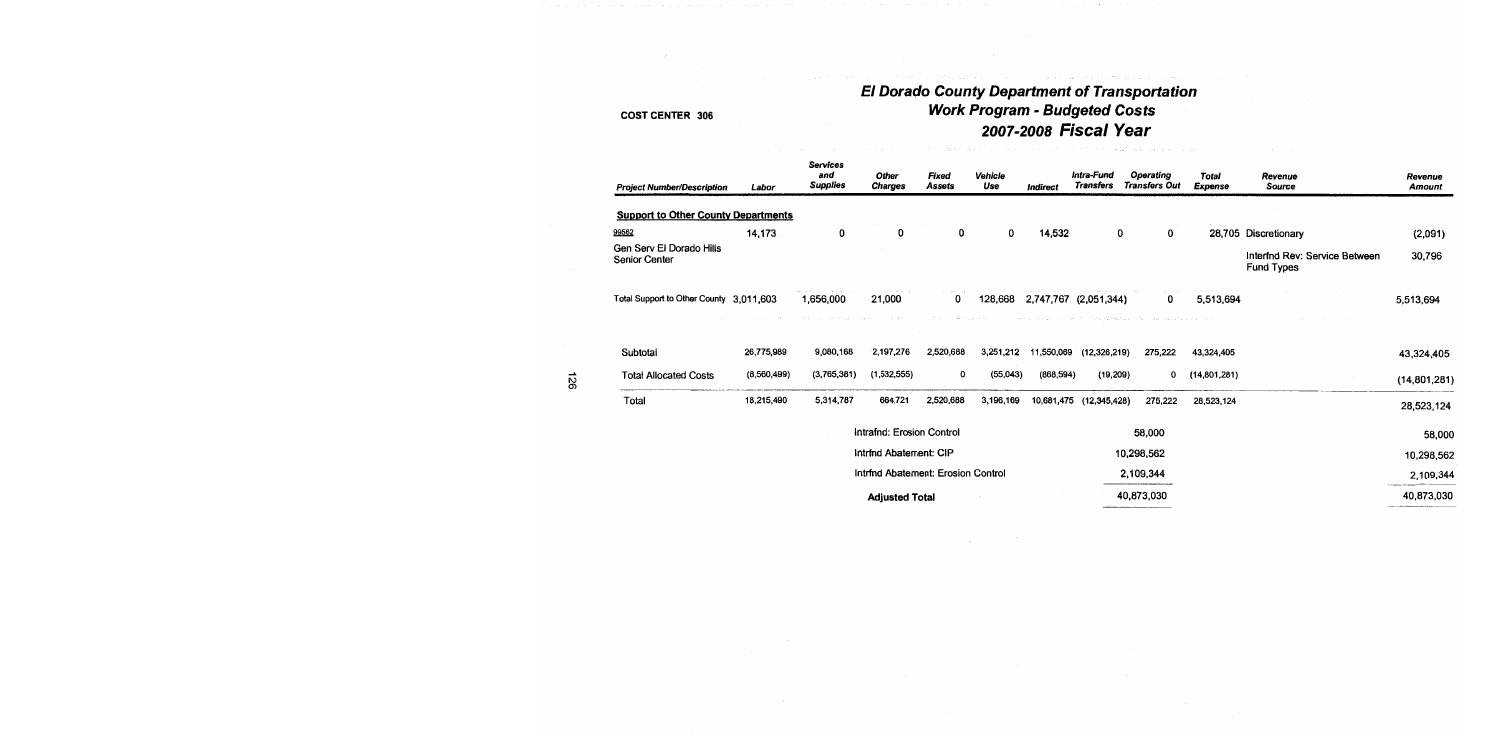# El Dorado County Department of Transportation<br>Work Program - Budgeted Costs 2007-2008 Fiscal Year

.<br>Personal del succesió de la propia de la contra

| <b>Project Number/Description</b>                     | Labor | <b>Services</b><br>and<br><b>Supplies</b> | Other<br><b>Charges</b> | Fixed<br><b>Assets</b> | Vehicle<br>Use | <b>Indirect</b> | Intra-Fund<br><b>Transfers</b> | <b>Operating</b><br><b>Transfers Out</b> | <b>Total</b><br><b>Expense</b> | Revenue<br>Source                                         | Revenue<br><b>Amount</b> |
|-------------------------------------------------------|-------|-------------------------------------------|-------------------------|------------------------|----------------|-----------------|--------------------------------|------------------------------------------|--------------------------------|-----------------------------------------------------------|--------------------------|
| <b>Support to Other County Departments</b>            |       |                                           |                         |                        |                |                 |                                |                                          |                                |                                                           |                          |
| 95000                                                 | 0     | 214,200                                   | 0                       | 0                      | 0              |                 | 0<br>(525, 309)                | 0                                        |                                | (311,109) Fund Balance                                    | (570, 284)               |
| Erosion Control Roll Up                               |       |                                           |                         |                        |                |                 |                                |                                          |                                | ST: Ca Tahoe Conservancy                                  | 20,443                   |
|                                                       |       |                                           |                         |                        |                |                 |                                |                                          |                                | <b>TRPA - Tahoe Regional</b><br><b>Planning Agency</b>    | 238,732                  |
| 95141                                                 | 0     | 200                                       | 0                       | 0                      | 0              |                 | 0<br>20,850                    | 0                                        |                                | 21,050 ST: Rstp 182.6h Rgnl                               | 21,050                   |
| Silver Tip Erosion Control<br>Project                 |       |                                           |                         |                        |                |                 |                                |                                          |                                | Surface Tran Plan                                         |                          |
| 95147                                                 | 0     | 486,568                                   | 5,000                   | 0                      | 0              |                 | 0<br>88,360                    | 0                                        | 579,928                        | ST: Ca Tahoe Conservancy                                  | 65,515                   |
| Angora Creek Stream<br><b>Environment Zone</b>        |       |                                           |                         |                        |                |                 |                                |                                          |                                | Fed: United States Forest<br>Service (USFS)<br>FED: Other | 413,736<br>20,721        |
|                                                       |       |                                           |                         |                        |                |                 |                                |                                          |                                |                                                           |                          |
|                                                       |       |                                           |                         |                        |                |                 |                                |                                          |                                | TRPA - Tahoe Regional<br><b>Planning Agency</b>           | 79,956                   |
| 95148                                                 | 0     | 3,585,161                                 | 300                     | 0                      | 0              |                 | 0<br>239,144                   | 0                                        | 3,824,605                      | ST: Ca Tahoe Conservancy                                  | 1,970,333                |
| Sawmill 1 Bikepath                                    |       |                                           |                         |                        |                |                 |                                |                                          |                                | <b>TRPA - Tahoe Regional</b><br><b>Planning Agency</b>    | 1,854,272                |
| 95150                                                 | 0     | 0                                         | 0                       | 0                      | 0              |                 | 0<br>5,000                     | 0                                        | 5,000                          | <b>TRPA - Tahoe Regional</b>                              | 5,000                    |
| Erosion<br>Control/Maintenance                        |       |                                           |                         |                        |                |                 |                                |                                          |                                | Planning Agency                                           |                          |
| 95151                                                 | 0     | 867,443                                   | 36,700                  | 0                      | 0              |                 | 0<br>78,393                    | 0                                        |                                | 982,536 ST: Ca Tahoe Conservancy                          | 882,536                  |
| Christmas Valley - Phase<br>1 Erosion Control Project |       |                                           |                         |                        |                |                 |                                |                                          |                                | TRPA - Tahoe Regional<br><b>Planning Agency</b>           | 100,000                  |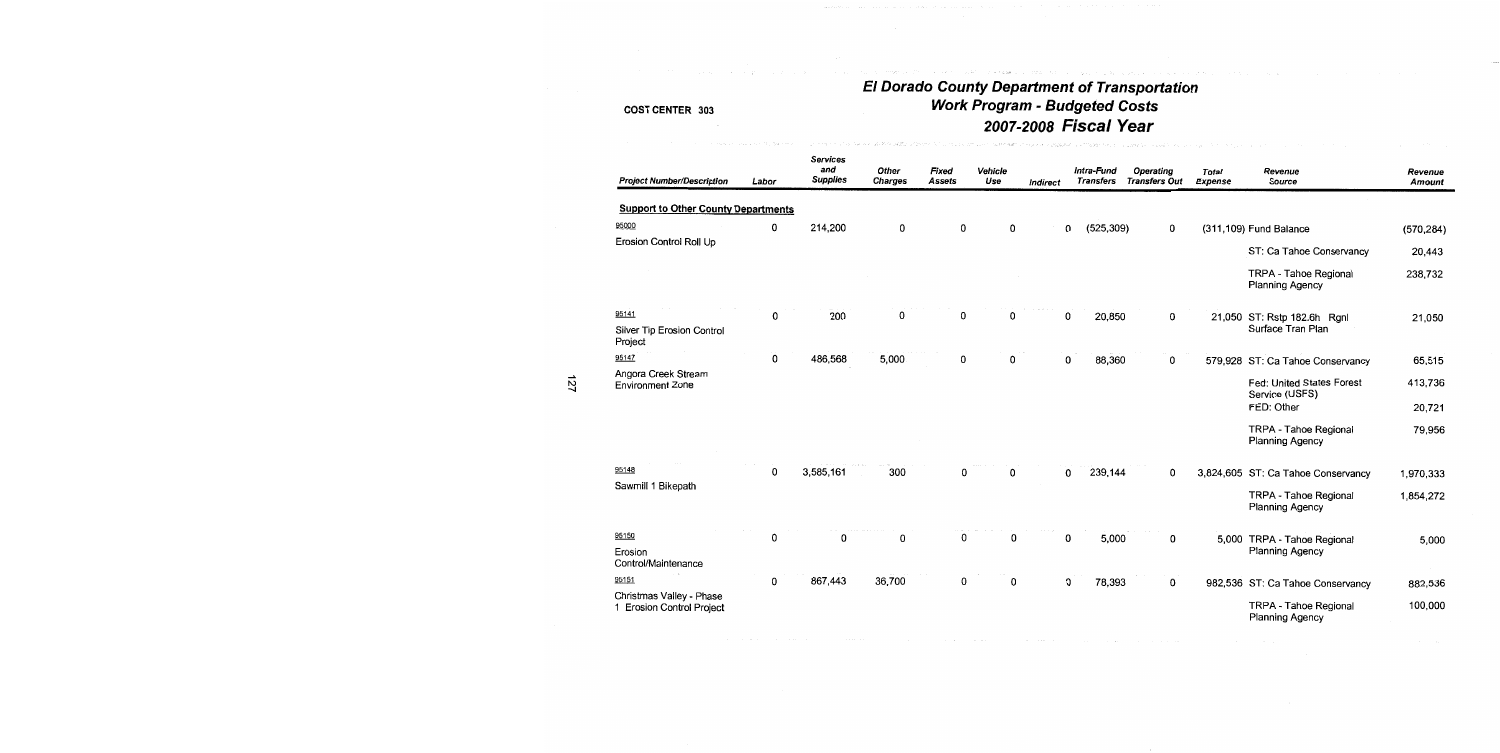## **El Dorado County Department of Transportation** Work Program - Budgeted Costs 2007-2008 Fiscal Year

| <b>Project Number/Description</b>                        | Labor | Services<br>and<br><b>Supplies</b> | Other<br><b>Charges</b> | Fixed<br><b>Assets</b> | Vehicle<br>Use | Indirect |             | Intra-Fund<br><b>Transfers</b> | Operating<br><b>Transfers Out</b> | <b>Total</b><br>Expense | Revenue<br>Source                                                    | Revenue<br>Amount |
|----------------------------------------------------------|-------|------------------------------------|-------------------------|------------------------|----------------|----------|-------------|--------------------------------|-----------------------------------|-------------------------|----------------------------------------------------------------------|-------------------|
| <b>Support to Other County Departments</b>               |       |                                    |                         |                        |                |          |             |                                |                                   |                         |                                                                      |                   |
| 95154                                                    | 0     | 8,800                              | 0                       | 0                      | 0              |          | $\mathbf 0$ | 17,000                         | $\mathbf 0$                       |                         | 25,800 Fed: United States Forest                                     | 25,800            |
| Apalachee Drive Erosion<br><b>Control Project</b>        |       |                                    |                         |                        |                |          |             |                                |                                   |                         | Service (USFS)                                                       |                   |
| 95155                                                    | 0     | 374,745                            | 0                       | 0                      | 0              |          | 0           | 73,355                         | 0                                 |                         | 448,100 ST: Ca Tahoe Conservancy                                     | 103,600           |
| Montgomery Estates<br><b>Erosion Control Project</b>     |       |                                    |                         |                        |                |          |             |                                |                                   |                         | Fed: United States Forest<br>Service (USFS)<br>TRPA - Tahoe Regional | 304,075<br>40,425 |
|                                                          |       |                                    |                         |                        |                |          |             |                                |                                   |                         | Planning Agency                                                      |                   |
| 95156                                                    | 0     | 0                                  | 150,950                 | 0                      | 0              |          | 0           | 6,352                          | 0                                 |                         | 157,302 ST: Ca Tahoe Conservancy                                     | 157,302           |
| Cascade Erosion Control<br>Project                       |       |                                    |                         |                        |                |          |             |                                |                                   |                         |                                                                      |                   |
| 95159                                                    | 0     | 130,190                            | 14,050                  | 0                      | 0              |          | 0           | 725,757                        | 0                                 |                         | 869,997 ST: Ca Tahoe Conservancy                                     | 348,668           |
| EC/Christmas Valley<br>Phase II                          |       |                                    |                         |                        |                |          |             |                                |                                   |                         | Fed: United States Forest<br>Service (USFS)                          | 455,327           |
|                                                          |       |                                    |                         |                        |                |          |             |                                |                                   |                         | TRPA - Tahoe Regional<br><b>Planning Agency</b>                      | 66,002            |
| 95160                                                    | 0     | 1,362,070                          | 13,750                  | 0                      | 0              |          | 0           | 60,862                         | 0                                 |                         | 1,436,682 ST: Ca Tahoe Conservancy                                   | 1,436,682         |
| Angora 3 Erosion Control<br>Project                      |       |                                    |                         |                        |                |          |             |                                |                                   |                         |                                                                      |                   |
| 95161                                                    | 0     | 130,250                            | 20,500                  | 0                      | 0              |          | 0           | 106,557                        | 0                                 |                         | 257,307 ST: Ca Tahoe Conservancy                                     | 157,307           |
| Angora Creek Fisheries<br>Enhancement Project            |       |                                    |                         |                        |                |          |             |                                |                                   |                         | FED: Other                                                           | 100,000           |
| 95163                                                    | 0     | 104,297                            | 0                       | 0                      | 0              |          | 0           | 22,534                         | 0                                 |                         | 126,831 ST: Ca Tahoe Conservancy                                     | 95,575            |
| Lake Tahoe Boulevard -<br><b>Erosion Control Project</b> |       |                                    |                         |                        |                |          |             |                                |                                   |                         | TRPA - Tahoe Regional<br><b>Planning Agency</b>                      | 31,256            |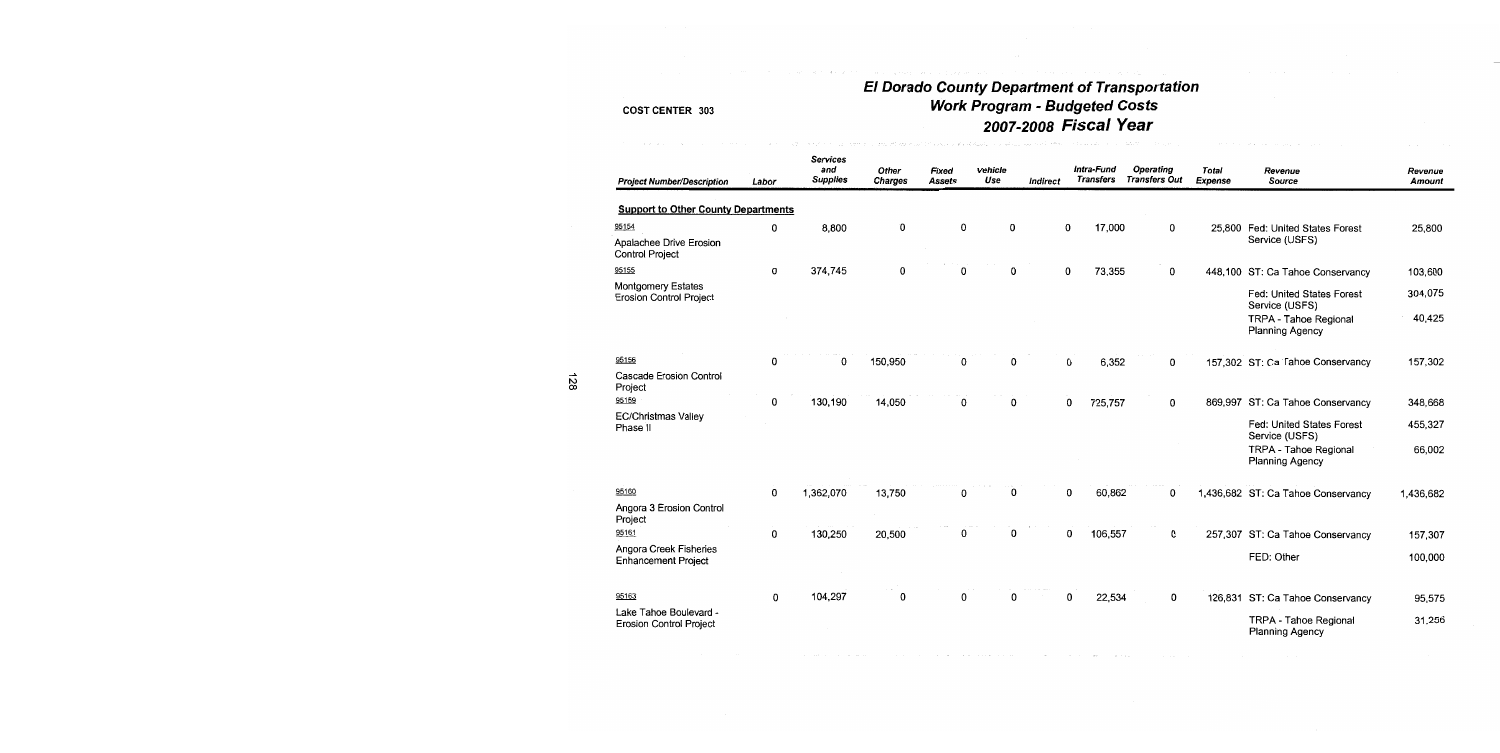# El Dorado County Department of Transportation<br>Work Program - Budgeted Costs<br>2007-2008 Fiscal Year

| <b>Project Number/Description</b>                     | Labor | Services<br>and<br><b>Supplies</b> | Other<br>Charges | Fixed<br><b>Assets</b> | Vehicle<br>Use | Indirect | Intra-Fund<br><b>Transfers</b> | <b>Operating</b><br><b>Transfers Out</b> | Total<br>Expense | Revenue<br>Source                               | Revenue<br><b>Amount</b> |
|-------------------------------------------------------|-------|------------------------------------|------------------|------------------------|----------------|----------|--------------------------------|------------------------------------------|------------------|-------------------------------------------------|--------------------------|
| <b>Support to Other County Departments</b>            |       |                                    |                  |                        |                |          |                                |                                          |                  |                                                 |                          |
| 95164                                                 | 0     | 950,302                            | 16,750           | 0                      | 0              |          | 0<br>159,698                   | 0                                        |                  | 1,126,750 ST: Ca Tahoe Conservancy              | 1,084,062                |
| Angora Phase 3B                                       |       |                                    |                  |                        |                |          |                                |                                          |                  | <b>TRPA - Tahoe Regional</b><br>Planning Agency | 42,688                   |
| 95165                                                 | 0     | 304,550                            | 0                | 0                      | O              |          | 0<br>132,748                   | 0                                        |                  | 437,298 ST: Ca Tahoe Conservancy                | 343,799                  |
| Sawmill 2 Bike Path<br><b>Erosion Control Project</b> |       |                                    |                  |                        |                |          |                                |                                          |                  | TRPA - Tahoe Regional<br><b>Planning Agency</b> | 93,499                   |
| 95166                                                 | 0     | 143,300                            | 0                | 0                      | 0              |          | 0<br>38,750                    | $\mathbf 0$                              |                  | 182,050 ST: Ca Tahoe Conservancy                | 182,050                  |
| Sawmill 3 Erosion<br><b>Control Project</b>           |       |                                    |                  |                        |                |          |                                |                                          |                  |                                                 |                          |
| 95169                                                 | 0     | 164,300                            | 0                | 0                      | 0              |          | 123,262<br>O                   | 0                                        |                  | 287,562 ST: Ca Tahoe Conservancy                | 130,944                  |
| Echo View 2 Erosion<br><b>Control Project</b>         |       |                                    |                  |                        |                |          |                                |                                          |                  | Fed: United States Forest<br>Service (USFS)     | 128,142                  |
|                                                       |       |                                    |                  |                        |                |          |                                |                                          |                  | TRPA - Tahoe Regional<br><b>Planning Agency</b> | 28,476                   |
| 95175                                                 | 0     | 204,995                            | 0                | O                      | 0              |          | 0<br>45,069                    | 0                                        |                  | 250,064 ST: Ca Tahoe Conservancy                | 187,798                  |
| Lake Tahoe Boulevard -<br><b>SEZ Project</b>          |       |                                    |                  |                        |                |          |                                |                                          |                  | TRPA - Tahoe Regional<br>Planning Agency        | 62,266                   |
| 95178                                                 | 0     | 175,836                            | 250              | 0                      | 0              |          | 0<br>87,482                    | $\mathbf{0}$                             |                  | 263,568 ST: Ca Tahoe Conservancy                | 158,255                  |
| Rubicon 5                                             |       |                                    |                  |                        |                |          |                                |                                          |                  | Fed: United States Forest<br>Service (USFS)     | 35,522                   |
|                                                       |       |                                    |                  |                        |                |          |                                |                                          |                  | TRPA - Tahoe Regional<br>Planning Agency        | 69,791                   |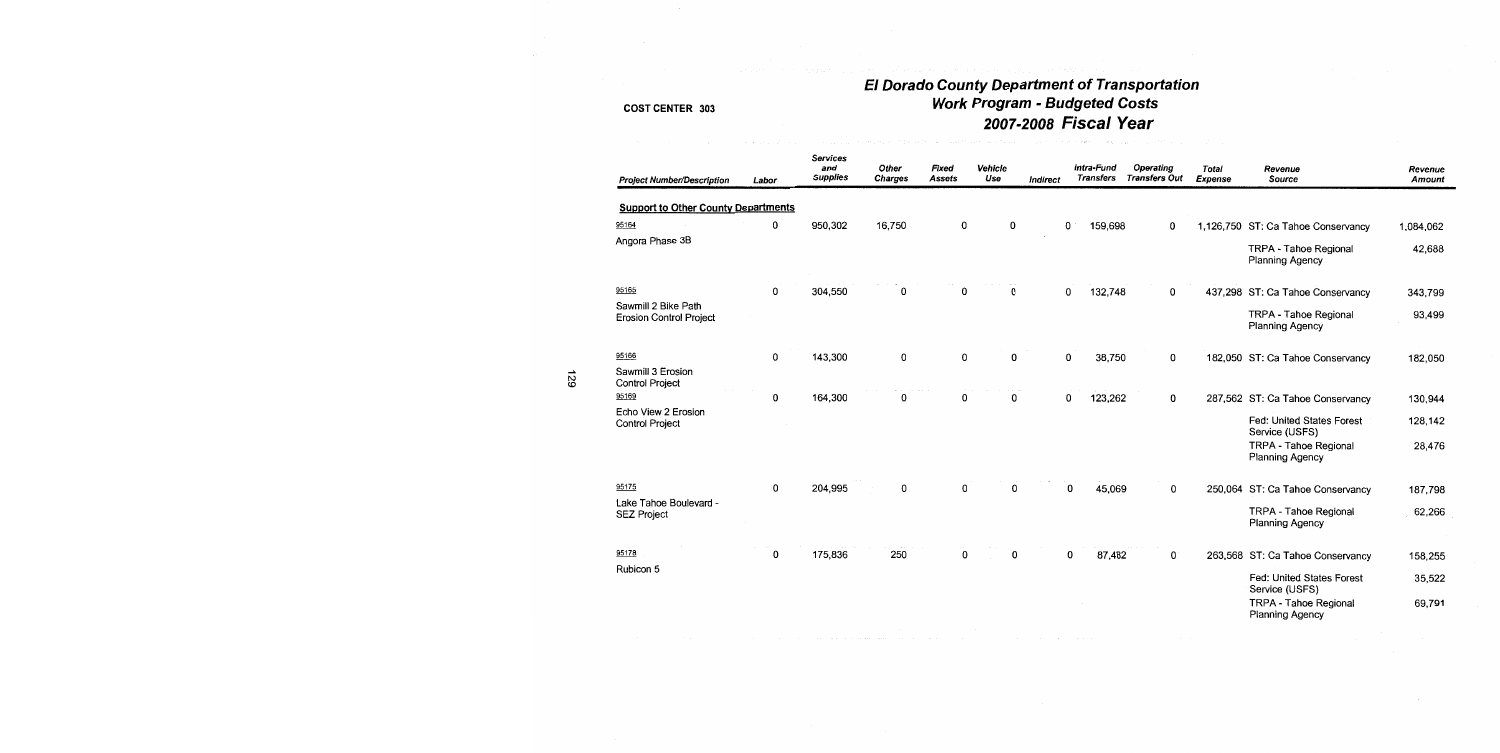# El Dorado County Department of Transportation<br>Work Program - Budgeted Costs 2007-2008 Fiscal Year

#### **COST CENTER 303**

| <b>Project Number/Description</b>                         | Labor        | <b>Services</b><br>and<br><b>Supplies</b> | Other<br><b>Charges</b> | <b>Fixed</b><br><b>Assets</b> | Vehicle<br>Use | Indirect | Intra-Fund<br><b>Transfers</b> | <b>Operating</b><br><b>Transfers Out</b> | <b>Total</b><br>Expense | Revenue<br><b>Source</b>                        | Revenue<br><b>Amount</b> |
|-----------------------------------------------------------|--------------|-------------------------------------------|-------------------------|-------------------------------|----------------|----------|--------------------------------|------------------------------------------|-------------------------|-------------------------------------------------|--------------------------|
| <b>Support to Other County Departments</b>                |              |                                           |                         |                               |                |          |                                |                                          |                         |                                                 |                          |
| 95182                                                     | 0            | 5,000                                     | 0                       | 0                             | 0              |          | 31,000<br>0                    | 0                                        |                         | 36.000 Fed: United States Forest                | 36,000                   |
| Apalachee PH 2A<br><b>Erosion Control Project</b>         |              |                                           |                         |                               |                |          |                                |                                          |                         | Service (USFS)                                  |                          |
| 95183                                                     | 0            | 1,412,895                                 | 750                     | 0                             | 0              |          | 0<br>121,025                   | 0                                        | 1,534,670               | Fed: United States Forest                       | 1.534,670                |
| Apalachee Phase 3B EC<br>project                          |              |                                           |                         |                               |                |          |                                |                                          |                         | Service (USFS)                                  |                          |
| 95184                                                     | 0            | 2,672,480                                 | 0                       | 0                             | 0              |          | 199,301<br>0                   | 0                                        |                         | 2,871,781 ST: Ca Tahoe Conservancy              | 2,378,230                |
| Apalachee Phase 3<br>Erosion Control Project              |              |                                           |                         |                               |                |          |                                |                                          |                         | Fed: United States Forest<br>Service (USFS)     | 393,551                  |
|                                                           |              |                                           |                         |                               |                |          |                                |                                          |                         | FED: Other                                      | 100,000                  |
| 95185                                                     | $\mathbf{0}$ | 4,500                                     | 0                       | 0                             | $\mathbf 0$    |          | 27,500<br>$\mathbf 0$          | $\mathbf 0$                              |                         | 32,000 ST: Ca Tahoe Conservancy                 | 14,000                   |
| Apalachee Phase 2<br><b>Erosion Control Project</b>       |              |                                           |                         |                               |                |          |                                |                                          |                         | TRPA - Tahoe Regional<br>Planning Agency        | 18,000                   |
| 95186                                                     | 0            | 104,498                                   | $\Omega$                | 0                             | 0              |          | 22,534<br>0                    | $\mathbf{0}$                             |                         | 127,032 ST: Ca Tahoe Conservancy                | 95,772                   |
| Lake Tahoe Boulevard -<br><b>Bike Trail Project</b>       |              |                                           |                         |                               |                |          |                                |                                          |                         | <b>TRPA - Tahoe Regional</b><br>Planning Agency | 31,260                   |
| 95187                                                     | 0            | 244,100                                   | 500                     | 0                             | 0              |          | 0<br>76,000                    | 0                                        |                         | 320,600 ST: Ca Tahoe Conservancy                | 320,600                  |
| <b>Cold Creek Fisheries</b><br><b>Enhancement Project</b> |              |                                           |                         |                               |                |          |                                |                                          |                         |                                                 |                          |
| 95188                                                     | 0            | 689,582                                   | 19,214                  | 0                             | 0              |          | 0<br>68,120                    | 0                                        |                         | 776,916 ST: Ca Tahoe Conservancy                | 776,916                  |
| Christmas Valley Ph1<br><b>SEZ Restoration Project</b>    |              |                                           |                         |                               |                |          |                                |                                          |                         |                                                 |                          |
| Total Support to Other County                             | 0            | 14,340,262                                | 278,714                 | 0                             | 0              |          | 0 2,051,344                    | 0                                        | 16,670.320              |                                                 | 16,670,320               |

130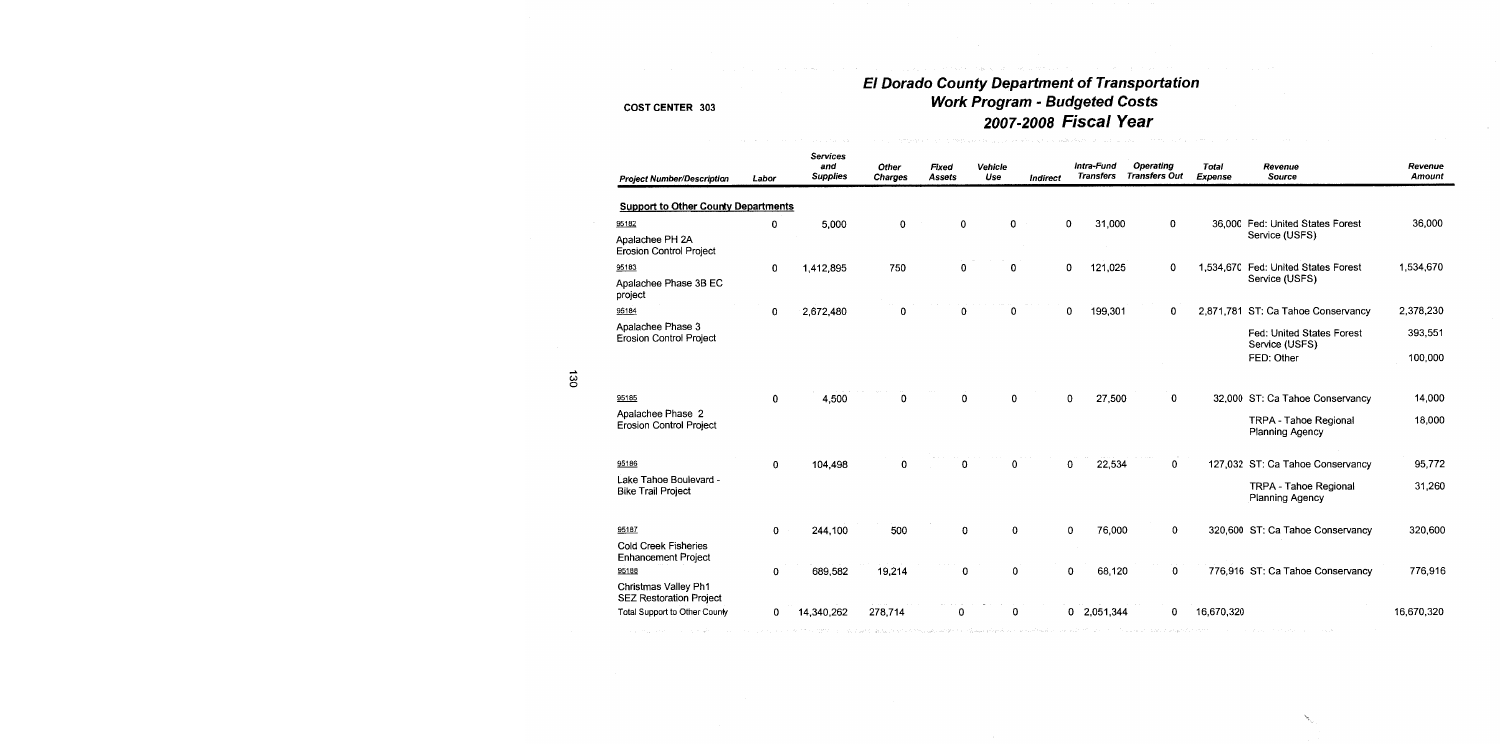### **El Dorado County Department of Transportation Work Program - Budgeted Costs** 2007-2008 Fiscal Year .<br>Ta hara 1945 - Tana 200, a wakilia wake katika mwaka 1990 wa kutoka 1990 Alifornia mwaka 1990 alikuwa mwaka wa

na postava i vista fi

designed to analyze the most company

| <b>Project Number/Description</b><br>Labor | Services<br>and<br>Supplies | Other<br><b>Charges</b> | Fixed<br>Assets | <b>Vehicle</b><br>Use | Indirect | Intra-Fund<br>Transfers | Operating<br>Transfers Out | Total<br>Expense | Revenue<br><b>Source</b> | Revenue<br>Amount |
|--------------------------------------------|-----------------------------|-------------------------|-----------------|-----------------------|----------|-------------------------|----------------------------|------------------|--------------------------|-------------------|
|--------------------------------------------|-----------------------------|-------------------------|-----------------|-----------------------|----------|-------------------------|----------------------------|------------------|--------------------------|-------------------|

**Grand Total Revenue:** 

16,670,320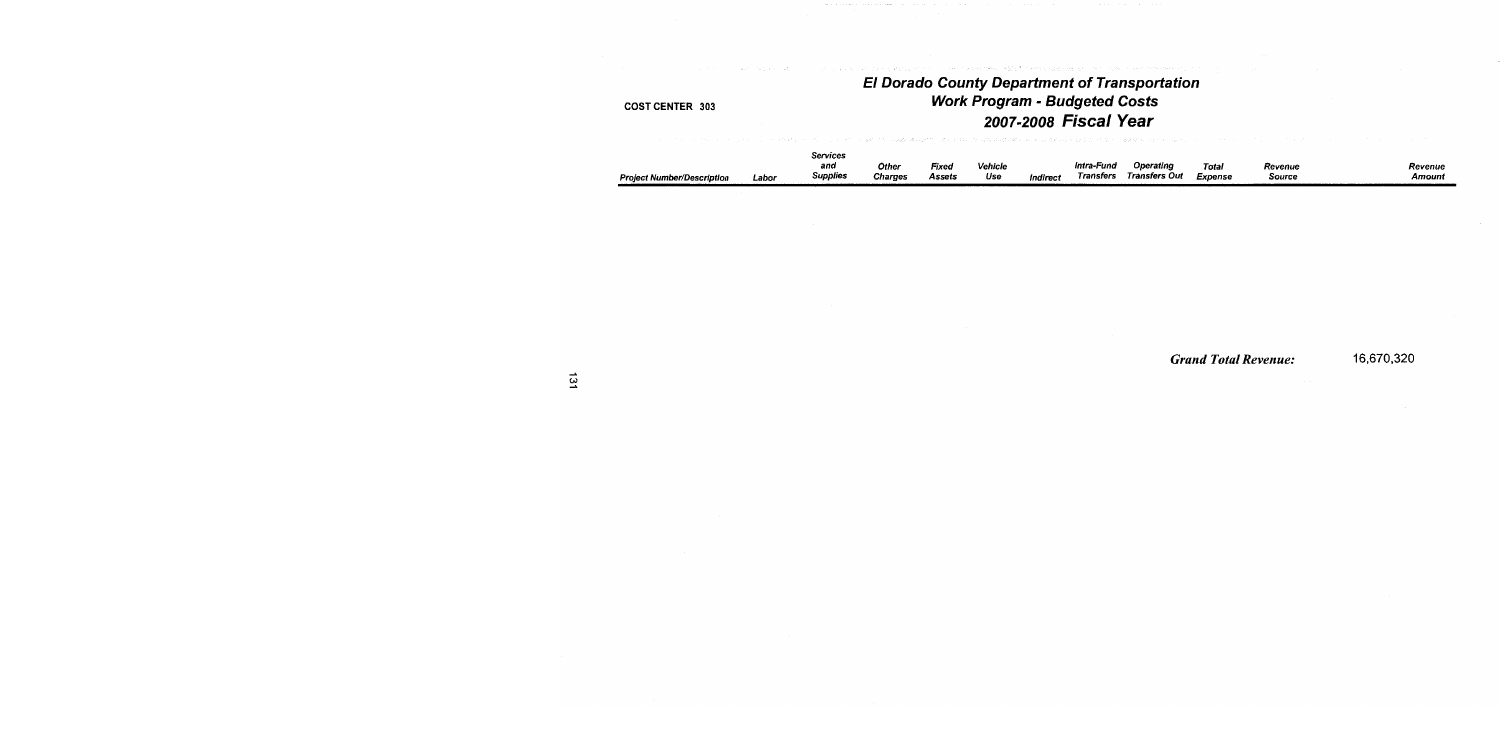### **El Dorado County Department of Transportation** Work Program - Budgeted Costs 2007-2008 Fiscal Year

| <b>Project Number/Description</b>             | Labor | Services<br>and<br><b>Supplies</b> | <b>Other</b><br><b>Charges</b> | Fixed<br><b>Assets</b> | Vehicle<br>Use | Indirect |   | Intra-Fund<br><b>Transfers</b> | Operating<br><b>Transfers Out</b> | <b>Total</b><br><b>Expense</b> | Revenue<br><b>Source</b>                 | Revenue<br>Amount |
|-----------------------------------------------|-------|------------------------------------|--------------------------------|------------------------|----------------|----------|---|--------------------------------|-----------------------------------|--------------------------------|------------------------------------------|-------------------|
| <b>Road Maintenance Projects</b>              |       |                                    |                                |                        |                |          |   |                                |                                   |                                |                                          |                   |
| 46100                                         | 0     | 1,433,157                          | 0                              | $\mathbf 0$            | 0              |          | 0 | 0                              | 0                                 |                                | 1,433,157 ST: PROP 1B                    | 1,433,157         |
| Chip Seal - West Slope                        |       |                                    |                                |                        |                |          |   |                                |                                   |                                |                                          |                   |
| 46101                                         | 0     | 579,085                            | 0                              | 0                      | 0              |          | 0 | 0                              | 0                                 |                                | 579,085 ST: PROP 1B                      | 579,085           |
| Chip Seal - Tahoe Basin                       |       |                                    |                                |                        |                |          |   |                                |                                   |                                |                                          |                   |
| <b>Total Road Maintenance</b>                 | 0     | 2,012,242                          |                                |                        | 0              |          | o | 0                              | 0                                 | 2,012,242                      |                                          | 2,012,242         |
| <b>Support to Other Government Agencies</b>   |       |                                    |                                |                        |                |          |   |                                |                                   |                                |                                          |                   |
| 53110                                         | 0     | 2,560,947                          | 10,000                         | 0                      | 0              |          | 0 | 391,503                        | 0                                 |                                | 2,962,450 Operating Transfer In: Interim | 2,962,450         |
| US 50 El Dorado Hills<br>Blvd to Bass Lake    |       |                                    |                                |                        |                |          |   |                                |                                   |                                | HWY 50 TIM                               |                   |
| 53113                                         | 0     | 862,132                            | 5,000                          | 0                      | 0              |          | 0 | 262,718                        | 0                                 |                                | 1,129,850 Misc: Reimbursement            | 1,129,850         |
| US 50 HOV Lanes Bass<br>Lake Grade to         |       |                                    |                                |                        |                |          |   |                                |                                   |                                |                                          |                   |
| 53116                                         | 0     | 340,312                            | 5,000                          | 0                      | 0              |          | 0 | 67,188                         | 0                                 |                                | 412,500 Misc: Reimbursement              | 412,500           |
| US 50 HOV Lane<br>Ponderosa to Greenstone     |       |                                    |                                |                        |                |          |   |                                |                                   |                                |                                          |                   |
| 53120                                         | 0     | 1,228,344                          | 5,000                          | 0                      | 0              |          | 0 | 417,656                        | 0                                 | 1,651,000                      | Operating Transfer In: Interim           | 1,651,000         |
| US 50 Mainline Widening<br>at El Dorado Hills |       |                                    |                                |                        |                |          |   |                                |                                   |                                | HWY 50 TIM                               |                   |
| 53121                                         | 0     | 650,000                            | 0                              | 0                      | 0              |          | 0 | 100,000                        | 0                                 |                                | 750,000 Operating Transfer In: Interim   | 750,000           |
| US 50 Corridor<br>Management                  |       |                                    |                                |                        |                |          |   |                                |                                   |                                | HWY 50 TIM                               |                   |
| Total Support to Other                        | 0     | 5,641,735                          | 25,000                         | 0                      | 0              |          |   | 0 1,239,065                    | 0                                 | 6,905,800                      |                                          | 6,905,800         |
|                                               |       |                                    |                                |                        |                |          |   |                                |                                   |                                |                                          |                   |

Reimbursables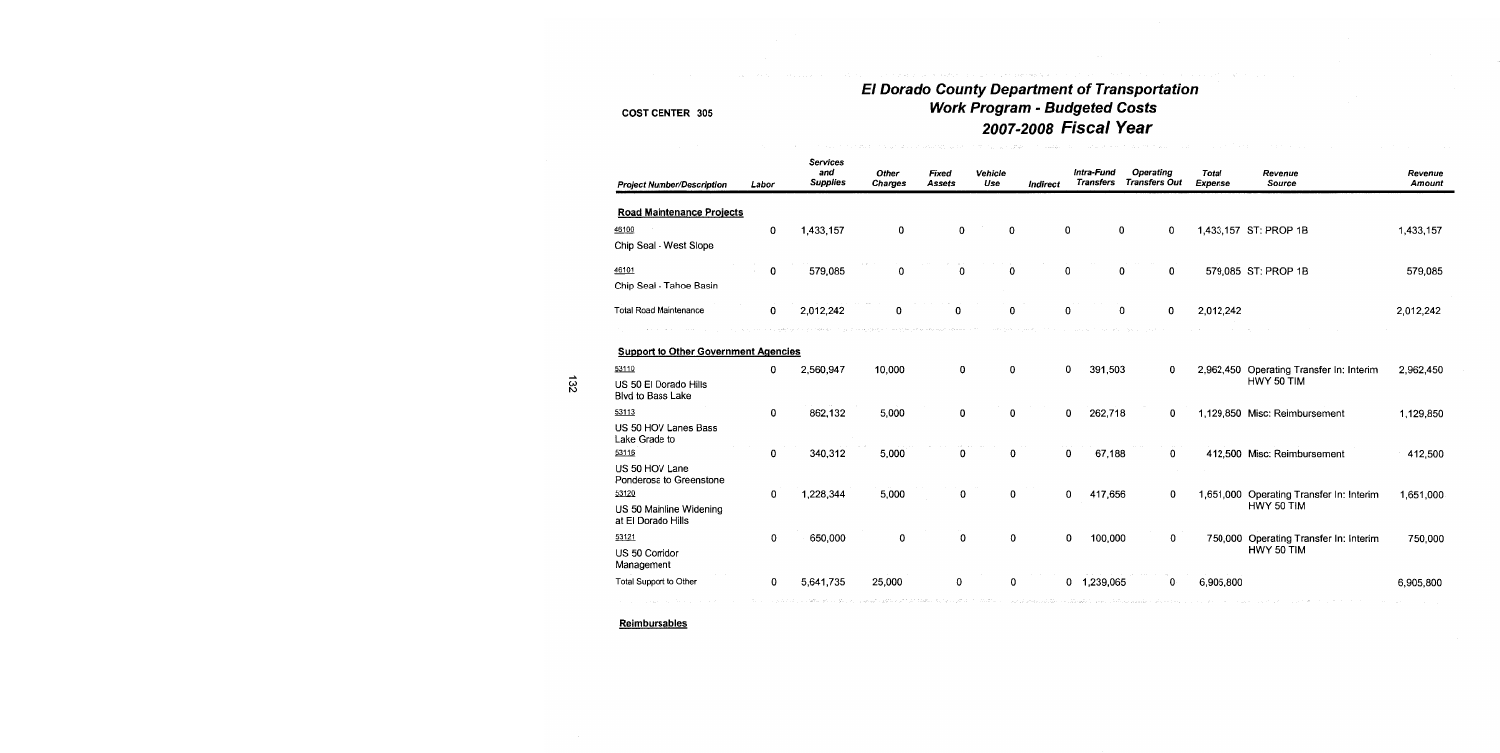# El Dorado County Department of Transportation<br>Work Program - Budgeted Costs 2007-2008 Fiscal Year

| <b>Project Number/Description</b>                | Labor | <b>Services</b><br>and<br><b>Supplies</b> | Other<br><b>Charges</b> | Fixed<br>Assets | Vehicle<br>Use | Indirect |   | Intra-Fund<br><b>Transfers</b> | <b>Operating</b><br><b>Transfers Out</b> | Total<br><b>Expense</b> | Revenue<br>Source                            | Revenue<br>Amount |
|--------------------------------------------------|-------|-------------------------------------------|-------------------------|-----------------|----------------|----------|---|--------------------------------|------------------------------------------|-------------------------|----------------------------------------------|-------------------|
| <b>Reimbursables</b>                             |       |                                           |                         |                 |                |          |   |                                |                                          |                         |                                              |                   |
|                                                  |       |                                           |                         |                 |                |          |   |                                | O                                        |                         |                                              | 682,000           |
| 66106                                            | 0     | 632,400                                   | 5,000                   | 0               | 0              |          | 0 | 44,600                         |                                          |                         | 682,000 Misc: Inspections Or Services        |                   |
| Bass Lake Rd/Green Vly<br>Rd Signal RIA-Silver   |       |                                           |                         |                 |                |          |   |                                |                                          |                         |                                              |                   |
| 66107                                            | 0     | 24,024                                    | 0                       | 0               | 0              |          | 0 | 12,012                         | 0                                        | 36,036                  | Misc: Inspections Or Services                | 17,727            |
| Bass Lake Rd (New)<br>Silver Springs to Grn Vly- |       |                                           |                         |                 |                |          |   |                                |                                          |                         | Operating Transfer In: Utility<br>Inspection | 18,309            |
| 66108                                            | 0     | 5,360                                     | 960,000                 | 0               | 0              |          | 0 | 50,720                         | 0                                        | 1,016,080               | Misc: Inspections Or Services                | 16,080            |
| Bass Lake Rd (New)<br>South of Silver Springs-   |       |                                           |                         |                 |                |          |   |                                |                                          |                         | Operating Transfer In: County<br><b>TIM</b>  | 1,000,000         |
| 66109                                            | 0     | 35,751                                    | 25,000                  | 0               | 0              |          | 0 | 118,011                        | 0                                        |                         | 178,762 Misc: Inspections Or Services        | 178,762           |
| Bass Lake Road US 50 -<br>Serrano Pkwy (D. R.    |       |                                           |                         |                 |                |          |   |                                |                                          |                         |                                              |                   |
| 66114                                            | 0     | 575,280                                   | 198,935                 | 0               | 0              |          | 0 | 45,120                         | 0                                        |                         | 819,335 Misc: Inspections Or Services        | 633,689           |
| Green Valley Rd/Deer<br>Vly/Green Springs Turn   |       |                                           |                         |                 |                |          |   |                                |                                          |                         | Operating Transfer In: Utility<br>Inspection | 185,646           |
| 66116                                            | 0     | 0                                         | 0                       | 0               | 0              |          | 0 | 33,930                         | 0                                        |                         | 33,930 Misc: Inspections Or Services         | 33,930            |
| Latrobe Road Connector<br>to White Rock Road-    |       |                                           |                         |                 |                |          |   |                                |                                          |                         |                                              |                   |
| <b>Total Reimbursables</b>                       | 0     | 1,272,815                                 | 1,188,935               | 0               | 0              |          | 0 | 304,393                        | 0                                        | 2,766.143               |                                              | 2,766,143         |
|                                                  |       |                                           |                         |                 |                |          |   |                                |                                          |                         |                                              |                   |

**Capital Improvement Projects**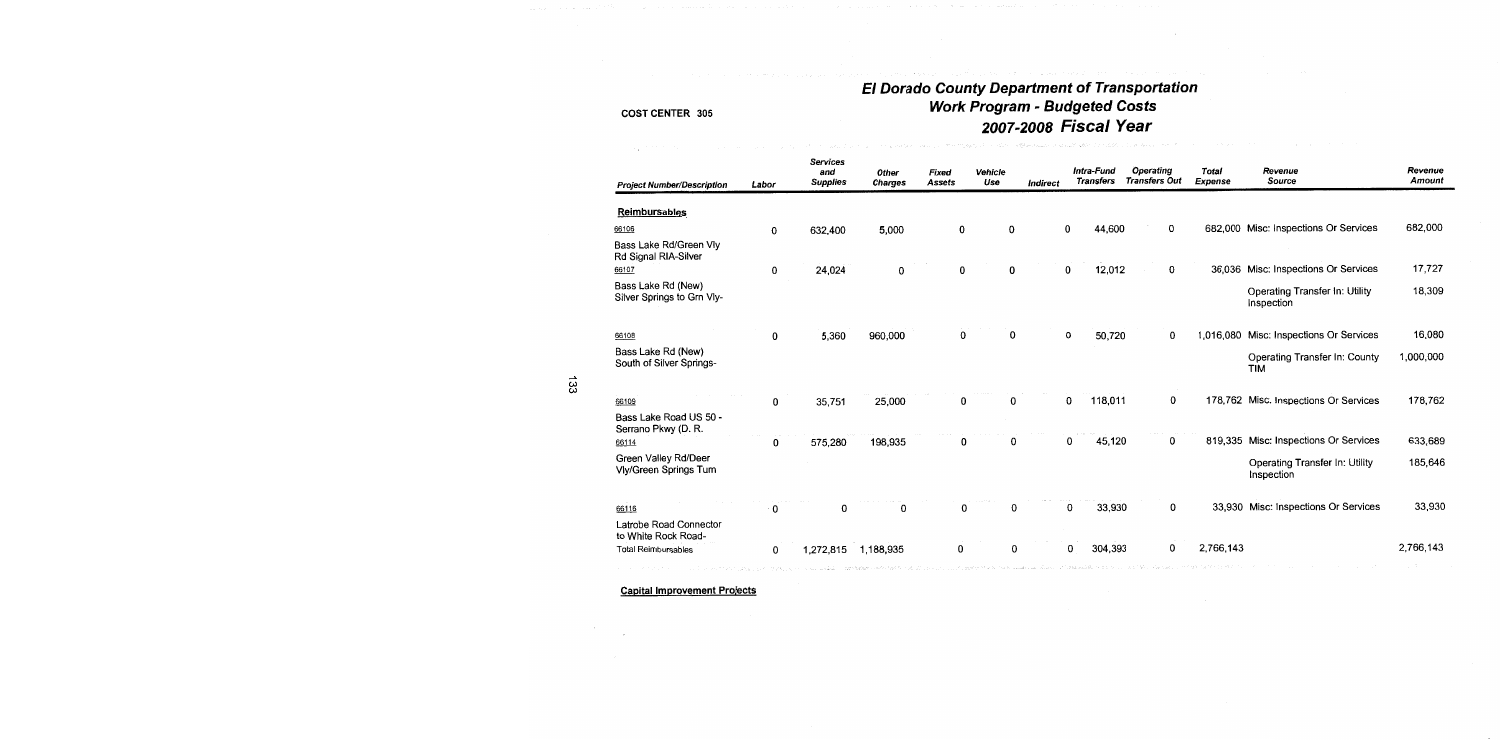# El Dorado County Department of Transportation<br>Work Program - Budgeted Costs 2007-2008 Fiscal Year

#### **COST CENTER 305**

| <b>Project Number/Description</b>            | Labor | <b>Services</b><br>and<br><b>Supplies</b> | Other<br><b>Charges</b> | Fixed<br><b>Assets</b> | Vehicle<br>Use | Indirect | Intra-Fund<br><b>Transfers</b> | Operating<br><b>Transfers Out</b> |   | Total<br><b>Expense</b> | Revenue<br><b>Source</b>                     | Revenue<br><b>Amount</b> |
|----------------------------------------------|-------|-------------------------------------------|-------------------------|------------------------|----------------|----------|--------------------------------|-----------------------------------|---|-------------------------|----------------------------------------------|--------------------------|
| <b>Capital Improvement Projects</b>          |       |                                           |                         |                        |                |          |                                |                                   |   |                         |                                              |                          |
| 71317                                        | 0     | 23,140,500                                | 305,000                 | 0                      | 0              |          | 0                              | 710,000                           | 0 | 24,155,500              | Misc: Reimbursement                          | 1,000,000                |
| Missouri Flat<br>Interchange - Phase I       |       |                                           |                         |                        |                |          |                                |                                   |   |                         | Operating Transfer In: County<br><b>TIM</b>  | 4,945,459                |
|                                              |       |                                           |                         |                        |                |          |                                |                                   |   |                         | Operating Transfer In: State<br><b>TIM</b>   | 13,046,582               |
|                                              |       |                                           |                         |                        |                |          |                                |                                   |   |                         | Operating Transfer In: Interim<br>HWY 50 TIM | 5,163,459                |
| 71319                                        | 0     | 350,000                                   | 0                       | 0                      | 0              |          | 0                              | 50,000                            | 0 | 400,000                 | Operating Transfer In: Interim               | 400,000                  |
| US 50 through Camino -<br>Interchange        |       |                                           |                         |                        |                |          |                                |                                   |   |                         | HWY 50 TIM                                   |                          |
| 71321                                        | 0     | 500,000                                   | 25,000                  | 0                      | 0              |          | 0                              | 25,000                            | 0 |                         | 550,000 Operating Transfers In: RIF          | 550,000                  |
| <b>EDH Boulevard</b><br>Interchange Saratoga |       |                                           |                         |                        |                |          |                                |                                   |   |                         |                                              |                          |
| 71323                                        | 0     | 1,379,940                                 | 505,000                 | 0                      | 0              |          | 0                              | 359,060                           | 0 |                         | 2,244,000 Operating Transfers In: RIF        | 2,244,000                |
| El Dorado Hills Blvd<br>Interchange          |       |                                           |                         |                        |                |          |                                |                                   |   |                         |                                              |                          |
| 71324                                        | 0     | 192,004                                   | 20,000                  | 0                      | $\bf{0}$       |          | 0                              | 312,396                           | 0 |                         | 524,400 Operating Transfers In: RIF          | 524,400                  |
| Saratoga Way Extension<br>to County Line     |       |                                           |                         |                        |                |          |                                |                                   |   |                         |                                              |                          |
| 71328                                        | 0     |                                           | 307,922 13,620,000      | 0                      | 0              |          | 0                              | 473,520                           | 0 |                         | 14,401,442 Operating Transfer In: Silva      | 14,401,442               |
| US 50 Silva Valley Road<br>Interchange       |       |                                           |                         |                        |                |          |                                |                                   |   |                         | Valley Interchange                           |                          |
| 71330                                        | 0     | 679,417                                   | 5,000                   | 0                      | 0              |          | 0                              | 110,223                           | 0 |                         | 794,640 Misc: Reimbursement                  | 650,000                  |
| US 50 Bass Lake Road<br>Interchange          |       |                                           |                         |                        |                |          |                                |                                   |   |                         | Operating Transfer In: County<br><b>TIM</b>  | 36,160                   |
|                                              |       |                                           |                         |                        |                |          |                                |                                   |   |                         | Operating Transfer In: Interim<br>HWY 50 TIM | 72,320                   |

Operating Transfers In: RIF

36,160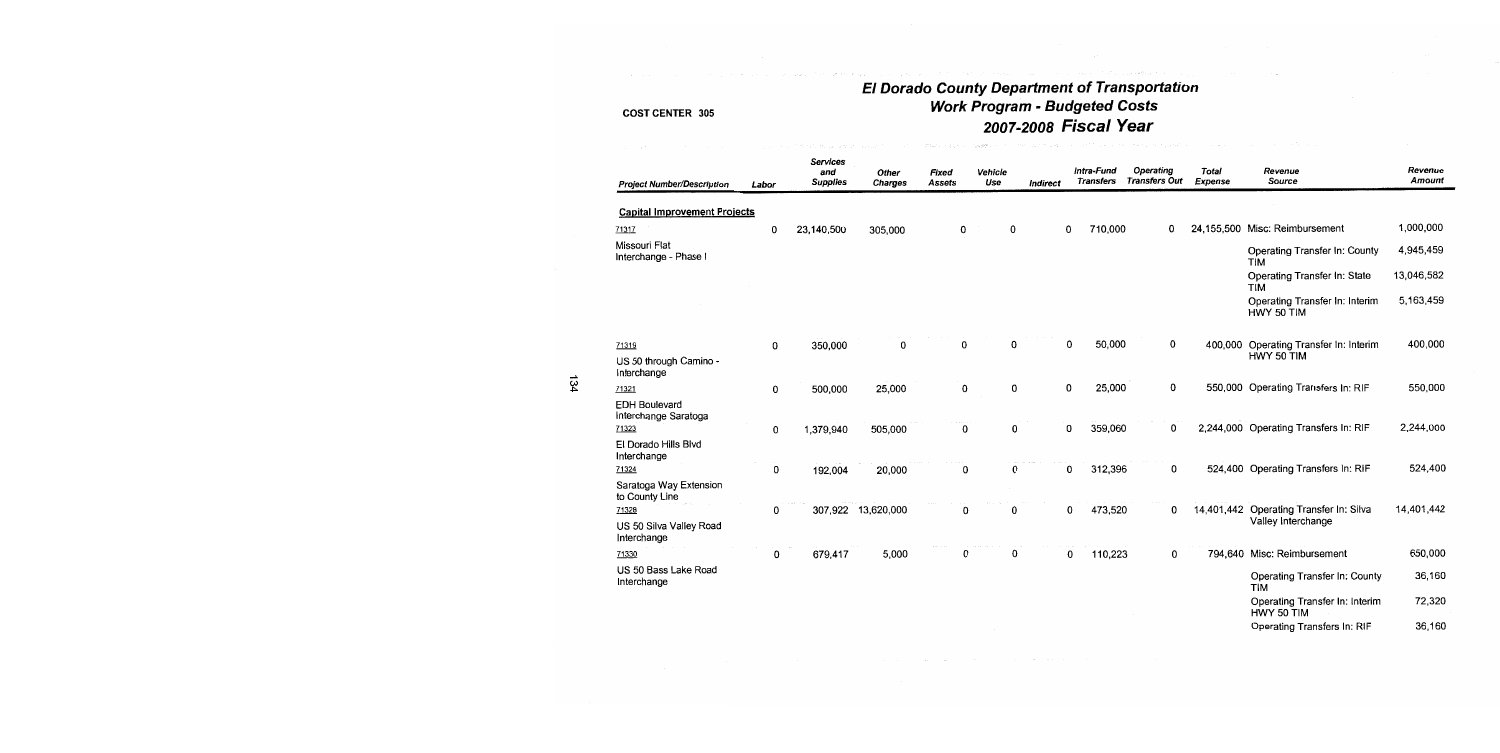# El Dorado County Department of Transportation<br>Work Program - Budgeted Costs 2007-2008 Fiscal Year

| <b>Project Number/Description</b>             | Labor | <b>Services</b><br>and<br><b>Supplies</b> | Other<br><b>Charges</b> | Fixed<br>Assets | Vehicle<br>Use |   | Indirect | Intra-Fund<br><b>Transfers</b> |         | Operating<br><b>Transfers Out</b> | <b>Total</b><br>Expense | Revenue<br>Source                                          | Revenue<br>Amount |
|-----------------------------------------------|-------|-------------------------------------------|-------------------------|-----------------|----------------|---|----------|--------------------------------|---------|-----------------------------------|-------------------------|------------------------------------------------------------|-------------------|
| <b>Capital Improvement Projects</b>           |       |                                           |                         |                 |                |   |          |                                |         |                                   |                         |                                                            |                   |
| 71333                                         | 0     | 581,075                                   | 5,000                   | 0               | $\sim$         | 0 |          | 0                              | 203,425 | 0                                 | 789,500                 | Operating Transfer In: County                              | 394,750           |
| US 50/Ponderosa/S.<br>Shingle Interchange     |       |                                           |                         |                 |                |   |          |                                |         |                                   |                         | TIM<br>Operating Transfer In: Interim<br>HWY 50 TIM        | 394,750           |
| 71335                                         | 0     | 2,726,970                                 | 3,060,000               | 0               |                | 0 |          | 0                              | 589,450 | 0                                 | 6,376,420               | Operating Transfer In: Silva                               | 6,376,420         |
| US 50/Silva Valley<br>Parkway IC Phase 1      |       |                                           |                         |                 |                |   |          |                                |         |                                   |                         | Valley Interchange                                         |                   |
| 71336                                         | 0     | 869,000                                   | 260,000                 | 0               |                | 0 |          | 0                              | 360,000 | $\Omega$                          | 1,489,000               | Operating Transfer In: County                              | 744,500           |
| US 50/Missouri Flat<br>Interchange Phase 1B   |       |                                           |                         |                 |                |   |          |                                |         |                                   |                         | <b>TIM</b><br>Operating Transfer In: Interim<br>HWY 50 TIM | 744,500           |
| 71338                                         | 0     | 47,600                                    | 0                       | $\Omega$        |                | 0 |          | 0                              | 8,400   | 0                                 | 56,000                  | Operating Transfer In: County<br><b>TIM</b>                | 28,000            |
| U.S. 50/Ponderosa Rd<br>I/C - Durock Rd       |       |                                           |                         |                 |                |   |          |                                |         |                                   |                         | Operating Transfer In: Interim<br>HWY 50 TIM               | 28,000            |
|                                               |       |                                           |                         |                 |                |   |          |                                |         |                                   |                         |                                                            |                   |
| 71339                                         | 0     | 47,600                                    | 0                       | 0               |                | 0 |          | 0                              | 8,400   | 0                                 | 56,000                  | Operating Transfer In: County<br>TIM                       | 28,000            |
| U.S. 50/Ponderosa Rd<br>I/C- N Shingle Rd     |       |                                           |                         |                 |                |   |          |                                |         |                                   |                         | Operating Transfer In: Interim<br>HWY 50 TIM               | 28,000            |
| 71340                                         | 0     | 303,069                                   | 10,000                  | 0               |                | 0 |          | 0                              | 54,157  | 0                                 |                         | 367,226 FED: Tea - Transport<br><b>Enhancement Act</b>     | 180,000           |
| US 50/EDH Blvd I/C<br>Pedestrian Overcrossing |       |                                           |                         |                 |                |   |          |                                |         |                                   |                         | Operating Transfers In: RIF                                | 187,226           |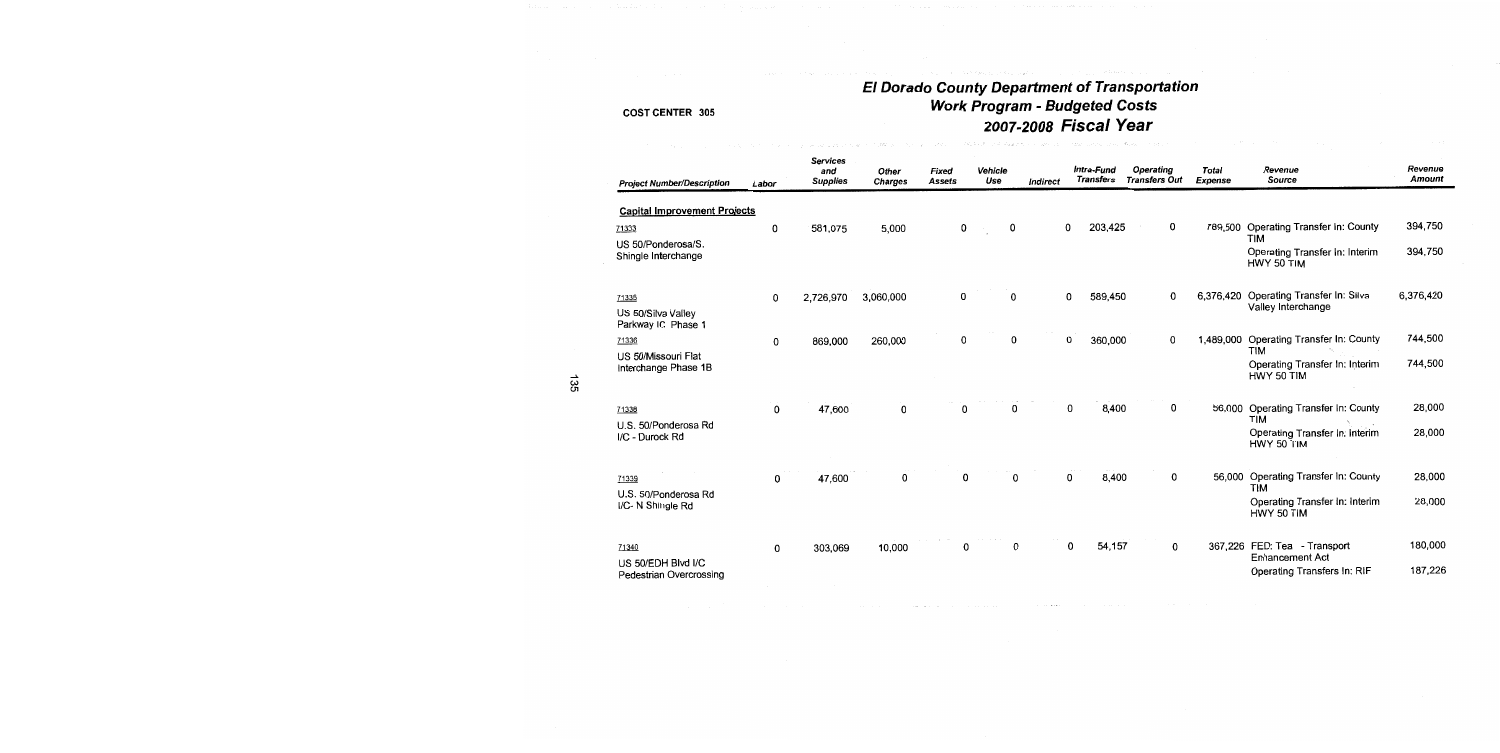## El Dorado County Department of Transportation<br>Work Program - Budgeted Costs 2007-2008 Fiscal Year

الأرافية المستور فالمراس

| <b>Project Number/Description</b>                     | Labor | <b>Services</b><br>and<br><b>Supplies</b> | Other<br><b>Charges</b> | <b>Fixed</b><br><b>Assets</b> | Vehicle<br>Use |   | Indirect |          | Intra-Fund<br>Transfers | <b>Operating</b><br><b>Transfers Out</b> | <b>Total</b><br>Expense | Revenue<br>Source                                          | Revenue<br>Amount |
|-------------------------------------------------------|-------|-------------------------------------------|-------------------------|-------------------------------|----------------|---|----------|----------|-------------------------|------------------------------------------|-------------------------|------------------------------------------------------------|-------------------|
| <b>Capital Improvement Projects</b>                   |       |                                           |                         |                               |                |   |          |          |                         |                                          |                         |                                                            |                   |
| 71347                                                 | 0     | 300,000                                   | 25,000                  |                               | 0              | 0 |          | 0        | 145,000                 | 0                                        | 470,000                 | <b>Operating Transfer In: County</b>                       | 235,000           |
| El Dorado Road/Highway<br>50 Interchange              |       |                                           |                         |                               |                |   |          |          |                         |                                          |                         | <b>TIM</b><br>Operating Transfer In: Interim<br>HWY 50 TIM | 235,000           |
| 71375                                                 | 0     | 50,000                                    | $\Omega$                |                               | $\mathbf 0$    | 0 |          | 0        | 190,000                 | 0                                        | 240,000                 | Operating Transfer In: County                              | 240,000           |
| <b>Headington Road</b><br>Missouri Flat Rd to El      |       |                                           |                         |                               |                |   |          |          |                         |                                          |                         | <b>TIM</b>                                                 |                   |
| 72164                                                 | 0     | 400,000                                   | 0                       |                               | $\Omega$       | 0 |          | $\bf{0}$ | 0                       | 0                                        |                         | 400,000 ST: PROP 1B                                        | 400,000           |
| Contract Overlay -<br>Pioneer Trail (2.0 Miles)       |       |                                           |                         |                               |                |   |          |          |                         |                                          |                         |                                                            |                   |
| 72166                                                 | 0     | 450,000                                   | 0                       |                               | 0              | 0 |          | 0        | 0                       | 0                                        |                         | 450,000 ST: PROP 1B                                        | 450,000           |
| Contract Overlay - Pony<br>Express Trail (2.25 Miles) |       |                                           |                         |                               |                |   |          |          |                         |                                          |                         |                                                            |                   |
| 72171                                                 | 0     | 411,800                                   |                         |                               | 0              | 0 |          | 0        | 79,070                  | $\mathbf{0}$                             |                         | 490,870 Fund Balance                                       | 126,373           |
| <b>Contract Overlay El</b><br>Dorado Hills Blvd -     |       |                                           |                         |                               |                |   |          |          |                         |                                          |                         | ST: Rstp 182.6d1 Rgnl<br>Surface Tran Plan                 | 46,597            |
|                                                       |       |                                           |                         |                               |                |   |          |          |                         |                                          |                         | FED: Stp - Surface Transport<br>Program                    | 317,900           |
| 72172                                                 | 0     | 259,100                                   | 2,500                   |                               | 0              | 0 |          | 0        | 25,900                  | 0                                        | 287,500                 | Fund Balance                                               | 29,579            |
| Contract Overlay-<br>Francisco Dr Village Ctr-        |       |                                           |                         |                               |                |   |          |          |                         |                                          |                         | ST: Rstp 182.6d1 Rgnl<br>Surface Tran Plan                 | 257,921           |
| 72174                                                 | 0     | 894,224                                   | 0                       |                               | 0              | 0 |          | 0        | 40,000                  | 0                                        |                         | 934,224 ST: Rstp 182.6d1 Rgnl                              | 400,224           |
| Contract Overlay-Cold<br>Springs Rd.                  |       |                                           |                         |                               |                |   |          |          |                         |                                          |                         | Surface Tran Plan<br>ST: PROP 1B                           | 534,000           |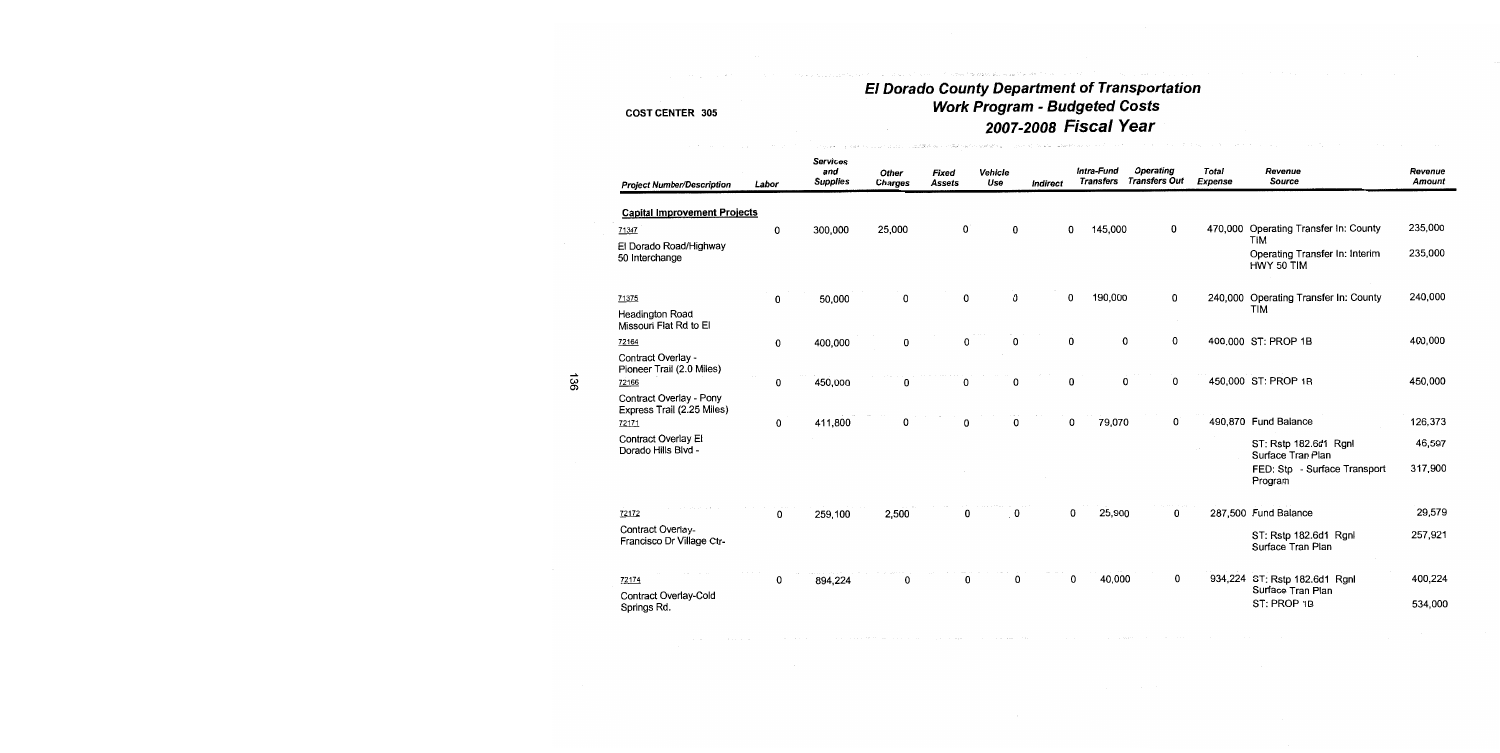# El Dorado County Department of Transportation<br>Work Program - Budgeted Costs 2007-2008 Fiscal Year

| <b>Project Number/Description</b>                  | Labor | <b>Services</b><br>and<br><b>Supplies</b> | Other<br><b>Charges</b> | Fixed<br><b>Assets</b> | Vehicle<br>Use | Indirect | Intra-Fund<br><b>Transfers</b> | <b>Operating</b><br><b>Transfers Out</b> |   | <b>Total</b><br><b>Expense</b> | Revenue<br><b>Source</b>                          | Revenue<br>Amount |
|----------------------------------------------------|-------|-------------------------------------------|-------------------------|------------------------|----------------|----------|--------------------------------|------------------------------------------|---|--------------------------------|---------------------------------------------------|-------------------|
| <b>Capital Improvement Projects</b>                |       |                                           |                         |                        |                |          |                                |                                          |   |                                |                                                   |                   |
| 72175                                              | 0     | 259,100                                   | 2,500                   | 0                      | 0              |          | 0                              | 25,900                                   | 0 |                                | 287,500 Fund Balance                              | 31,910            |
| Contract Overlay-Lake<br>Hills Drive Salmon Falls- |       |                                           |                         |                        |                |          |                                |                                          |   |                                | ST: Rstp 182.6d1 Rgnl<br>Surface Tran Plan        | 255,590           |
| 72176                                              | 0     | 2,400,000                                 | 0                       | 0                      | 0              |          | 0                              | 0                                        | 0 |                                | 2,400,000 ST: PROP 1B                             | 2,400,000         |
| Contract Overlay-Deer<br>Valley Road (7.27 miles)  |       |                                           |                         |                        |                |          |                                |                                          |   |                                |                                                   |                   |
| 72177                                              | 0     | 1,000,000                                 | 0                       | 0                      | 0              |          | 0                              | 0                                        | 0 |                                | 1,000,000 ST: PROP 1B                             | 1,000,000         |
| Contract Overlay-Lotus<br>Road (6.79 miles)        |       |                                           |                         |                        |                |          |                                |                                          |   |                                |                                                   |                   |
| 72178                                              | 0     | 300,000                                   | 0                       | 0                      | 0              |          | 0                              | 0                                        | 0 |                                | 300,000 ST: PROP 1B                               | 300,000           |
| Contract Overlay-N.<br>Upper Truckee River(2.0     |       |                                           |                         |                        |                |          |                                |                                          |   |                                |                                                   |                   |
| 72179                                              | 0     | 600,000                                   | 0                       | 0                      | 0              |          | 0                              | 0                                        | 0 |                                | 600,000 ST: PROP 1B                               | 600,000           |
| Contract Overlay-N.<br>Shingle Road (4.0 Miles)    |       |                                           |                         |                        |                |          |                                |                                          |   |                                |                                                   |                   |
| 72304                                              | 0     | 72,610                                    | 2,000                   | 0                      | 0              |          | 0                              | 268,500                                  | 0 |                                | 343,110 Fund Balance                              | 8,432             |
| Northside School Bike<br>Path & Bike Lane          |       |                                           |                         |                        |                |          |                                |                                          |   |                                | ST: Rstp 182.6h Rgnl<br>Surface Tran Plan         | 73,678            |
|                                                    |       |                                           |                         |                        |                |          |                                |                                          |   |                                | FED: Tea - Transport<br><b>Enhancement Act</b>    | 261,000           |
| 72305                                              | 0     | 80,000                                    | 0                       | 0                      | 0              |          | 0                              | 10,000                                   | 0 |                                | 90,000 ST: Rstp 182.6d1 Rgnl<br>Surface Tran Plan | 10,000            |
| Green Vly Bike Lane<br>Pleas Grove Sch to Cam      |       |                                           |                         |                        |                |          |                                |                                          |   |                                | ST: Cal Trans                                     | 40,000            |
|                                                    |       |                                           |                         |                        |                |          |                                |                                          |   |                                | ST: PROP 1B                                       | 40,000            |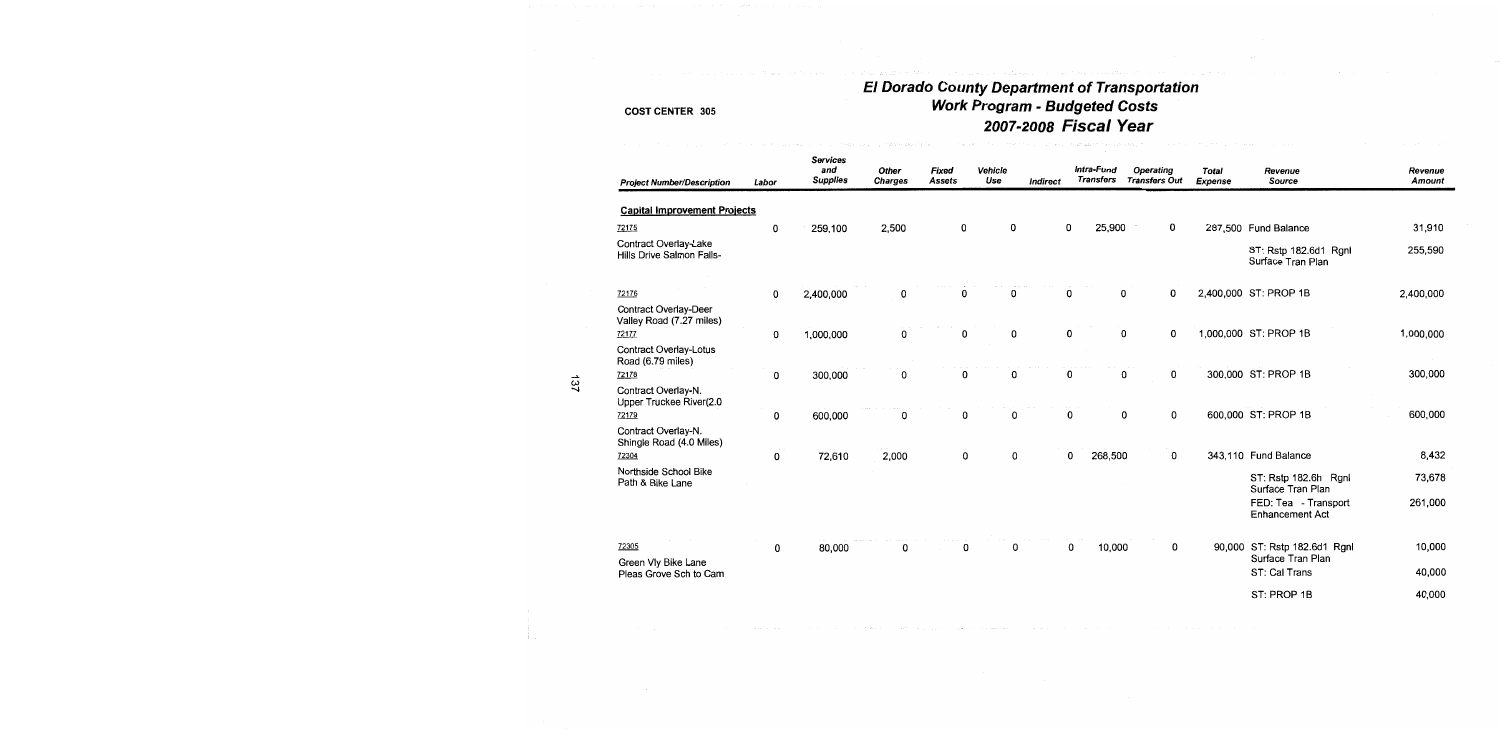## El Dorado County Department of Transportation **Work Program - Budgeted Costs** 2007-2008 Fiscal Year

| <b>Project Number/Description</b>                | Labor       | <b>Services</b><br>and<br><b>Supplies</b> | Other<br><b>Charges</b> | Fixed<br><b>Assets</b> | Vehicle<br>Use | Indirect |   | Intra-Fund<br><b>Transfers</b> | <b>Operating</b><br><b>Transfers Out</b> | <b>Total</b><br><b>Expense</b> | Revenue<br>Source                            | Revenue<br><b>Amount</b> |
|--------------------------------------------------|-------------|-------------------------------------------|-------------------------|------------------------|----------------|----------|---|--------------------------------|------------------------------------------|--------------------------------|----------------------------------------------|--------------------------|
| <b>Capital Improvement Projects</b>              |             |                                           |                         |                        |                |          |   |                                |                                          |                                |                                              |                          |
| 72332                                            | 0           | 100,000                                   | 5,000                   | 0                      | 0              |          | 0 | 195,000                        | 0                                        | 300,000                        | Capital Improvement Project                  | 185,256                  |
| Francisco Dr/El Dorado<br>Hills Blvd - Northerly |             |                                           |                         |                        |                |          |   |                                |                                          |                                | Operating Transfers In: RIF                  | 114 744                  |
| 72334                                            | $\mathbf 0$ | 510,000                                   | 10,000                  | 0                      | 0              |          | 0 | 280,000                        | $\mathbf 0$                              |                                | 800,000 Operating Transfer In: County        | 800,000                  |
| Missouri Flat - Pleasant<br>Valley Connector     |             |                                           |                         |                        |                |          |   |                                |                                          |                                | <b>TIM</b>                                   |                          |
| 72343                                            | 0           | 150,000                                   | 0                       | 0                      | 0              |          | 0 | 163,451                        | 0                                        |                                | 313,451 Fund Balance                         | 313,451                  |
| Cameron Park Drive/Hwy<br>50 to Green Valley     |             |                                           |                         |                        |                |          |   |                                |                                          |                                |                                              |                          |
| 72351                                            | 0           | 0                                         | $\Omega$                | 21,000                 | $\bf{0}$       |          | 0 | $\mathbf 0$                    | $\Omega$                                 |                                | 21,000 Operating Transfer In: State          | 21,000                   |
| St Hwy 49 & Mo Flat Rd<br>Improvement Agreement  |             |                                           |                         |                        |                |          |   |                                |                                          |                                | <b>TIM</b>                                   |                          |
| 72355                                            | $\mathbf 0$ | 814,000                                   | 0                       | $\mathbf 0$            | 0              |          | 0 | 32,000                         | $\mathbf{0}$                             |                                | 846,000 ST: Rstp 182.6d1 Rgnl                | 10,000                   |
| Green Valley Road<br>Widening - County Line      |             |                                           |                         |                        |                |          |   |                                |                                          |                                | Surface Tran Plan<br>ST: Other               | 171,582                  |
|                                                  |             |                                           |                         |                        |                |          |   |                                |                                          |                                | ST: Cal Trans                                | 40,000                   |
|                                                  |             |                                           |                         |                        |                |          |   |                                |                                          |                                |                                              |                          |
|                                                  |             |                                           |                         |                        |                |          |   |                                |                                          |                                | Operating Transfer In: County<br><b>TIM</b>  | 243,523                  |
|                                                  |             |                                           |                         |                        |                |          |   |                                |                                          |                                | Operating Transfers In: RIF                  | 380,895                  |
| 72359                                            | 0           | 225,000                                   | 0                       | 0                      | 0              |          | 0 | 25,000                         | 0                                        |                                | 250,000 Operating Transfer In: County        | 125,000                  |
| US 50/Cameron Park Dr                            |             |                                           |                         |                        |                |          |   |                                |                                          |                                | <b>TIM</b>                                   |                          |
| Interchange Alts. Study                          |             |                                           |                         |                        |                |          |   |                                |                                          |                                | Operating Transfer In: Interim<br>HWY 50 TIM | 125,000                  |
| 72360                                            | 0           |                                           | 0                       | 765,000                | 0              |          | 0 |                                | 0<br>0                                   | 765.000                        | Operating Transfers In: RIF                  | 765,000                  |
| White Rock Road West<br>County Line to           |             |                                           |                         |                        |                |          |   |                                |                                          |                                |                                              |                          |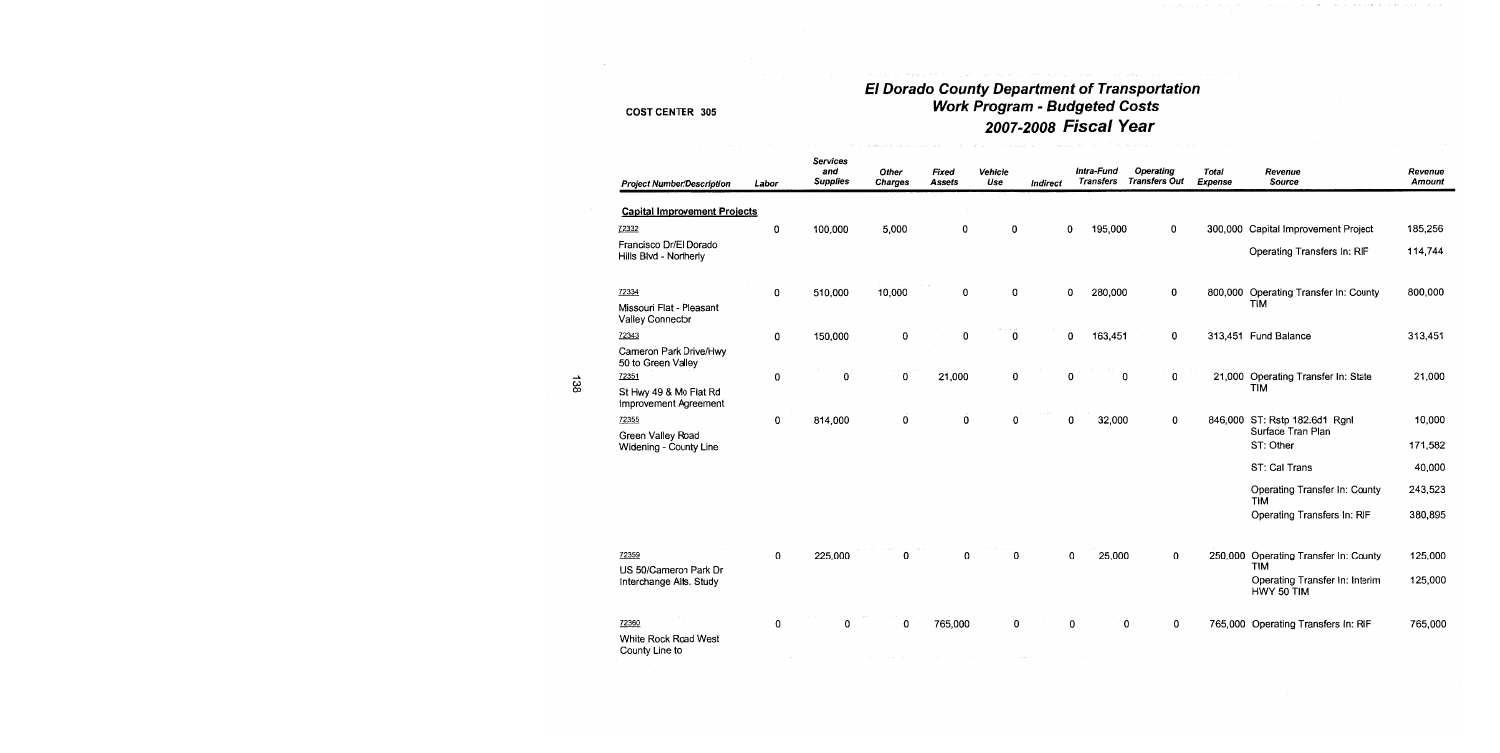### **El Dorado County Department of Transportation** Work Program - Budgeted Costs 2007-2008 Fiscal Year in<br>The complete condition of settlement in the condition of the second condition of

| <b>Project Number/Description</b>                 | Labor       | <b>Services</b><br>and<br><b>Supplies</b> | <b>Other</b><br><b>Charges</b> | <b>Fixed</b><br>Assets | Vehicle<br>Use | Indirect |             | Intra-Fund<br><b>Transfers</b> | Operating<br><b>Transfers Out</b> | <b>Total</b><br>Expense | Revenue<br>Source                                          | Revenue<br><b>Amount</b> |
|---------------------------------------------------|-------------|-------------------------------------------|--------------------------------|------------------------|----------------|----------|-------------|--------------------------------|-----------------------------------|-------------------------|------------------------------------------------------------|--------------------------|
| <b>Capital Improvement Projects</b>               |             |                                           |                                |                        |                |          |             |                                |                                   |                         |                                                            |                          |
| 72361                                             | 0           | 1,550,000                                 | 2,970                          | 0                      | 0              |          | 0           | 169,030                        | 0                                 |                         | 1,722,000 Operating Transfer In: County                    | 861,000                  |
| Cameron Park Drive<br>Interchange                 |             |                                           |                                |                        |                |          |             |                                |                                   |                         | <b>TIM</b><br>Operating Transfer In: Interim<br>HWY 50 TIM | 861,000                  |
| 72364                                             | $\mathbf 0$ | 1,528,000                                 | $\mathbf 0$                    | 0                      | 0              |          | 0           | 200,000                        | 0                                 | 1.728.000               | Operating Transfer In: County                              | 1,728,000                |
| Cameron Park<br>Dr/Country Club/Palmer            |             |                                           |                                |                        |                |          |             |                                |                                   |                         | <b>TIM</b>                                                 |                          |
| 72365                                             | $\mathbf 0$ | 1,129,800                                 | 30,000                         | 0                      | 0              |          | 0           | 160,000                        | $\mathbf{0}$                      | 1,319,800 ST: Other     |                                                            | 28,418                   |
| Cameron Park Dr/Oxford<br>Rd Intersection         |             |                                           |                                |                        |                |          |             |                                |                                   |                         | Operating Transfer In: County<br><b>TIM</b>                | 1,291,382                |
| 72366                                             | $\mathbf 0$ | 1,800,000                                 | 55,000                         | 0                      | 0              |          | 0           | 460,000                        | 0                                 |                         | 2,315,000 Operating Transfer In: County                    | 2,315,000                |
| Cameron Park Dr/La<br>Canada Intersection         |             |                                           |                                |                        |                |          |             |                                |                                   |                         | <b>TIM</b>                                                 |                          |
| 72401                                             | $\mathbf 0$ | 4,869,350                                 | 3,133,540                      | 0                      | 0              |          | $\mathbf 0$ | 622,701                        | 0                                 |                         | 8,625,591 Operating Transfers In: RIF                      | 8,625,591                |
| White Rock Rd West of<br>Latrobe                  |             |                                           |                                |                        |                |          |             |                                |                                   |                         |                                                            |                          |
| 72402                                             | 0           | 3,028,690                                 | 0                              | $\bf{0}$               | 0              |          | 0           | 409,310                        | $\mathbf 0$                       |                         | 3,438,000 Operating Transfers In: RIF                      | 3,438,000                |
| Latrobe Road - Highway<br>50 to White Rock Rd     |             |                                           |                                |                        |                |          |             |                                |                                   |                         |                                                            |                          |
| 72403                                             | 0           | 7,248,550                                 | 11,500                         | 0                      | 0              |          | 0           | 950,950                        | 0                                 |                         | 8,211,000 Operating Transfers In: RIF                      | 8,211,000                |
| Latrobe Road - Suncast<br>Lane to Golden Foothill |             |                                           |                                |                        |                |          |             |                                |                                   |                         |                                                            |                          |
| 73113                                             | 0           | 405,650                                   | $\bf{0}$                       | 0                      | 0              |          | 0           | 47,500                         | 0                                 |                         | 453,150 Fund Balance                                       | 57,400                   |
| Green Valley Rd<br>Sidewalk-Pleasant Grove        |             |                                           |                                |                        |                |          |             |                                |                                   |                         | FED: Hazard Elimination                                    | 395,750                  |
| 73120                                             | 0           | 252,476                                   | 0                              | 0                      | 0              |          | 0           | 0                              | 0                                 |                         | 252,476 Fund Balance                                       | 252,476                  |
| Signal - Apache Ave/US<br>50 Interchange          |             |                                           |                                |                        |                |          |             |                                |                                   |                         |                                                            |                          |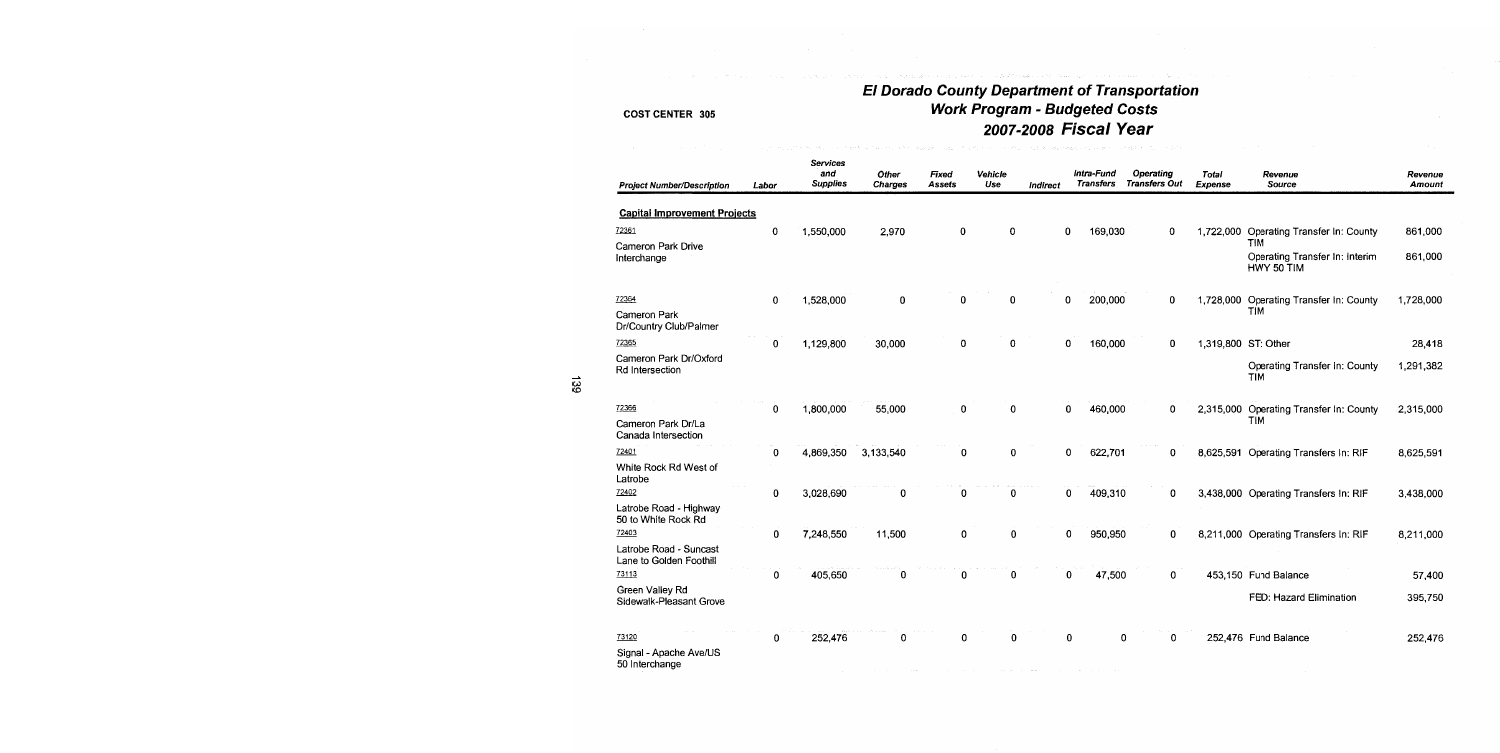## El Dorado County Department of Transportation<br>Work Program - Budgeted Costs 2007-2008 Fiscal Year

| <b>Project Number/Description</b>                    | Labor       | <b>Services</b><br>and<br><b>Supplies</b> | Other<br>Charges | Fixed<br>Assets | Vehicle<br>Use | Indirect | Intra-Fund<br><b>Transfers</b> | <b>Operating</b><br><b>Transfers Out</b> | <b>Total</b><br>Expense | Revenue<br>Source                           | Revenue<br>Amount |
|------------------------------------------------------|-------------|-------------------------------------------|------------------|-----------------|----------------|----------|--------------------------------|------------------------------------------|-------------------------|---------------------------------------------|-------------------|
| <b>Capital Improvement Projects</b>                  |             |                                           |                  |                 |                |          |                                |                                          |                         |                                             |                   |
| 73129                                                | 0           | 0                                         | 0                | 49,000          | $\mathbf 0$    |          | 0                              | 0<br>0                                   | 49,000                  | Operating Transfers In: RIF                 | 49,000            |
| El Dorado Hills<br>Boulvevard and Olson<br>73130     |             |                                           |                  | 0               | 0              |          | 0<br>235,000                   | 0                                        |                         | 1,942,400 ST: Rstp 182.6d1 Rgnl             | 65,106            |
| Mother Lode Drive Two                                | 0           | 1,702,400                                 | 5,000            |                 |                |          |                                |                                          |                         | Surface Tran Plan                           |                   |
| Way Left Turn Widening                               |             |                                           |                  |                 |                |          |                                |                                          |                         | Operating Transfer In: County<br><b>TIM</b> | 1,877,294         |
| 73307                                                | 0           | 50,000                                    | $\Omega$         | 0               | 0              |          | 50,000<br>$\mathbf 0$          | 0                                        |                         | 100,000 Operating Transfer In: County       | 100,000           |
| Mother Lode Dr/Pleasant<br>Valley Rd Signalization   |             |                                           |                  |                 |                |          |                                |                                          |                         | <b>TIM</b>                                  |                   |
| 73312                                                | 0           | 135,000                                   | 0                | $\Omega$        | 0              |          | $\mathbf 0$<br>10,000          | 0                                        | 145,000                 | Operating Transfer In: County               | 56,550            |
| Grn Vlv Rd/Silva Vlv<br>Prkwy Inter Signal           |             |                                           |                  |                 |                |          |                                |                                          |                         | <b>TIM</b><br>Operating Transfers In: RIF   | 88,450            |
| 73315                                                | 0           | 0                                         | 0                | 138,000         | 0              |          | 0                              | 0<br>0                                   | 138,000                 | Operating Transfer In: County               | 138,000           |
| <b>Green Valley</b><br>Road/Cambridge                |             |                                           |                  |                 |                |          |                                |                                          |                         | <b>TIM</b>                                  |                   |
| 73317                                                | 0           | 0                                         | 0                | 196,000         | $\mathbf 0$    |          | 0                              | 0<br>0                                   |                         | 196,000 Operating Transfers In: RIF         | 196,000           |
| El Dorado Hills<br>Blvd/Wilson Blvd                  |             |                                           |                  |                 |                |          |                                |                                          |                         |                                             |                   |
| 73318                                                | $\mathbf 0$ | 938,000                                   | 0                | 0               | 0              |          | 0<br>52,000                    | 0                                        |                         | 990,000 FED: Hazard Elimination             | 755,354           |
| Pleasant Valley Rd Two<br>Way Left Turn Lane         |             |                                           |                  |                 |                |          |                                |                                          |                         | Misc: Reimbursement                         | 150,718           |
|                                                      |             |                                           |                  |                 |                |          |                                |                                          |                         | Operating Transfer In: County<br><b>TIM</b> | 83,928            |
| 73319<br>Mother Lode/El Dorado<br>Road Signalization | 0           | 210,000                                   | 5,000            | 0               | 0              |          | 330,000<br>0                   | 0                                        | 545,000                 | Operating Transfer In: County<br><b>TIM</b> | 545,000           |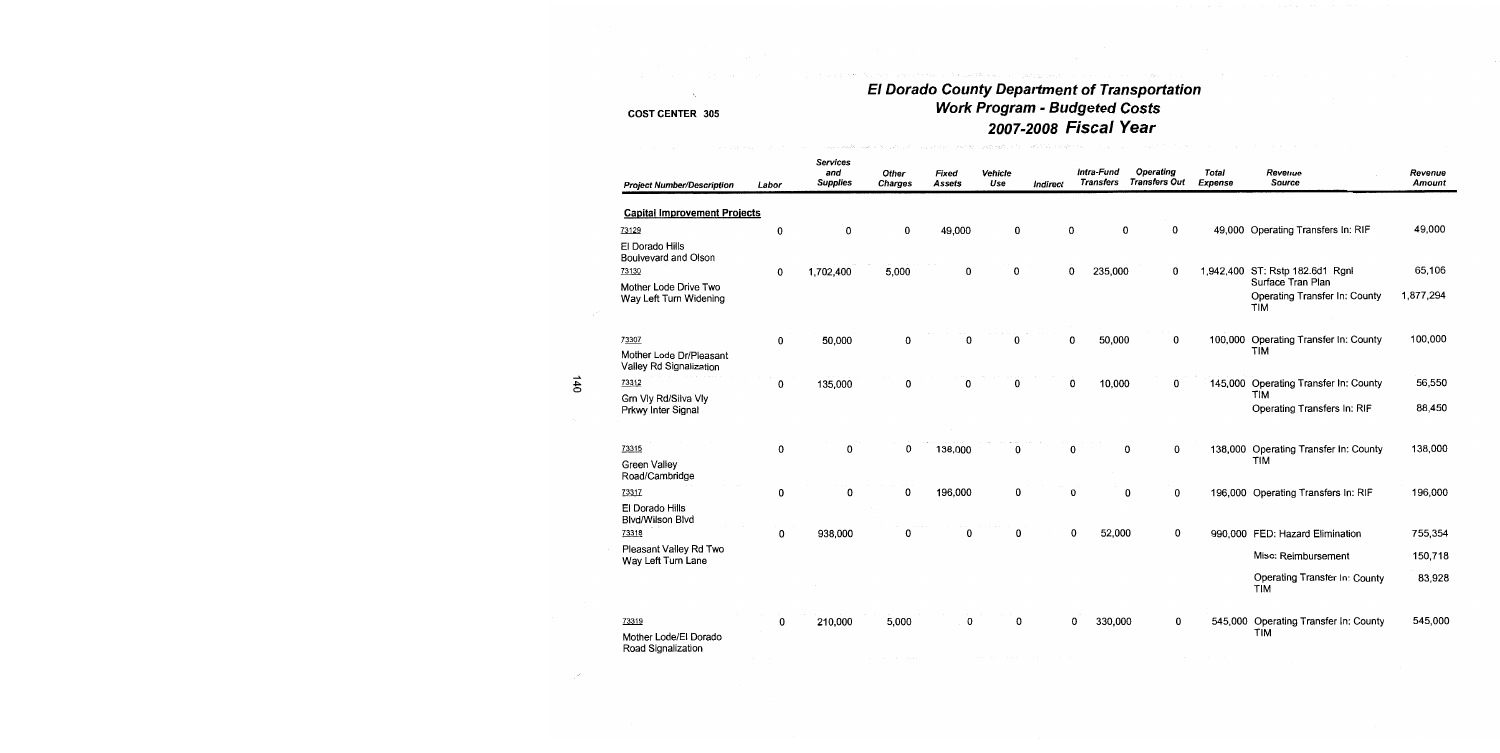# El Dorado County Department of Transportation<br>Work Program - Budgeted Costs 2007-2008 Fiscal Year

| <b>Project Number/Description</b>                         | Labor | <b>Services</b><br>and<br><b>Supplies</b> | Other<br><b>Charges</b> | Fixed<br><b>Assets</b> | Vehicle<br>Use | <b>Indirect</b> | Intra-Fund<br><b>Transfers</b> | Operating<br><b>Transfers Out</b> | <b>Total</b><br><b>Expense</b> | Revenue<br><b>Source</b>                    | Revenue<br><b>Amount</b> |
|-----------------------------------------------------------|-------|-------------------------------------------|-------------------------|------------------------|----------------|-----------------|--------------------------------|-----------------------------------|--------------------------------|---------------------------------------------|--------------------------|
| <b>Capital Improvement Projects</b>                       |       |                                           |                         |                        |                |                 |                                |                                   |                                |                                             |                          |
| 73320                                                     | 0     | 235,000                                   | 310,000                 | 0                      | 0              |                 | $0$ 1,119,000                  | 0                                 | 1,664,000                      | Operating Transfer In: County               | 1,539,000                |
| <b>Pleasant Valley</b><br>Rd/Patterson Dr                 |       |                                           |                         |                        |                |                 |                                |                                   |                                | <b>TIM</b><br>Operating Transfers In        | 125,000                  |
| 73321                                                     | 0     | 60,000                                    | 0                       | 0                      | 0              | 0               | 10,000                         | 0                                 | 70,000                         | Operating Transfer In: County<br><b>TIM</b> | 70,000                   |
| Cameron Park/Coach<br>Lane Intersection                   |       |                                           |                         |                        |                |                 |                                |                                   |                                |                                             |                          |
| 73354                                                     | 0     | 3,535,000                                 | 5,000                   | 227,654                | 0              | 0               | 35,000                         | 0                                 |                                | 3,802,654 Misc: Reimbursement               | 2,400,000                |
| <b>Durock Road/Business</b><br>Center Drive Signalization |       |                                           |                         |                        |                |                 |                                |                                   |                                | Operating Transfer In: RIF<br>Misc.         | 227,654                  |
|                                                           |       |                                           |                         |                        |                |                 |                                |                                   |                                | Operating Transfer In: County<br><b>TIM</b> | 1,175,000                |
| 73357                                                     | 0     | 410,000                                   | 25,000                  | 0                      | 0              |                 | 170,000<br>0                   | 0                                 |                                | 605,000 ST: PROP 1B                         | 210,000                  |
| Marshall Grade Road<br>Improvements                       |       |                                           |                         |                        |                |                 |                                |                                   |                                | FED: Hazard Elimination                     | 395,000                  |
| 73358                                                     | 0     | 0                                         | 0                       | 0                      | 0              |                 | 0<br>30,000                    | 0                                 |                                | 30,000 Operating Transfer In: County        | 30,000                   |
| Pleasant Valley Rd/Oak<br>Hill Rd Intersection Impr       |       |                                           |                         |                        |                |                 |                                |                                   |                                | <b>TIM</b>                                  |                          |
| 73359                                                     | 0     | 15,000                                    | 30,000                  | 0                      | 0              |                 | 113,000<br>0                   | 0                                 |                                | 158,000 Fund Balance                        | 71,377                   |
| Latrobe Rd. N of Ryan<br>Ranch MP 7.0-7.35                |       |                                           |                         |                        |                |                 |                                |                                   |                                | ST: Rstp 182.6h Ranl<br>Surface Tran Plan   | 8,662                    |
|                                                           |       |                                           |                         |                        |                |                 |                                |                                   |                                | FED: Hazard Elimination                     | 77,961                   |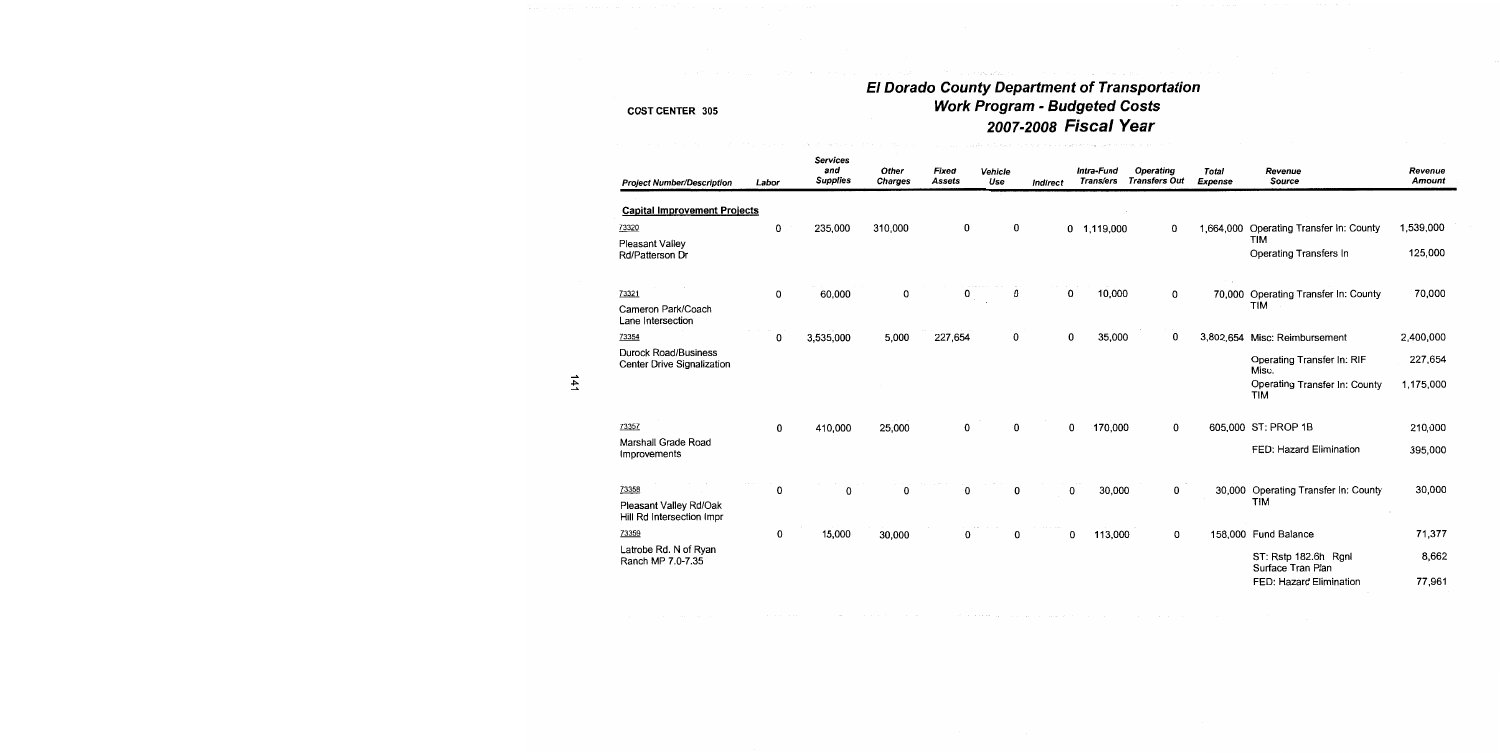# El Dorado County Department of Transportation<br>Work Program - Budgeted Costs<br>2007-2008 Fiscal Year

| <b>Project Number/Description</b>                  | Labor | <b>Services</b><br>and<br><b>Supplies</b> | Other<br><b>Charges</b> | Fixed<br><b>Assets</b> | Vehicle<br>Use | Indirect | Intra-Fund<br><b>Transfers</b> |         | Operating<br><b>Transfers Out</b> | Total<br><b>Expense</b> | Revenue<br><b>Source</b>                           | Revenue<br><b>Amount</b> |
|----------------------------------------------------|-------|-------------------------------------------|-------------------------|------------------------|----------------|----------|--------------------------------|---------|-----------------------------------|-------------------------|----------------------------------------------------|--------------------------|
| <b>Capital Improvement Projects</b>                |       |                                           |                         |                        |                |          |                                |         |                                   |                         |                                                    |                          |
| 77109                                              | 0     | 386,000                                   | 270,000                 | 0                      | 0              |          | 483,000<br>0                   |         | 0                                 |                         | 1,139,000 FED: Hbrd - Highway Bridges              | 1,008,357                |
| Green Valley Road at<br>Tennessee Creek -          |       |                                           |                         |                        |                |          |                                |         |                                   |                         | Operating Transfer In: County<br><b>TIM</b>        | 130,643                  |
| 77114                                              | 0     | 396,000                                   | 43,000                  | 0                      | 0              |          | 0<br>640,000                   |         | 0                                 |                         | 1,079,000 FED: Hbrd - Highway Bridges              | 955,239                  |
| Green Valley Rd. at<br>Weber Creek-Bridge          |       |                                           |                         |                        |                |          |                                |         |                                   |                         | <b>Operating Transfer In: County</b><br><b>TIM</b> | 123,761                  |
| 77115                                              | 0     | 50,000                                    | 2,500                   | 0                      | 0              |          | 0                              | 97,500  | 0                                 | 150.000                 | FED: Hbrd - Highway Bridges                        | 132,795                  |
| Sly Park Rd/Clear Creek<br>Crossing - Bridge Rehab |       |                                           |                         |                        |                |          |                                |         |                                   |                         | Operating Transfer In: County<br><b>TIM</b>        | 17,205                   |
| 77116<br>Bucks Bar/N. Fork                         | 0     | 75,000                                    | 2,530                   | 0                      | 0              |          | 0                              | 22,470  | 0                                 |                         | 100,000 ST: Rstp 182.6h Rgnl<br>Surface Tran Plan  | 11,470                   |
| Cosumnes River Bridge                              |       |                                           |                         |                        |                |          |                                |         |                                   |                         | FED: Hbrd - Highway Bridges                        | 88,530                   |
| 77117                                              | 0     | 122,000                                   | 0                       | 0                      | 0              |          | 0                              | 105,000 | 0                                 |                         | 227,000 Fund Balance                               | 7,437                    |
| Rubicon Bridge at Ellis                            |       |                                           |                         |                        |                |          |                                |         |                                   |                         | ST: Other                                          | 20,000                   |
| Creek                                              |       |                                           |                         |                        |                |          |                                |         |                                   |                         | FED: Hbrd - Highway Bridges                        | 168,400                  |
|                                                    |       |                                           |                         |                        |                |          |                                |         |                                   |                         | Operating Transfers In                             | 31,163                   |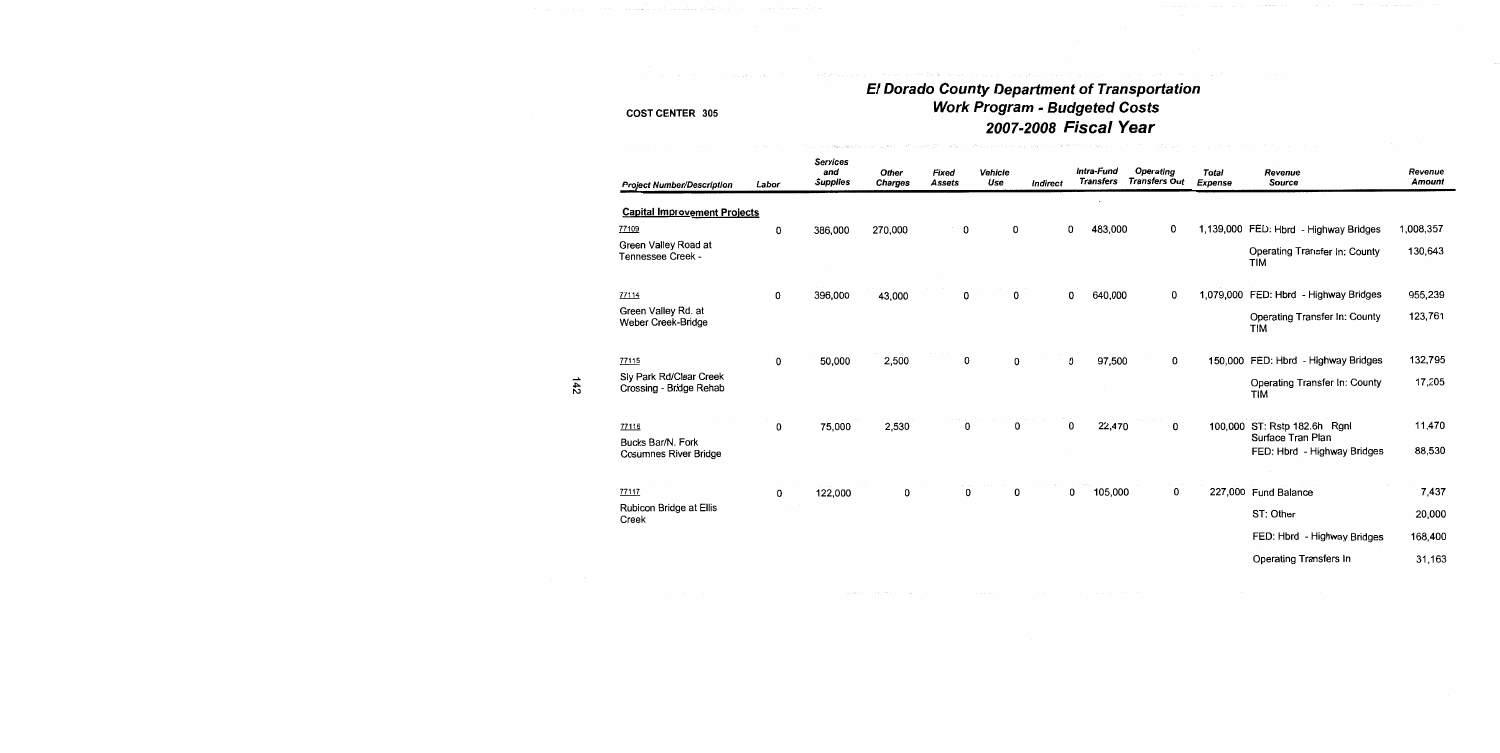# El Dorado County Department of Transportation<br>Work Program - Budgeted Costs 2007-2008 Fiscal Year

| <b>Project Number/Description</b>                     | Labor       | <b>Services</b><br>and<br><b>Supplies</b> | Other<br><b>Charges</b> | Fixed<br>Assets | Vehicle<br>Use | Indirect | Intra-Fund<br><b>Transfers</b> | Operating<br><b>Transfers Out</b> | <b>Total</b><br>Expense | Revenue<br>Source                            | Revenue<br>Amount |
|-------------------------------------------------------|-------------|-------------------------------------------|-------------------------|-----------------|----------------|----------|--------------------------------|-----------------------------------|-------------------------|----------------------------------------------|-------------------|
| <b>Capital Improvement Projects</b>                   |             |                                           |                         |                 |                |          |                                |                                   |                         |                                              |                   |
| 77118                                                 | 0           | 122,000                                   | 0                       | 0               | 0              |          | 0<br>105,000                   | 0                                 |                         | 227,000 Fund Balance                         | 7,136             |
| Wentworth Springs Rd.<br><b>Bridge at Gerle Creek</b> |             |                                           |                         |                 |                |          |                                |                                   |                         | ST: Other                                    | 20,000            |
|                                                       |             |                                           |                         |                 |                |          |                                |                                   |                         | FED: Hbrd - Highway Bridges                  | 168,701           |
|                                                       |             |                                           |                         |                 |                |          |                                |                                   |                         | Operating Transfers In                       | 31,163            |
| 77119                                                 | 0           | 104,000                                   | 8,000                   | 0               | 0              |          | 48,000<br>0                    | 0                                 |                         | 160,000 Fund Balance                         | 10,000            |
| <b>Blair Road Bridge</b><br>Replacement               |             |                                           |                         |                 |                |          |                                |                                   |                         | FED: Hbrd - Highway Bridges                  | 132,795           |
|                                                       |             |                                           |                         |                 |                |          |                                |                                   |                         | Capital Improvement Project                  | 17,205            |
| 78669                                                 | $\mathbf 0$ | 492,239                                   | 0                       | 0               | 0              |          | 231,740<br>0                   | 0                                 |                         | 723,979 Operation Transfer in: FEMA          | 542,984           |
| 2006 White Meadows<br><b>APRIL</b>                    |             |                                           |                         |                 |                |          |                                |                                   |                         | Operating Transfer in: OES                   | 180,995           |
| 79999                                                 | 0           | 122,191                                   | 55,000                  | 543,450         | 0              |          | 0(2,894,948)                   | 0                                 |                         | (2,174,307) Fund Balance                     | 119,824           |
| Contingency-Projects Not<br>Completed                 |             |                                           |                         |                 |                |          |                                |                                   |                         | ST: Rstp 182.6h Rgnl<br>Surface Tran Plan    | 228,099           |
|                                                       |             |                                           |                         |                 |                |          |                                |                                   |                         | Rgnl Surface<br>ST: Rstp 182.9<br>Tran Plan  | 100,000           |
|                                                       |             |                                           |                         |                 |                |          |                                |                                   |                         | ST: PROP 1B                                  | (3,469,305)       |
|                                                       |             |                                           |                         |                 |                |          |                                |                                   |                         | Operating Transfer In: Utility<br>Inspection | 298,625           |
|                                                       |             |                                           |                         |                 |                |          |                                |                                   |                         | Operating Transfers In: RIF                  | 548,450           |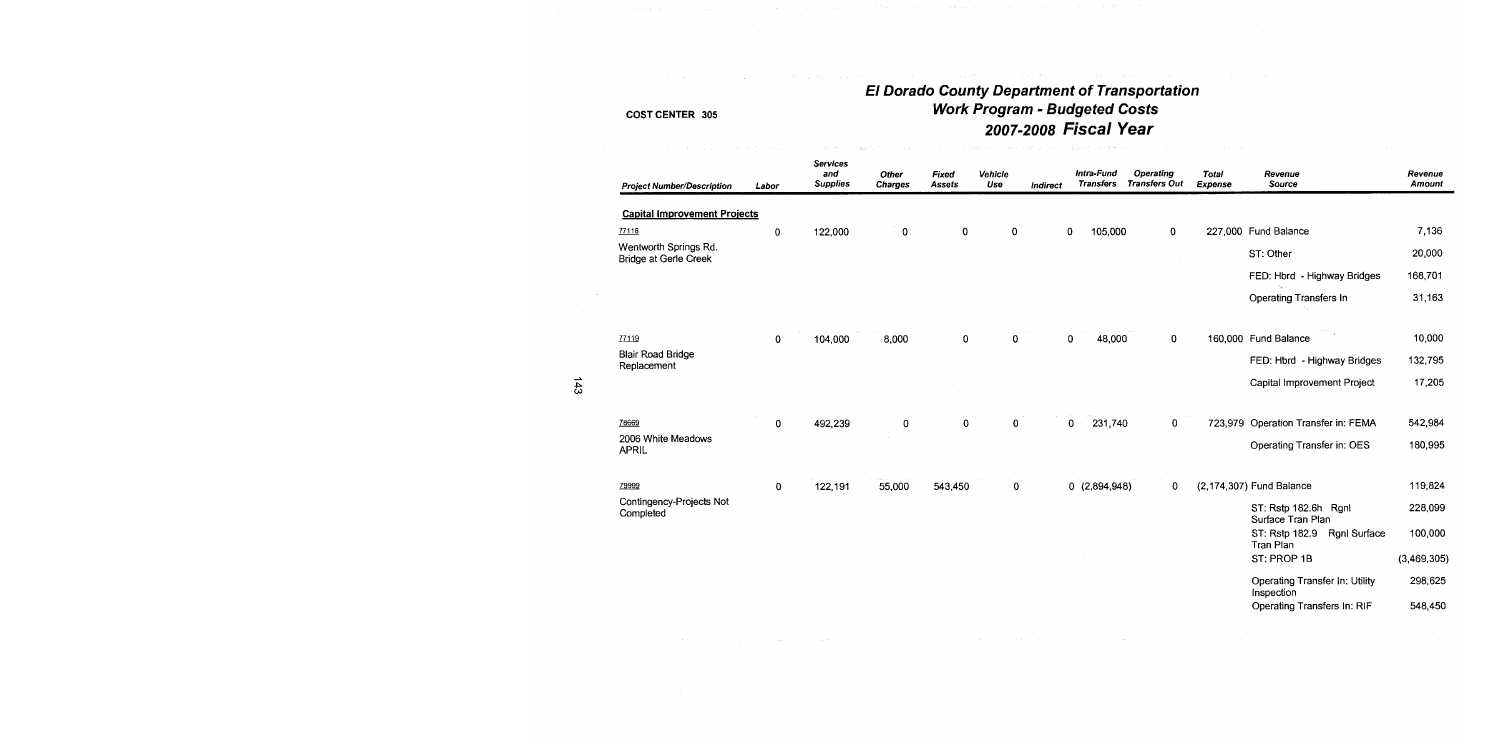### El Dorado County Department of Transportation **Work Program - Budgeted Costs** 2007-2008 Fiscal Year

#### COST CENTER 305

| <b>Project Number/Description</b>                  | Labor | <b>Services</b><br>and<br><b>Supplies</b> | Other<br><b>Charges</b> | Fixed<br>Assets | Vehicle<br>Use | Indirect | Intra-Fund<br>Transfers | <b>Operating</b><br>Transfers Out                                                                               | Total<br>Expense | Revenue<br>Source                     | Revenue<br>Amount |
|----------------------------------------------------|-------|-------------------------------------------|-------------------------|-----------------|----------------|----------|-------------------------|-----------------------------------------------------------------------------------------------------------------|------------------|---------------------------------------|-------------------|
| <b>Capital Improvement Projects</b>                |       |                                           |                         |                 |                |          |                         |                                                                                                                 |                  |                                       |                   |
| Total Capital Improvement                          | 0     |                                           | 71,373,277 21,856,040   | 1.940.104       |                |          | 0 8.755.105             |                                                                                                                 | 103.924.526      |                                       | 103,924,526       |
| 医血管病 医白细胞 医血管 医心包 医心包 医心包 医心包 医神经性 医单位 医血管静脉 医血管静脉 |       |                                           |                         |                 |                |          |                         | - 2008年4月4日 No. 2008年4月4日 No. 2008年4月4日 - 10月4日 No. 2012年4月4日 - 10月4日 No. 2012年4月4日 - 10月4日 - 10月4日 - 10月4日 - 1 |                  | the company's company's company's and |                   |

**Grand Total Revenue:** 115,608,711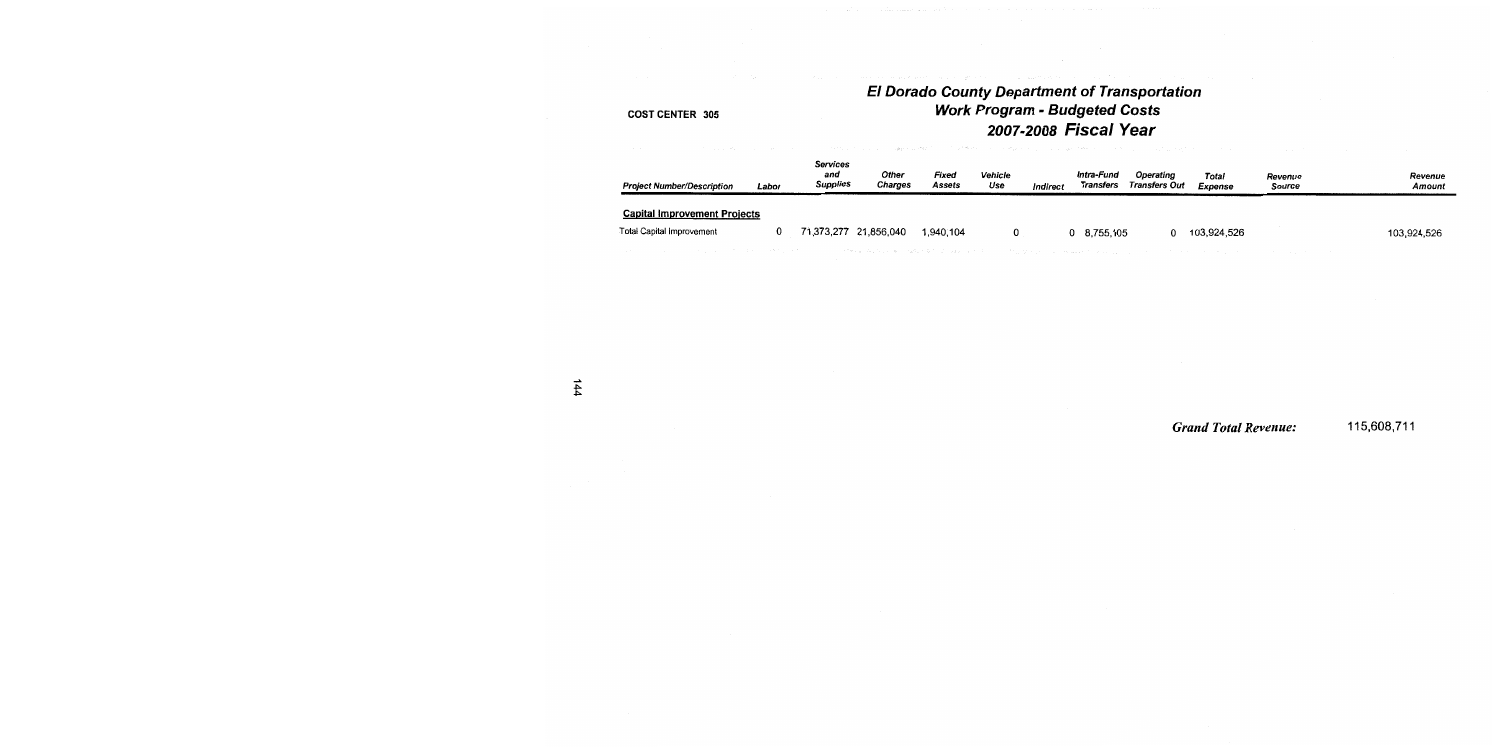COUNTY BUDGET FORM

SCHEDULE 9

#### **Erosion Control** Fund:

Department: **30 Erosion Control** Function: Public Protection

Activity: Flood Contr. & Soil/Water Conserv.

| Sub-<br>Obj.                 | <b>Financing Uses</b><br>Classification                                      | Actual<br>2005-2006 | Actual<br>2006-2007 | Dept<br>Requested<br>2007-2008 | CAO<br>Recm'd<br>2007-2008 | Adopted by<br><b>BOS</b><br>2007-2008 |
|------------------------------|------------------------------------------------------------------------------|---------------------|---------------------|--------------------------------|----------------------------|---------------------------------------|
|                              | 4020 Clothing and Personal Supplies                                          | 9                   | 0                   | 0                              | 0                          | $\Omega$                              |
|                              | 4266 Printing / Duplicating                                                  | 8,619               | 8,200               | 15,305                         | 15,305                     | 15,305                                |
|                              | 4300 Professional and Specialized Services                                   | 564,467             | 271,054             | 1,464,447                      | 1,464,447                  | 1,464,447                             |
| 4301                         | Engineer Design and Architectural Serv                                       | 2,083,079           | 842,400             | 2,160,219                      | 2,160,219                  | 2,160,219                             |
|                              | 4302 Construction and Engineering Contracts                                  | 4,258,980           | 4,000,233           | 10,453,565                     | 10,453,565                 | 10,511,565                            |
|                              | 4337 Other Governmental Agencies                                             | 19,242              | 3,969               | 76,170                         | 76,170                     | 76,170                                |
|                              | 4400 Publication and Legal Notices                                           | 5,477               | 5,344               | 25,400                         | 25,400                     | 25,400                                |
|                              | 4460 Small Tools and Instruments                                             | 30                  | 10                  | 0                              | 0                          | 0                                     |
| 4461 Minor Equipment         |                                                                              | 424                 | 0                   | 0                              | 0                          | $\Omega$                              |
|                              | 4500 Special Departmental Expense                                            | 56,566              | 19,595              | 83,056                         | 83,056                     | 83,056                                |
| 4571 Signs                   |                                                                              | 0                   | 425                 | 4,100                          | 4,100                      | 4,100                                 |
| <b>Services And Supplies</b> |                                                                              | 6,996,894           | 5,151,230           | 14,282,262                     | 14,282,262                 | 14,340,262                            |
| 5160 Rights of Way           |                                                                              | 79,087              | 1,307               | 265,614                        | 265,614                    | 265,614                               |
|                              | 5300 Interfund Expenditures                                                  | 30                  | 40                  | 0                              | 0                          | $\Omega$                              |
|                              | 5306 Intrfnd Exp: Central Duplicating                                        | 3,298               | 1,202               | 2,100                          | 2,100                      | 2,100                                 |
|                              | 5310 Intrfnd Exp: County Counsel                                             | 9,070               | 26,550              | 11,000                         | 11,000                     | 11,000                                |
| <b>Other Charges</b>         |                                                                              | 91,484              | 29,099              | 278,714                        | 278,714                    | 278,714                               |
|                              | 7253 Intrafnd: Erosion Control                                               | 1,911,945           | 1,690,074           | 2,911,185                      | 2,911,185                  | 2,109,344                             |
| <b>Intrafund Transfers</b>   |                                                                              | 1,911,945           | 1,690,074           | 2,911,185                      | 2,911,185                  | 2,109,344                             |
|                              | 7383 Intrfnd Abatemnt: Erosion Control                                       | 0                   | 0                   | 0                              | 0                          | $-58,000$                             |
| <b>Intrafund Abatement</b>   |                                                                              | $\mathbf{0}$        | 0                   | $\mathbf{0}$                   | $\mathbf 0$                | $-58,000$                             |
|                              | <b>Total Financing Uses</b>                                                  | 9,000,324           | 6,870,403           | 17,472,161                     | 17,472,161                 | 16,670,320                            |
|                              |                                                                              | 8,674,718           | 6,841,116           | 17,472,161                     | 17,472,161                 | 17,240,604                            |
|                              | Less Department Estimated Revenues                                           |                     |                     |                                |                            |                                       |
|                              | <b>Department Use of Erosion Control</b><br><b>Fund Balance and Reserves</b> | 325,605             | 29,287              | 0                              | $\mathbf 0$                | $-570,284$                            |